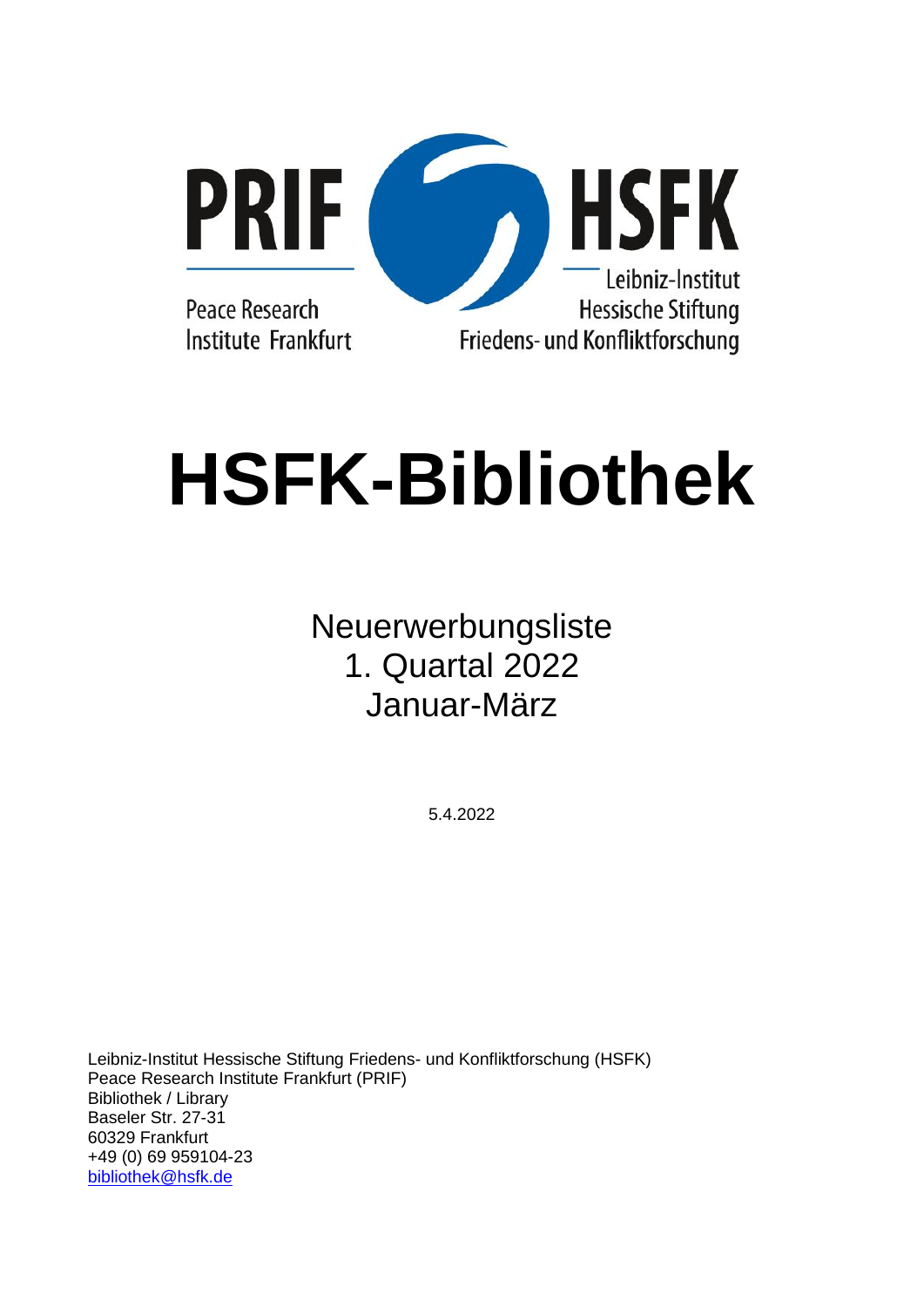# **Actors and dynamics in the Syrian conflict's middle phase : between contentious politics, militarization and regime resilience**

Gani, Jasmine (HerausgeberIn), Hinnebusch, Raymond (HerausgeberIn) London : Routledge, Taylor & Francis Group, 2022. - xiv, 436 Seite : Diagramme, Karten ISBN: 9781032185026; 9781032185125; 978-1-03-218502-6; 978-1-03-218512-5 HSFK, 51.409

# **After the end of history : conversations with Francis Fukuyama**

Fukuyama, Francis (InterviewteR), Fasting, Mathilde C. (HerausgeberIn), Fasting, Mathilde C. (InterviewerIn) Washington, DC : Georgetown University Press, [2021]. - ix, 214 Seiten ISBN: 9781647120863; 978-1-64712-086-3 HSFK, 51.265

# **Air power in the age of primacy : air warfare since the Cold War**

Haun, Phil M. (HerausgeberIn), Jackson, Colin F. (HerausgeberIn), Schultz, Timothy P. (HerausgeberIn) Cambridge : Cambridge University Press, 2022. - xvii, 316 Seiten : Diagramme, Karten ISBN: 9781108839228; 9781108984751; 978-1-108-83922-8; 978-1-108-98475-1 HSFK, 51.295

# **Alaranta, Toni**

Turkey's Foreign Policy Narratives : Implications of Global Power Shifts Alaranta, Toni 1st ed. 2022. Cham : Springer International Publishing, 2022. - 1 Online-Ressource (VIII, 176 p. 1 illus.) ISBN: 9783030926489; 978-3-030-92648-9 HSFK, E-Book HSFK

<https://doi.org/10.1007/978-3-030-92648-9>

# **Ali, Tariq**

The forty-year war in Afghanistan : a chronicle foretold Ali, Tariq London : Verso, 2021. - xxv, 244 Seiten : Illustrationen ISBN: 9781839768170; 978-1-83976-817-0 HSFK, 51.287

# **Azami, Usaama al-**

Islam and the Arab revolutions : the ulama between democracy and autocracy Azami, Usaama al-London : Hurst & Company, 2021. - xv, 376 Seiten ISBN: 9781787383944; 978-1-78738-394-4 HSFK, 51.271

# **Baginda, Abdul Razak**

The Global Rise of China and Asia : Impact and Regional Response Baginda, Abdul Razak 2nd ed. 2021. Cham : Springer International Publishing, 2021. - 1 Online-Ressource (XIII, 197 p.) ISBN: 9783030918064; 978-3-030-91806-4 HSFK, E-Book HSFK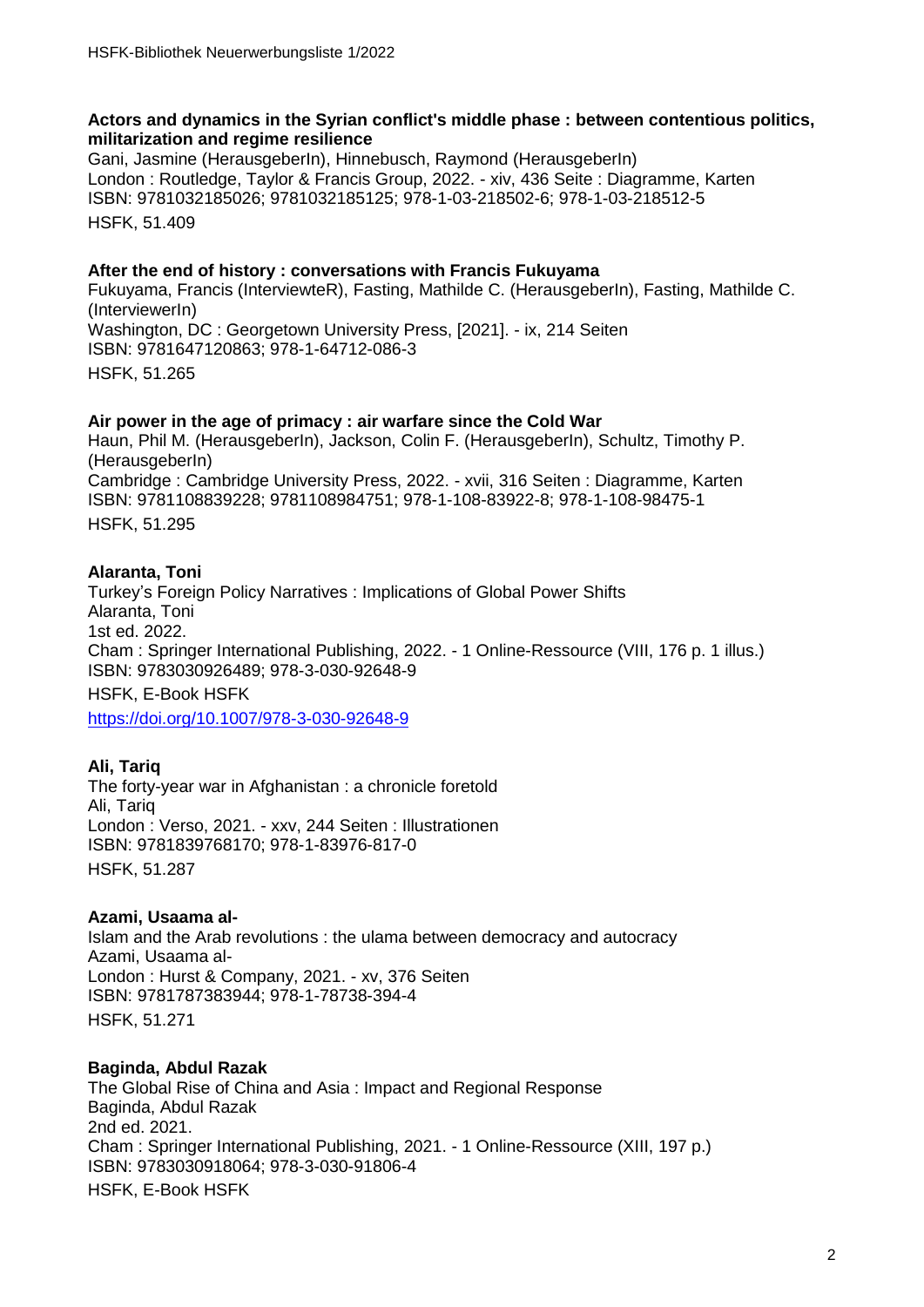#### <https://doi.org/10.1007/978-3-030-91806-4>

**Baker, Deane-Peter** Should we ban killer robots? Baker, Deane-Peter First published Cambridge : Polity Press, 2022. - vii, 120 Seiten ISBN: 9781509548507; 9781509548514; 978-1-5095-4850-7; 978-1-5095-4851-4 HSFK, 51.386

#### **Bayat, Asef**

Revolutionary life : the everyday of the Arab Spring Bayat, Asef Cambridge, Massachusetts : Harvard University Press, 2021. - 324 Seiten ISBN: 9780674987890; 978-0-674-98789-0 HSFK, 51.262

#### **Before and after the fall : world politics and the end of the Cold War**

Monteiro, Nuno (HerausgeberIn), Bartel, Fritz (HerausgeberIn) Cambridge : Cambridge University Press, 2021. - xvi, 376 Seiten ISBN: 9781108843348; 9781108824255; 978-1-108-84334-8; 978-1-108-82425-5 HSFK, 51.331

#### **Beinlich, Ann-Kristin**

Der Mythos von moralischen Akteuren : von norm- und interessengeleiteten Zielen religiöser Nichtregierungsorganisationen bei den Vereinten Nationen Beinlich, Ann-Kristin Wiesbaden : Springer VS, [2022]. - XXVII, 527 Seiten : Diagramme, Tabellen ISBN: 9783658364175; 978-3-658-36417-5 HSFK, 51.37[0](http://deposit.dnb.de/cgi-bin/dokserv?id=5b6accb6cf6a40d6bb1a15e1c849cd98&prov=M&dok_var=1&dok_ext=htm)

#### **Bekele Bengessa Hirbe**

Intra-state conflict in the Horn of Africa : implications for regional security (1990-2016) Bekele Bengessa Hirbe Lanham : Lexington Books, [2020]. - x, 225 Seiten : Illustrationen ISBN: 9781498577083; 9781498577106; 978-1-4985-7708-3; 978-1-4985-7710-6 HSFK, 51.332

#### **Bentley, Tom**

Empires of remorse : narrative, postcolonialism and apologies for colonial atrocity Bentley, Tom First issued in paperback London : Routledge, Taylor & Francis Group, 2017. - 191 Seiten ISBN: 9780815371038; 978-0-8153-7103-8 HSFK, 51.367

#### **Berg, Eiki**

De facto states and land-for-peace agreements : territory and recognition at odds Berg, Eiki, Kursani, Shpend London : Routledge, Taylor & Francis Group, 2022. - 1 Online-Ressource (x, 183 Seiten) :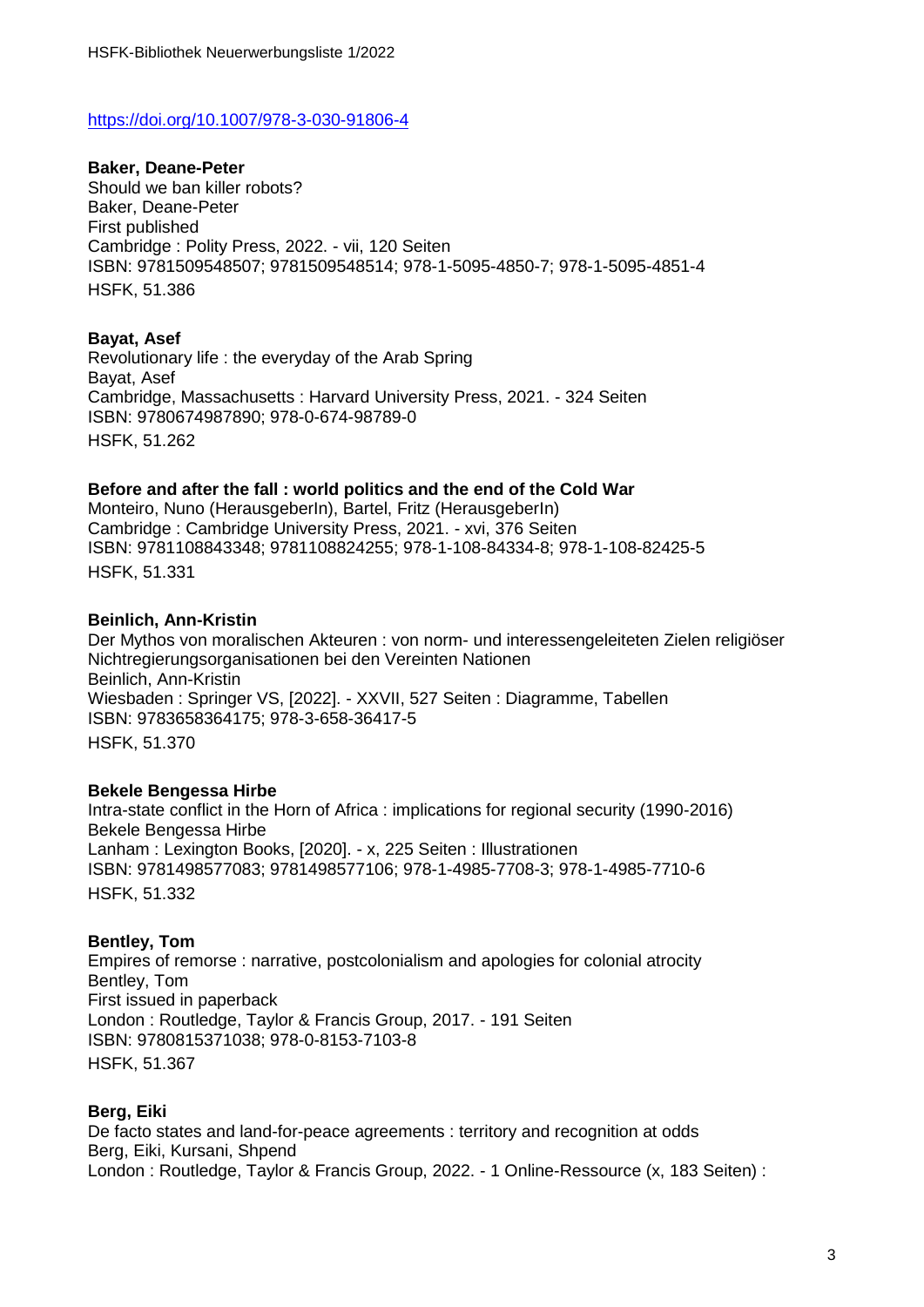Diagramme, Karten ISBN: 9781003041436; 978-1-00-304143-6 HSFK, E-Book HSFK <https://doi.org/10.4324/9781003041436>

# **Bernau, Olaf**

Brennpunkt Westafrika : die Fluchtursachen und was Europa tun sollte Bernau, Olaf München : C. H. Beck, [2022]. - 317 Seiten : Karten ISBN: 9783406782466; 978-3-406-78246-6 HSFK, 51.38[3](http://deposit.dnb.de/cgi-bin/dokserv?id=2fca12f9dc344368a1f63cb777e6121c&prov=M&dok_var=1&dok_ext=htm)

# **Berridge, G. R.**

Diplomacy : Theory and Practice Berridge, G. R. 6th ed. 2022. Cham : Springer International Publishing, 2022. - 1 Online-Ressource (XXXII, 302 p.) ISBN: 9783030859312; 978-3-030-85931-2 HSFK, E-Book HSFK <https://doi.org/10.1007/978-3-030-85931-2>

**Bisara, ʿAzmi**

Understanding revolutions : opening acts in Tunisia Bisara, ʿAzmi London : I.B. Tauris, 2021. - xvi, 311 Seiten : Karten, Diagramme ISBN: 9781784532222; 978-1-78453-222-2 HSFK, 51.418

# **Bogner, Alexander**

Die Epistemisierung des Politischen : wie die Macht des Wissens die Demokratie gefährdet Bogner, Alexander Sonderausgabe für die Bundeszentrale für politische Bildung Bonn : Bundeszentrale für politische Bildung, 2021. - 132 Seiten ISBN: 9783742507631; 374250763X; 978-3-7425-0763-1; 3-7425-0763-X HSFK, 51.339

#### **Border Crises and Human Mobility in the Mediterranean Global South : Challenges to Expanding Borders**

Panebianco, Stefania (HerausgeberIn) 1st ed. 2022. Cham : Springer International Publishing, 2022. - 1 Online-Ressource (XV, 254 p. 1 illus.) ISBN: 9783030902957; 978-3-030-90295-7 HSFK, E-Book HSFK <https://doi.org/10.1007/978-3-030-90295-7>

# **Borozna, Angela**

The Sources of Russian Foreign Policy Assertiveness Borozna, Angela 1st ed. 2022. Cham : Springer International Publishing, 2022. - 1 Online-Ressource (XV, 279 p. 3 illus.) ISBN: 9783030835903; 978-3-030-83590-3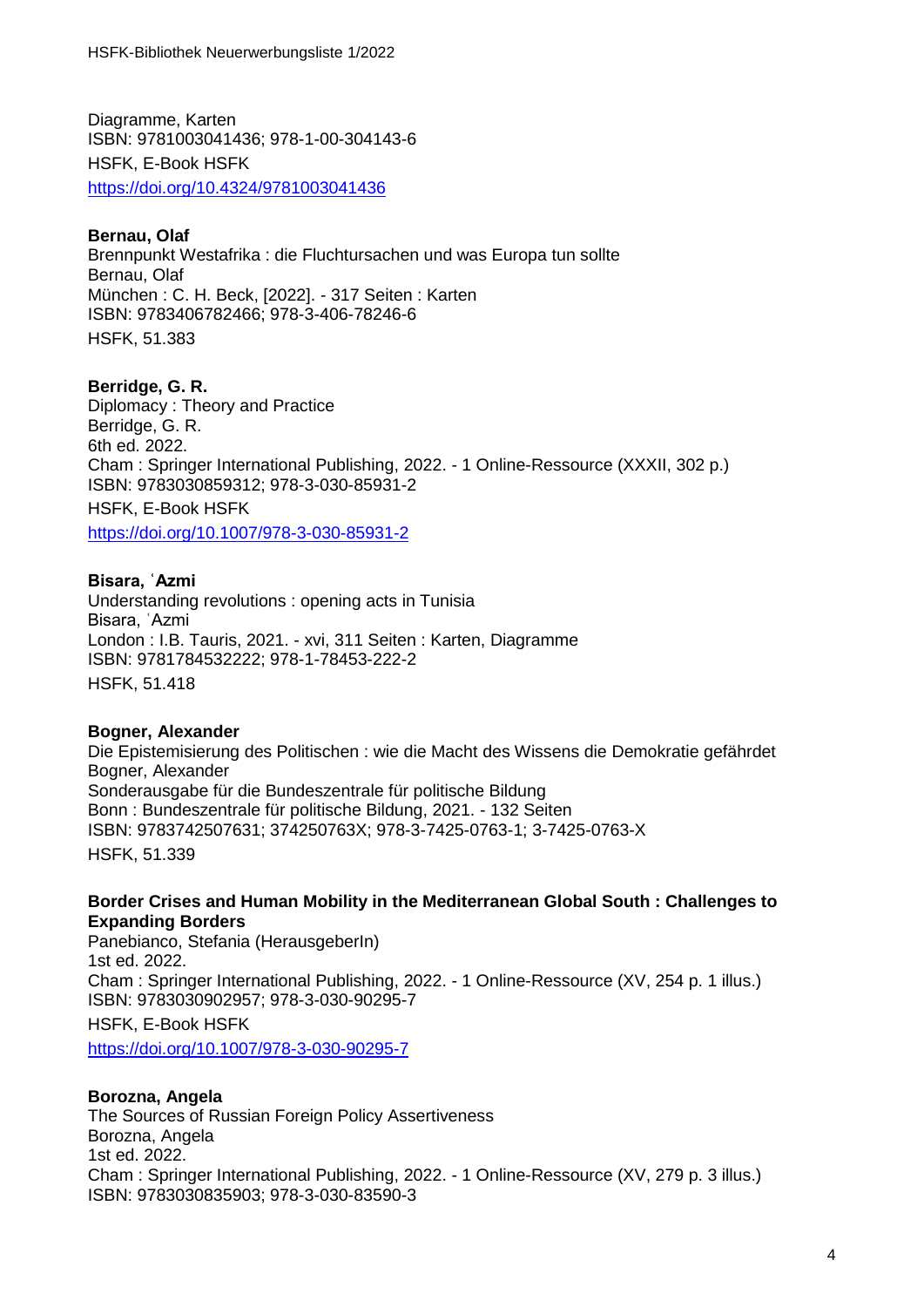HSFK, E-Book HSFK <https://doi.org/10.1007/978-3-030-83590-3>

# **Borshchevskaya, Anna**

Putin's war in Syria : Russian foreign policy and the price of America's absence Borshchevskaya, Anna London : I.B. Tauris, 2022. - ix, 242 Seiten : Diagramme ISBN: 9780755634637; 978-0-7556-3463-7 HSFK, 51.314

# **Bose, Sumantra**

Kashmir at the crossroads : inside a 21st-century conflict Bose, Sumantra New Haven : Yale University Press, 2021. - xv, 327 Seiten : Illustrationen, Karten ISBN: 9780300256871; 978-0-300-25687-1 HSFK, 51.284

# **Braml, Josef**

Die transatlantische Illusion : die neue Weltordnung und wie wir uns darin behaupten können Braml, Josef **Originalausgabe** München : C.H. Beck, [2022]. - 176 Seiten ISBN: 9783406785023; 3406785026; 978-3-406-78502-3; 3-406-78502-6 HSFK, 51.38[2](http://deposit.dnb.de/cgi-bin/dokserv?id=1919109b673c41718c908290ac3118c1&prov=M&dok_var=1&dok_ext=htm)

#### **Brands, Hal**

The twilight struggle : what the Cold War teaches us about great-power rivalry today Brands, Hal Newhaven : Yale University Press, [2022]. - ix, 318 Seiten ISBN: 9780300250787; 978-0-300-25078-7 HSFK, 51.361

#### **Brewer, John D.**

Advanced introduction to the sociology of peace processes Brewer, John D. Cheltenham, UK : Edward Elgar Publishing, [2022]. - x, 142 Seiten ISBN: 9781839107382; 9781839107405; 978-1-83910-738-2; 978-1-83910-740-5 HSFK, 51.399

#### **Briant, Emma Louise**

Propaganda and counter-terrorism : strategies for global change Briant, Emma Louise This edition first published 2016 Manchester : Manchester University Press, 2016. - 290 Seiten : Illustrationen ISBN: 9781526107299; 978-1-5261-0729-9 HSFK, 51.299

# **Brown, Ruairidh J.**

COVID-19 and international political theory : assessing the potential for normative shift Brown, Ruairidh J. 1st ed. 2022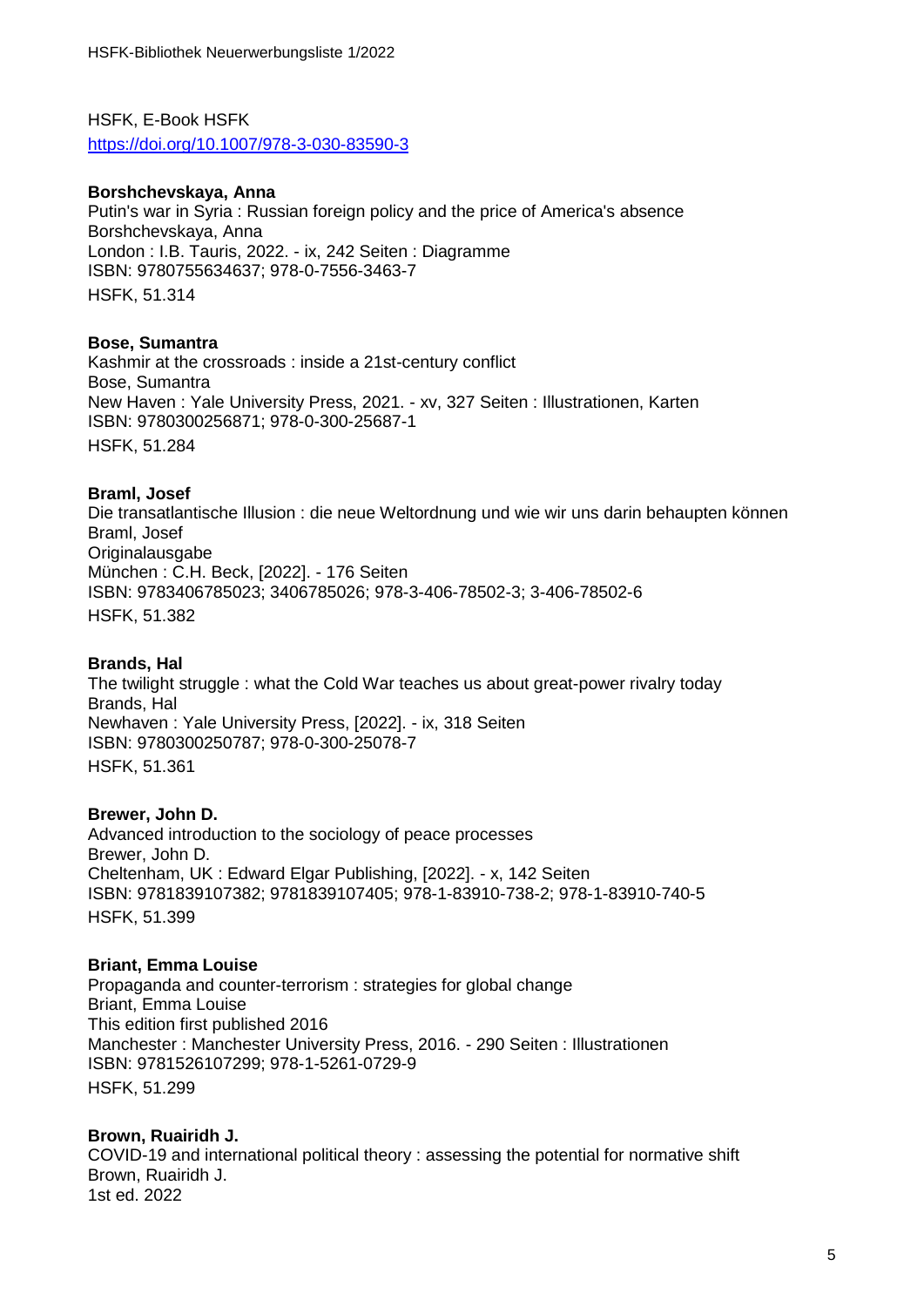Cham : Springer International Publishing, 2022. - 1 Online-Ressource (xii, 145 Seiten) ISBN: 9783030919528; 978-3-030-91952-8 HSFK, E-Book HSFK <https://doi.org/10.1007/978-3-030-91952-8>

# **Bueno de Mesquita, Ethan**

Thinking clearly with data : a guide to quantitative reasoning and analysis Bueno de Mesquita, Ethan, Fowler, Anthony Princeton : Princeton University Press, [2021]. - xxi, 377 Seiten : Diagramme ISBN: 9780691214368; 9780691214351; 978-0-691-21436-8; 978-0-691-21435-1 HSFK, HB 433/14

# **Busby, Joshua**

States and nature : the effects of climate change on security Busby, Joshua Cambridge : Cambridge University Press, 2022. - xiii, 334 Seiten : Diagramme, Karten ISBN: 9781108832465; 9781108958462; 978-1-108-83246-5; 978-1-108-95846-2 HSFK, 51.390

# **Buzan, Barry**

Re-imagining international relations : world orders in the thought and practice of Indian, Chinese, and Islamic civilizations Buzan, Barry, Acharya, Amitav Cambridge, United Kingdom : Cambridge University Press, 2022. - 188 Seiten ISBN: 9781009074919; 9781316513859; 978-1-00-907491-9; 978-1-316-51385-9 HSFK, 51.300

# **Cai, Kevin G.**

China's foreign policy since 1949 : continuity and change Cai, Kevin G. London : Routledge, Taylor & Francis Group, [2022]. - xxii, 252 Seiten : Diagramme ISBN: 9780367203290; 9781032140704; 978-0-367-20329-0; 978-1-03-214070-4 HSFK, 51.416

# **Caripidis, Joana M.**

Die Türkei im Nahen und Mittleren Osten : regionale Sicherheitspolitik nach den arabischen Aufständen Caripidis, Joana M., Goedeking, Matthias Opladen : Verlag Barbara Budrich, 2022. - 55 Seiten ISBN: 9783847425984; 3847425986; 978-3-8474-2598-4; 3-8474-2598-6 HSFK, Zs W

# **Carmichael, Leah L.**

Is international law even law? : International law from an international relations perspective Carmichael, Leah L. Lanham : Lexington Books, [2021]. - xi, 227 Seiten ISBN: 9781793628718; 978-1-79362-871-8 HSFK, 51.273

# **Caron, Jean-François**

Contemporary technologies and the morality of warfare : the war of the machines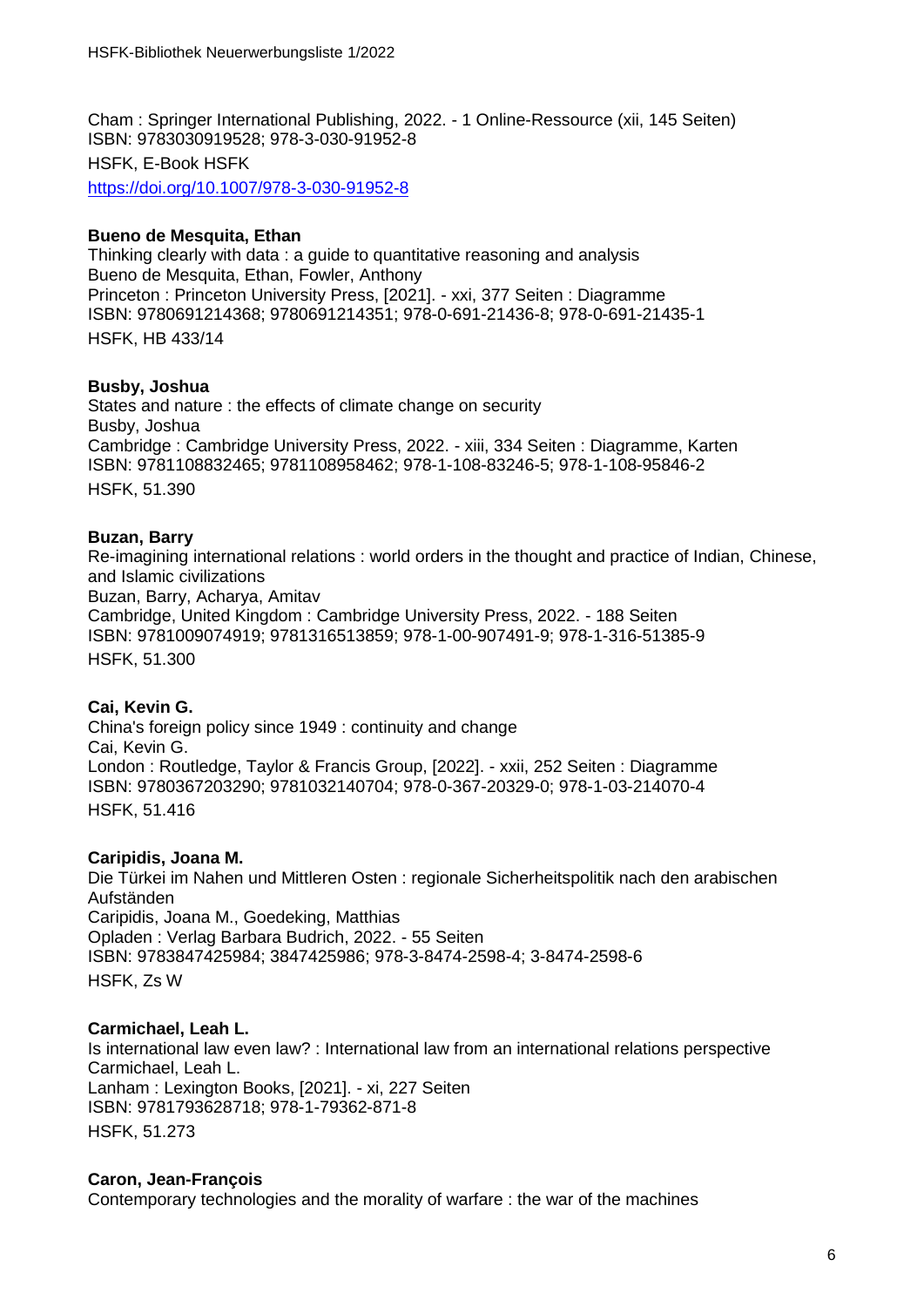Caron, Jean-François First issued in paperback 2021 London : Routledge, Taylor & Francis Group, 2021. - xii, 122 Seiten ISBN: 9781032239309; 978-1-03-223930-9 HSFK, 51.305

#### **China and Eurasia : rethinking cooperation and contradictions in the era of changing world order**

Sahakyan, Mher (HerausgeberIn), Gärtner, Heinz (HerausgeberIn) London : Routledge, Taylor & Francis Group, 2022. - 1 Online-Ressource (xiii, 230 Seiten) : Diagramme, Illustrationen, Karten ISBN: 9781003109259; 978-1-00-310925-9 HSFK, E-Book HSFK <https://doi.org/10.4324/9781003109259>

# **China's Belt and Road Initiative : the impact on sub-regional Southeast Asia**

Ploberger, Christian (HerausgeberIn), Ngampamuan, Soavapa (HerausgeberIn), Song, Tao (HerausgeberIn) London : Routledge, Taylor & Francis Group, 2022. - 1 Online-Ressource (xv, 175 Seiten) : Diagramme, Karten ISBN: 9781003055433; 978-1-00-305543-3 HSFK, E-Book HSFK <https://doi.org/10.4324/9781003055433>

# **China's Role in Global Governance**

Zhang, Bin (HerausgeberIn) 1st ed. 2022. Singapore : Springer Singapore, 2022. - 1 Online-Ressource (XII, 237 p. 4 illus., 1 illus. in color.) ISBN: 9789811666872; 978-981-16-6687-2 HSFK, E-Book HSFK <https://doi.org/10.1007/978-981-16-6687-2>

# **Chirot, Daniel**

You say you want a revolution? : radical idealism and its tragic consequences Chirot, Daniel First paperback printing Princeton : Princeton University Press, 2022. - ix, 171 Seiten ISBN: 9780691234328; 978-0-691-23432-8 HSFK, 51.388

# **Cockburn, Andrew**

The spoils of war : power, profit and the American war machine Cockburn, Andrew London : Verso, 2021. - xiv, 274 Seiten ISBN: 9781839763656; 978-1-83976-365-6 HSFK, 51.389

# **Cole, Ben** The Syrian Information and Propaganda War : The Role of Cognitive Bias Cole, Ben 1st ed. 2022.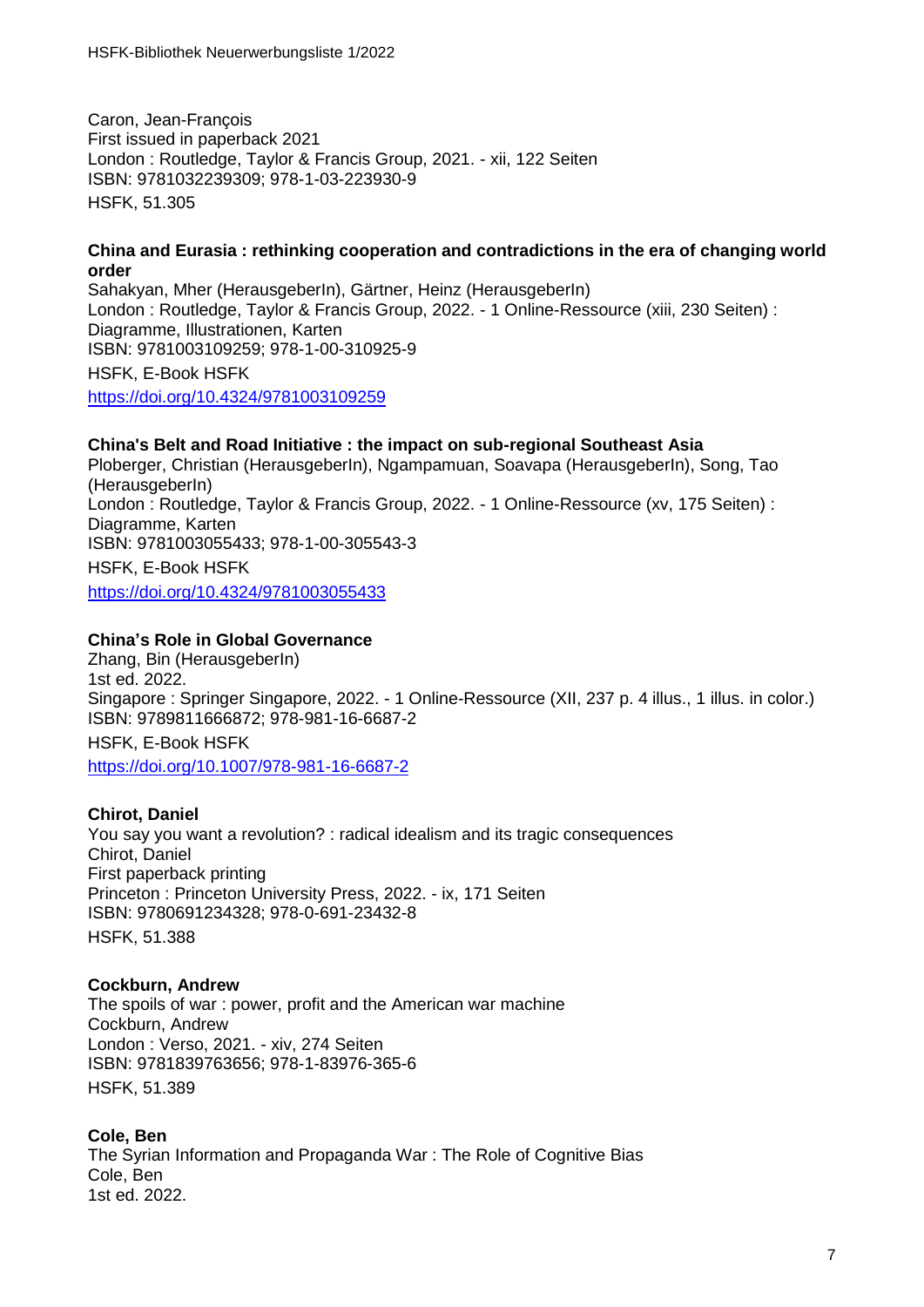Cham : Springer International Publishing, 2022. - 1 Online-Ressource (XVI, 414 p.) ISBN: 9783030932824; 978-3-030-93282-4 HSFK, E-Book HSFK <https://doi.org/10.1007/978-3-030-93282-4>

# **Collins, Jennifer N.**

Social movements and radical populism in the Andes : Ecuador and Bolivia in comparative perspective Collins, Jennifer N. Lanham : Lexington Books, [2022]. - xviii, 301 Seiten : Diagramme ISBN: 9781498572330; 978-1-4985-7233-0 HSFK, 51.408

# **Collins, Randall**

Explosive conflict : time-dynamics of violence Collins, Randall New York : Routledge, Taylor & Francis Group, 2022. - xvi, 305 Seiten : Diagramme ISBN: 9781032157733; 9781032157702; 978-1-03-215773-3; 978-1-03-215770-2 HSFK, 51.413

# **Colton, Timothy J.**

Russia : what everyone needs to know Colton, Timothy J. New York, NY : Oxford University Press, [2016]. - xii, 267 Seiten : Karten ISBN: 9780199917792; 9780199917808; 978-0-19-991779-2; 978-0-19-991780-8 HSFK, HB 1922/4

#### **Confronting Peace : Local Peacebuilding in the Wake of a National Peace Agreement**

Allen, Susan H. (HerausgeberIn), Hancock, Landon E. (HerausgeberIn), Mitchell, Christopher (HerausgeberIn) ... 1st ed. 2022. Cham : Springer International Publishing, 2022. - 1 Online-Ressource (XXIX, 386 p. 12 illus.) ISBN: 9783030672881; 978-3-030-67288-1 HSFK, E-Book HSFK

<https://doi.org/10.1007/978-3-030-67288-1>

# **Contemporary Peacemaking : Peace Processes, Peacebuilding and Conflict**

Mac Ginty, Roger (HerausgeberIn), Wanis-St. John, Anthony (HerausgeberIn) 3rd ed. 2022. Cham : Springer International Publishing, 2022. - 1 Online-Ressource (XXVII, 623 p. 6 illus., 3 illus. in color.) ISBN: 9783030829629; 978-3-030-82962-9 HSFK, E-Book HSFK <https://doi.org/10.1007/978-3-030-82962-9>

# **Contemporary populists in power**

Dieckhoff, Alain (HerausgeberIn), Jaffrelot, Christophe (HerausgeberIn), Massicard, Elise (HerausgeberIn) 1st ed. 2022 Cham : Springer International Publishing, 2022. - 1 Online-Ressource (xv, 316 Seiten) ISBN: 9783030840792; 978-3-030-84079-2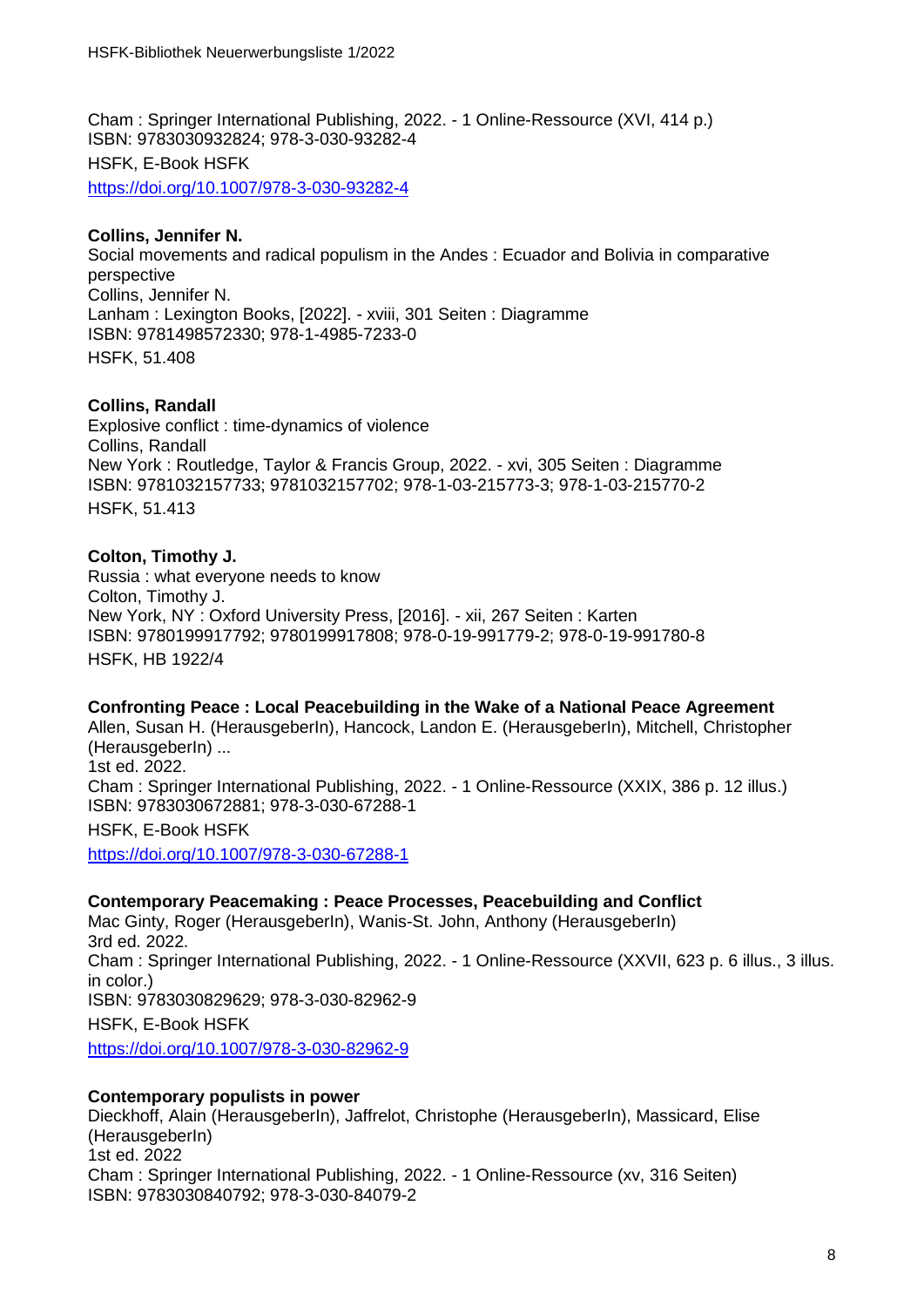HSFK, E-Book HSFK <https://doi.org/10.1007/978-3-030-84079-2>

# **Cooper, David A.**

Arms control for the third nuclear age : between disarmament and Armageddon Cooper, David A. Washington, DC : Georgetown University Press, [2021]. - xvi, 227 Seiten : Diagramme ISBN: 9781647121303; 9781647121310; 978-1-64712-130-3; 978-1-64712-131-0 HSFK, 51.354

# **Corbett, Jack**

International organizations and small states : participation, legitimacy and vulnerability Corbett, Jack, Xu, Yi-Chong, Weller, Patrick Moray Bristol : Bristol University Press, [2021]. - x, 208 Seiten ISBN: 9781529207682; 978-1-5292-0768-2 HSFK, 51.317

#### **Counter-terrorism and civil society : post-9/11 progress and challenges**

Romaniuk, Scott Nicholas (HerausgeberIn), Njoku, Emeka Thaddues (HerausgeberIn) Manchester : Manchester University Press, 2021. - xiii, 329 Seiten : Diagramme ISBN: 9781526157928; 978-1-5261-5792-8 HSFK, 51.278

# **Counter-Terrorism, Ethics and Technology : Emerging Challenges at the Frontiers of Counter-Terrorism**

Henschke, Adam (HerausgeberIn), Reed, Alastair (HerausgeberIn), Robbins, Scott (HerausgeberIn) ... 1st ed. 2021. Cham : Springer International Publishing, 2021. - 1 Online-Ressource (XVI, 221 p. 1 illus.) ISBN: 9783030902216; 978-3-030-90221-6 HSFK, E-Book HSFK

<https://doi.org/10.1007/978-3-030-90221-6>

# **Crawford, Emily**

Non-binding norms in international humanitarian law : efficacy, legitimacy, and legality Crawford, Emily Oxford : Oxford University Press, 2021. - xix, 284 Seiten ISBN: 9780198819851; 978-0-19-881985-1 HSFK, 51.290

# **Crises in authoritarian regimes : fragile orders and contested power**

Baberowski, Jörg (HerausgeberIn), Wagner, Martin (HerausgeberIn) Frankfurt : Campus Verlag, [2022]. - 376 Seiten : Diagramme ISBN: 9783593514949; 359351494X; 978-3-593-51494-9; 3-593-51494-X HSFK, 51.376

**The crises of legitimacy in global governance** Gök, Gonca Oguz (HerausgeberIn), Mehmetcik, Hakan (HerausgeberIn) London : Routledge, Taylor & Francis Group, 2022. - 1 Online-Ressource (xviii, 244 Seiten) : Diagramme, Tabellen ISBN: 9781003128595; 978-1-00-312859-5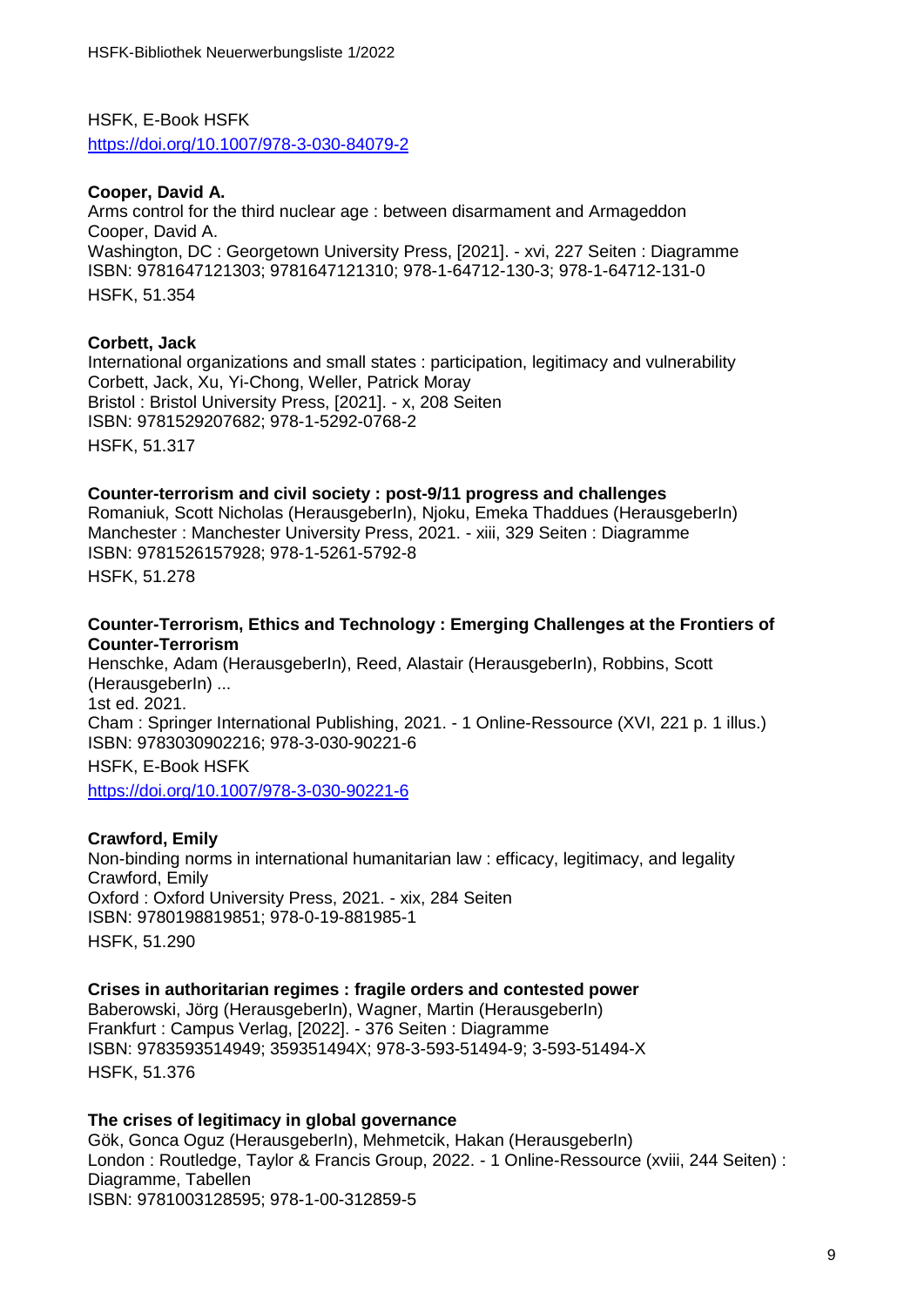HSFK, E-Book HSFK <https://doi.org/10.4324/9781003128595>

# **Crossley, Noële**

Understanding humanitarian protection Crossley, Noële London : Routledge, Taylor & Francis Group, 2022. - xxiii, 175 Seiten : Diagramme ISBN: 9780367439514; 9780367439507; 978-0-367-43951-4; 978-0-367-43950-7 HSFK, 51.412

# **Daniel, Ravindran**

UN peace operations : evolution of doctrine, practice and integration of human rights issues Daniel, Ravindran Los Angeles : SAGE, 2022. - xxv, 298 Seiten ISBN: 9789354792212; 978-93-5479-221-2 HSFK, 51.358

# **The darker angels of our nature : refuting the Pinker theory of history & violence**

Dwyer, Philip (HerausgeberIn), Micale, Mark S. (HerausgeberIn) London : Bloomsbury Academic, 2022. - xv, 393 Seiten : Illustration ISBN: 9781350140608; 9781350140592; 978-1-350-14060-8; 978-1-350-14059-2 HSFK, 51.41[7](https://www.gbv.de/dms/mpib-toc/1738324176.pdf)

#### **Davis, Jessica**

Illicit money : financing terrorism in the twenty-first century Davis, Jessica Boulder : Lynne Rienner Publishers, 2021. - x, 265 Seiten : Diagramme ISBN: 9781626379824; 978-1-62637-982-4 HSFK, 51.365

# **Davydjuk, Mykola**

Wie funktioniert Putins Propaganda? : Anmerkungen zum Informationskrieg des Kremls Davydjuk, Mykola Stuttgart : ibidem Verlag, [2021]. - 139 Seiten ISBN: 9783838216287; 3838216288; 978-3-8382-1628-7; 3-8382-1628-8 HSFK, 51.38[1](http://deposit.dnb.de/cgi-bin/dokserv?id=55701b18c44742bcae0e13e6f15ec5ef&prov=M&dok_var=1&dok_ext=htm)

# **Dealing with the past : perspectives from Latin America, South Africa and Germany**

Louis, Tatjana (HerausgeberIn), Molope, Mokgadi (HerausgeberIn), Peters, Stefan (HerausgeberIn) 1st edition Baden-Baden : Nomos, 2021. - 218 Seiten : Diagramme ISBN: 9783848779680; 978-3-8487-7968-0 HSFK, 51.32[7](http://deposit.dnb.de/cgi-bin/dokserv?id=2929bec2cd5745cfb1baa69533a1712c&prov=M&dok_var=1&dok_ext=htm)

# **DeBenedictis, Kent**

Russian 'hybrid warfare' and the annexation of Crimea : the modern application of Soviet political warfare DeBenedictis, Kent London : I.B. Tauris, 2022. - xvi, 262 Seiten : Illustrationen, Karten ISBN: 9780755639991; 978-0-7556-3999-1 HSFK, 51.291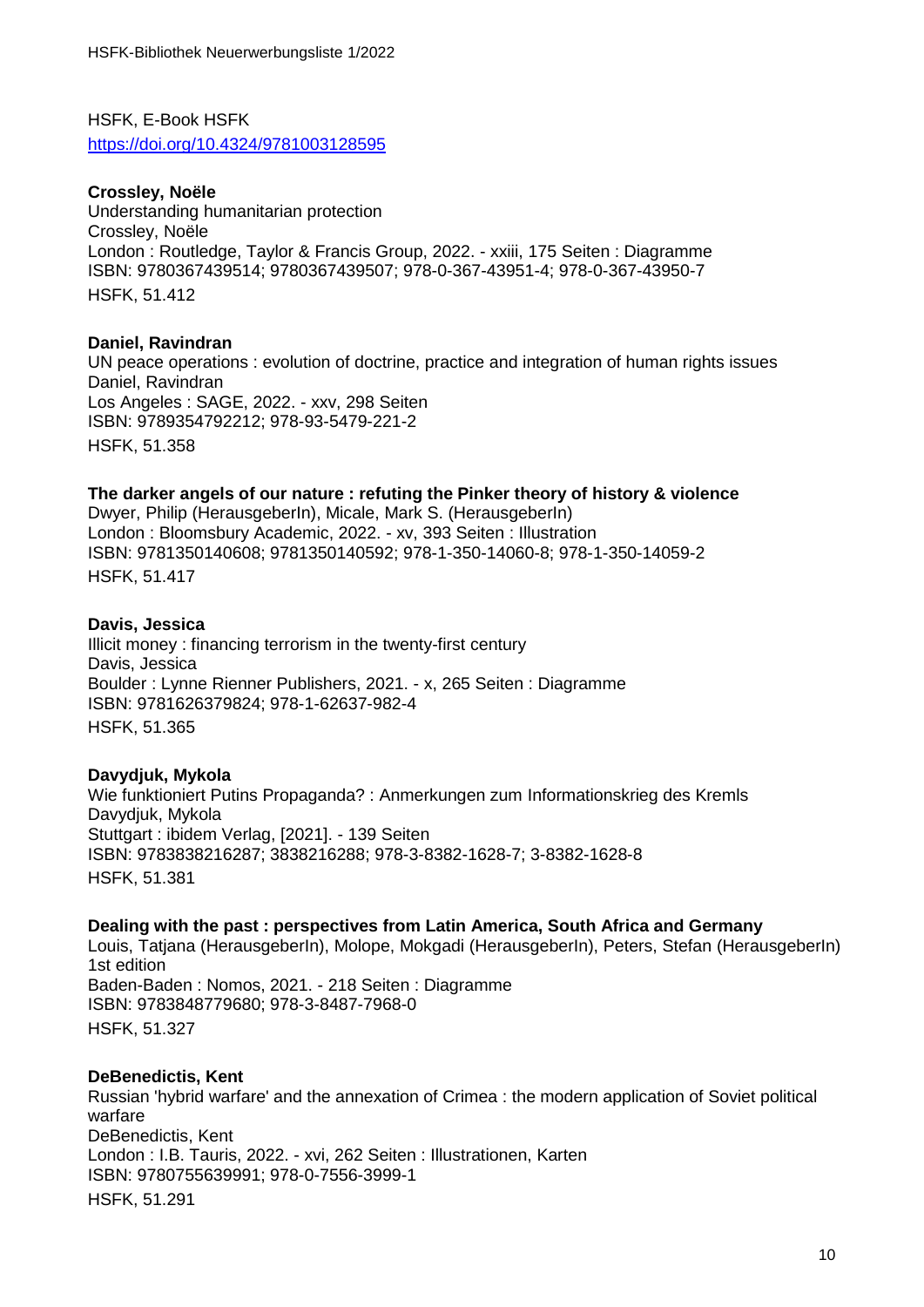#### **Decolonising Peace and Conflict Studies through Indigenous Research**

Te Maiharoa, Kelli (HerausgeberIn), Ligaliga, Michael (HerausgeberIn), Devere, Heather (HerausgeberIn) 1st ed. 2022. Singapore : Springer Singapore, 2022. - 1 Online-Ressource (XVII, 372 p. 4 illus., 2 illus. in color.) ISBN: 9789811667794; 978-981-16-6779-4 HSFK, E-Book HSFK <https://doi.org/10.1007/978-981-16-6779-4>

**Defending Eastern Europe : the defense policies of new NATO and EU member states** Lubecki, Jacek (HerausgeberIn), Peterson, James W. (HerausgeberIn)

Manchester [UK] : Manchester University Press, 2021. - x, 226 Seiten ISBN: 9781526147561; 978-1-5261-4756-1 HSFK, 51.333

#### **Democracy and security in Latin America : state capacity and governance under stress**

Marcella, Gabriel (HerausgeberIn), Pérez, Orlando J. (HerausgeberIn), Fonseca, Brian (HerausgeberIn) New York : Routledge, Taylor & Francis Group, 2022. - xv, 220 Seiten : Diagramme, Tabellen ISBN: 9780367260521; 9780367260538; 978-0-367-26052-1; 978-0-367-26053-8 HSFK, 51.282

#### **Democratic struggle, institutional reform, and state resilience in the African Sahel**

Villalón, Leonardo Alfonso (HerausgeberIn), Idrissa, Abdourahmane (HerausgeberIn) Lanham : Lexington Books, [2020]. - viii, 221 Seiten ISBN: 9781498569996; 9781498570015; 978-1-4985-6999-6; 978-1-4985-7001-5 HSFK, 51.261

#### **Democratization and military coups in Africa : post-1990 political conflicts**

Kieh, George Klay (HerausgeberIn), Kalu, Kelechi Amihe (HerausgeberIn) Lanham : Lexington Books, [2021]. - viii, 242 Seiten ISBN: 9781793643063; 978-1-79364-306-3 HSFK, 51.270

# **Deugd, Nienke de**

The EU and its relations with Eastern Europe : mutual animosity, unattainable friendship and faraway neighbours Deugd, Nienke de, Hoen, Herman Willem Cheltenham, UK : Edward Elgar Publishing, [2022[. - x, 194 Seiten : Tabellen ISBN: 9781785365393; 978-1-78536-539-3 HSFK, 51.401

# **Di Cesare, Donatella**

The time of revolt Di Cesare, Donatella Cambridge : Polity, [2022]. - vi, 142 Seiten ISBN: 9781509548385; 9781509548392; 978-1-5095-4838-5; 978-1-5095-4839-2 HSFK, 51.387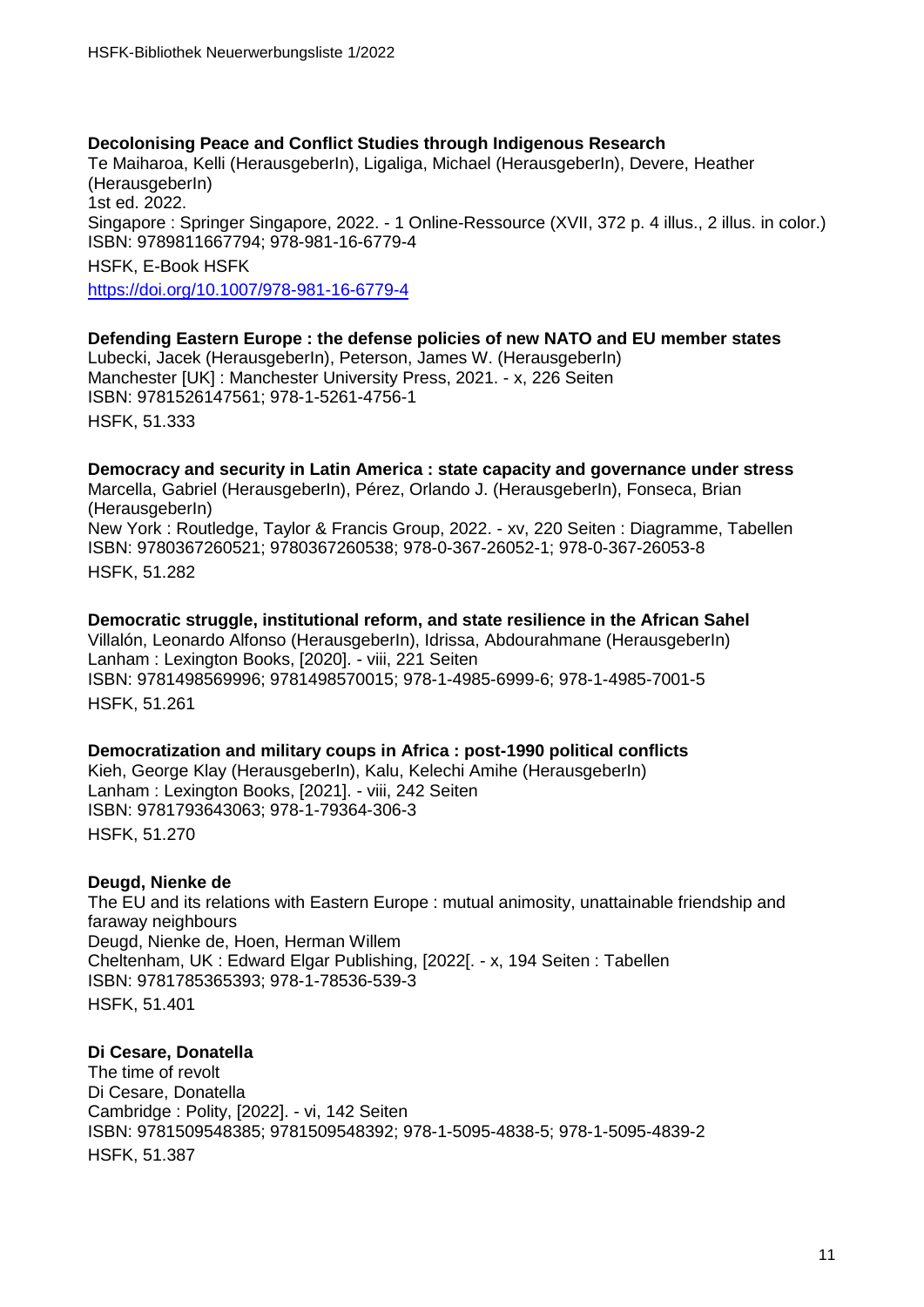#### **Difraoui, Asiem el** Die Hydra des Dschihadismus : Entstehung, Ausbreitung und Abwehr einer globalen Gefahr Difraoui, Asiem el Erste Auflage Berlin : Suhrkamp, 2021. - 366 Seiten : Karten ISBN: 9783518425640; 3518425641; 978-3-518-42564-0; 3-518-42564-1 HSFK, 51.37[3](http://deposit.d-nb.de/cgi-bin/dokserv?id=b3e7c807995f4eb9be6e40aab2637618&prov=M&dok_var=1&dok_ext=htm)

# **Diminished parties : democratic representation in contemporary Latin America**

Luna, Juan Pablo (HerausgeberIn), Piñeiro Rodríguez, Rafael (HerausgeberIn), Rosenblatt, Fernando (HerausgeberIn) ... Cambridge, United Kingdom : Cambridge University Press, [2022]. - xxvi, 341 Seiten : Diagramme ISBN: 9781316513187; 978-1-316-51318-7 HSFK, 51.356

# **Downes, Alexander B.**

Catastrophic success : why foreign-imposed regime change goes wrong Downes, Alexander B. Ithaca and London : Cornell University Press, 2021. - xviii, 405 Seiten : Diagramme, Tabellen ISBN: 9781501761140; 1501761145; 978-1-5017-6114-0; 1-5017-6114-5 HSFK, 51.391

# **Edström, Håkan**

Military strategy of great powers : managing power asymmetry and structural change in the twentyfirst century Edström, Håkan, Westberg, Jacob London : Routledge, Taylor & Francis Group, 2022. - 1 Onlinre-Ressource (xiii, 263 Seiten) : Diagramme, Tabellen ISBN: 9781003157113; 978-1-00-315711-3 HSFK, E-Book HSFK <https://doi.org/10.4324/9781003157113>

# **Eichler, Jessika**

Die Rechte indigener Völker im Menschenrechtssystem : Normen, Institutionen und gesellschaftliche Auswirkungen Eichler, Jessika 1. Auflage Baden-Baden : Nomos, 2022. - 266 Seiten : Diagramme, Illustrationen, Karten ISBN: 9783848764839; 3848764830; 978-3-8487-6483-9; 3-8487-6483-0 HSFK, 51.32[6](http://deposit.dnb.de/cgi-bin/dokserv?id=08e8e255cafd448e9e92e0081957b4c8&prov=M&dok_var=1&dok_ext=htm)

# **El-Ghobashy, Mona**

Bread and freedom : Egypt's revolutionary situation El-Ghobashy, Mona Stanford, California : Stanford University Press, [2021]. - viii, 376 Seiten : Illustrationen, Karten ISBN: 9781503601765; 9781503628151; 978-1-5036-0176-5; 978-1-5036-2815-1 HSFK, 51.31[2](https://www.gbv.de/dms/bowker/toc/9781503601765.pdf)

# **El-Wereny, Mahmud**

Radikalisierung im Cyberspace : die virtuelle Welt des Salafismus im deutschsprachigen Raum ein Weg zur islamistischen Radikalisierung? El-Wereny, Mahmud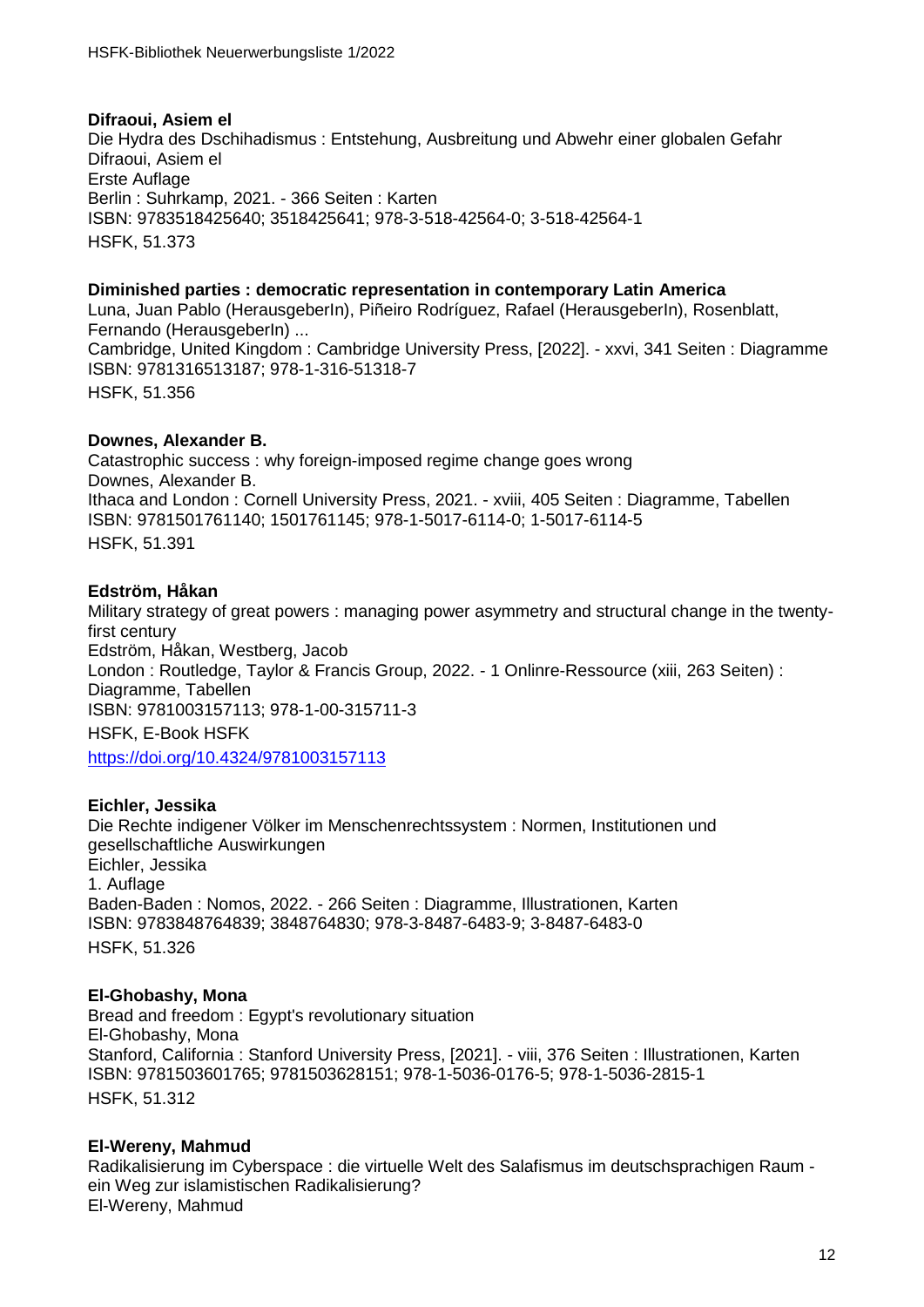Bonn : Bundeszentrale für Politische Bildung, 2021. - 278 Seiten : Illustrationen ISBN: 9783742506955; 978-3-7425-0695-5 HSFK, 51.341

# **Escribà Folch, Abel**

Migration and democracy : how remittances undermine dictatorships Escribà Folch, Abel, Meseguer Yebra, Covadonga, Wright, Joseph Princeton : Princeton University Press, [2022]. - xv, 299 Seiten : Diagramme, Illustrationen, Karte ISBN: 9780691199382; 9780691199375; 978-0-691-19938-2; 978-0-691-19937-5 HSFK, 51.395

# **Etchart, Linda**

Global Governance of the Environment, Indigenous Peoples and the Rights of Nature : Extractive Industries in the Ecuadorian Amazon Etchart, Linda 1st ed. 2022 Cham : Springer International Publishing, 2022. - 1 Online-Ressource (XXXV, 270 p. 10 illus., 5 illus. in color.) ISBN: 9783030815196; 978-3-030-81519-6 HSFK, E-Book HSFK <https://doi.org/10.1007/978-3-030-81519-6>

# **The EU and crisis response**

Mac Ginty, Roger (HerausgeberIn), Pogodda, Sandra (HerausgeberIn), Richmond, Oliver P. (HerausgeberIn) Manchester : Manchester University Press, 2021. - xviii, 228 Seiten : Diagramme, Tabellen ISBN: 9781526148353; 978-1-5261-4835-3

HSFK, 51.263

# **EU Global Actorness in a World of Contested Leadership : Policies, Instruments and Perceptions**

Freire, Maria Raquel (HerausgeberIn), Lopes, Paula Duarte (HerausgeberIn), Nascimento, Daniela (HerausgeberIn) ... 1st ed. 2022. Cham : Springer International Publishing, 2022. - 1 Online-Ressource (XIX, 309 p. 7 illus., 5 illus. in color.) ISBN: 9783030929978; 978-3-030-92997-8 HSFK, E-Book HSFK <https://doi.org/10.1007/978-3-030-92997-8>

**European security put to the test : perspectives and challenges for the next decade** Fischer, Klemens H. (HerausgeberIn) 1st edition Baden-Baden : Nomos, 2021. - 222 Seiten : 1 Diagramm ISBN: 9783848785582; 3848785587; 978-3-8487-8558-2; 3-8487-8558-7 HSFK, 51.33[6](http://deposit.dnb.de/cgi-bin/dokserv?id=5fcbbe4a50b8419da921d4617dbb6eed&prov=M&dok_var=1&dok_ext=htm)

#### **The European Union and China's Belt and Road : impact, engagement and competition** Ntousas, Vassilis (HerausgeberIn), Minas, Stephen (HerausgeberIn) London : Routledge, Taylor & Francis Group, 2022. - 1 Online-Ressource (xvi, 252 Seiten) :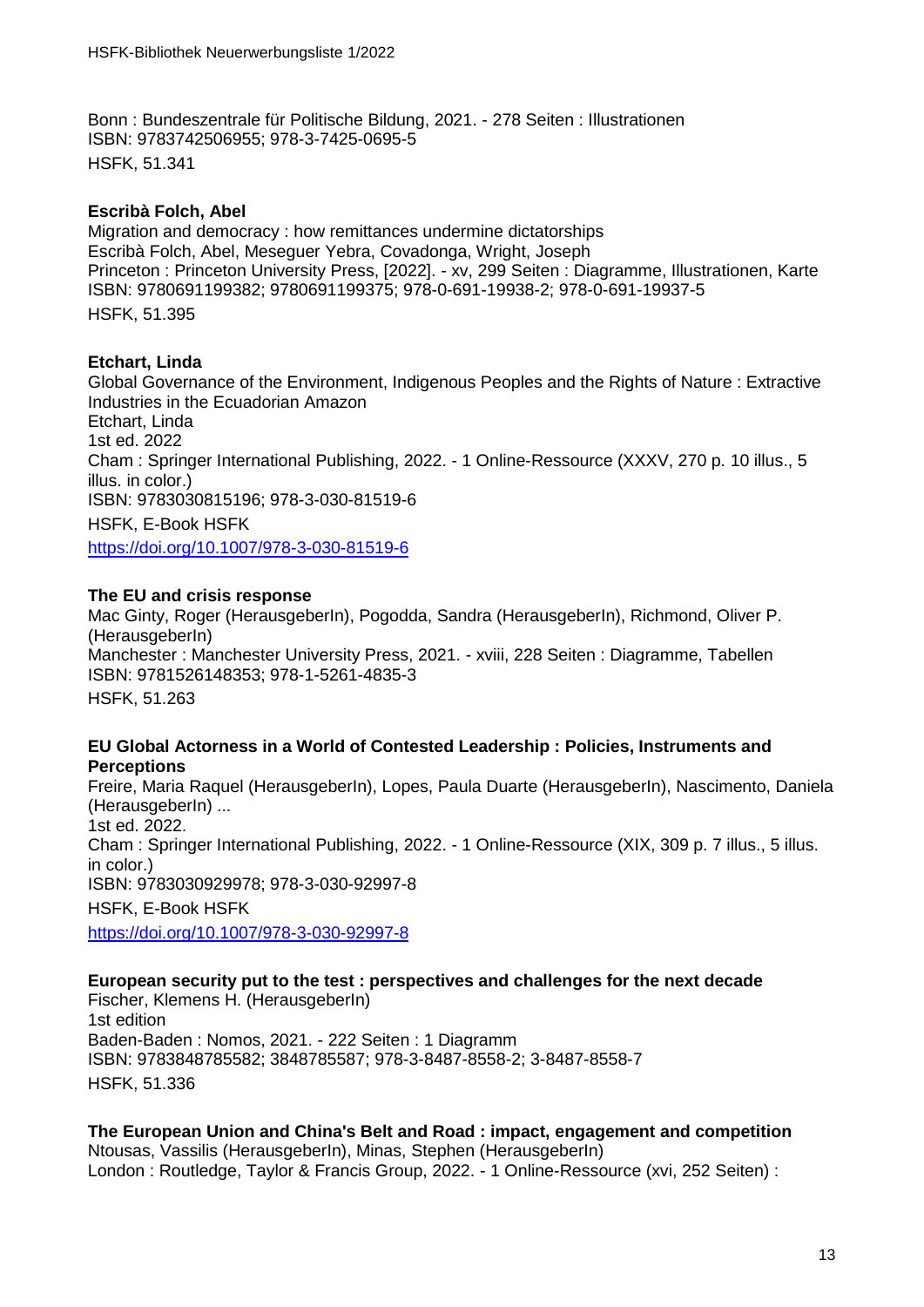Diagramme ISBN: 9780367853235; 978-0-367-85323-5 HSFK, E-Book HSFK <https://www.taylorfrancis.com/books/9780367853235>

# **Ewers-Peters, Nele Marianne**

Understanding EU-NATO cooperation : how member states matter Ewers-Peters, Nele Marianne London : Routledge, Taylor & Francis Group, 2022. - 1 Online-Ressource (xiii, 205 Seiten) : Diagramme ISBN: 9781003170068; 978-1-00-317006-8 HSFK, E-Book HSFK <https://doi.org/10.4324/9781003170068>

# **Fackler, Michael**

Indigene Autonomie in Lateinamerika : zwischen Selbstbestimmung und staatlicher Kontrolle Fackler, Michael Bielefeld : transcript, [2022]. - 320 Seiten : Illustrationen ISBN: 9783837657982; 3837657981; 978-3-8376-5798-2; 3-8376-5798-1 HSFK, 51.37[8](http://www.transcript-verlag.de/978-3-8376-5798-2)

# **Farthing, Linda C.**

Coup : a story of violence and resistance in Bolivia Farthing, Linda C., Becker, Thomas Chicago, Illinois : Haymarket Books, 2021. - xix, 306 Seiten : Illustrationen ISBN: 9781642595871; 978-1-64259-587-1 HSFK, 51.298

# **Feminist IR in Europe : Knowledge Production in Academic Institutions**

Stern, Maria (HerausgeberIn), Towns, Ann E. (HerausgeberIn) 1st ed. 2022. Cham : Springer International Publishing, 2022. - 1 Online-Ressource (IX, 174 p. 3 illus. in color.) ISBN: 9783030919993; 978-3-030-91999-3 HSFK, E-Book HSFK <https://doi.org/10.1007/978-3-030-91999-3>

# **Feminist solutions for ending war**

MacKenzie, Megan Hazel (HerausgeberIn), Wegner, Nicole (HerausgeberIn), Parashar, Swati (VerfasserIn eines Vorworts) London : Pluto Press, 2021. - xvii, 248 Seiten ISBN: 9780745342870; 9780745342863; 978-0-7453-4287-0; 978-0-7453-4286-3 HSFK, 51.324

# **Fisher, Jonathan**

African peacekeeping Fisher, Jonathan, Wilén, Nina Cambridge : Cambridge University Press, 2022. - xvi, 242 Seiten : Diagramme, Illustrationen, Karten ISBN: 9781108499378; 9781108713498; 978-1-108-49937-8; 978-1-108-71349-8 HSFK, 51.351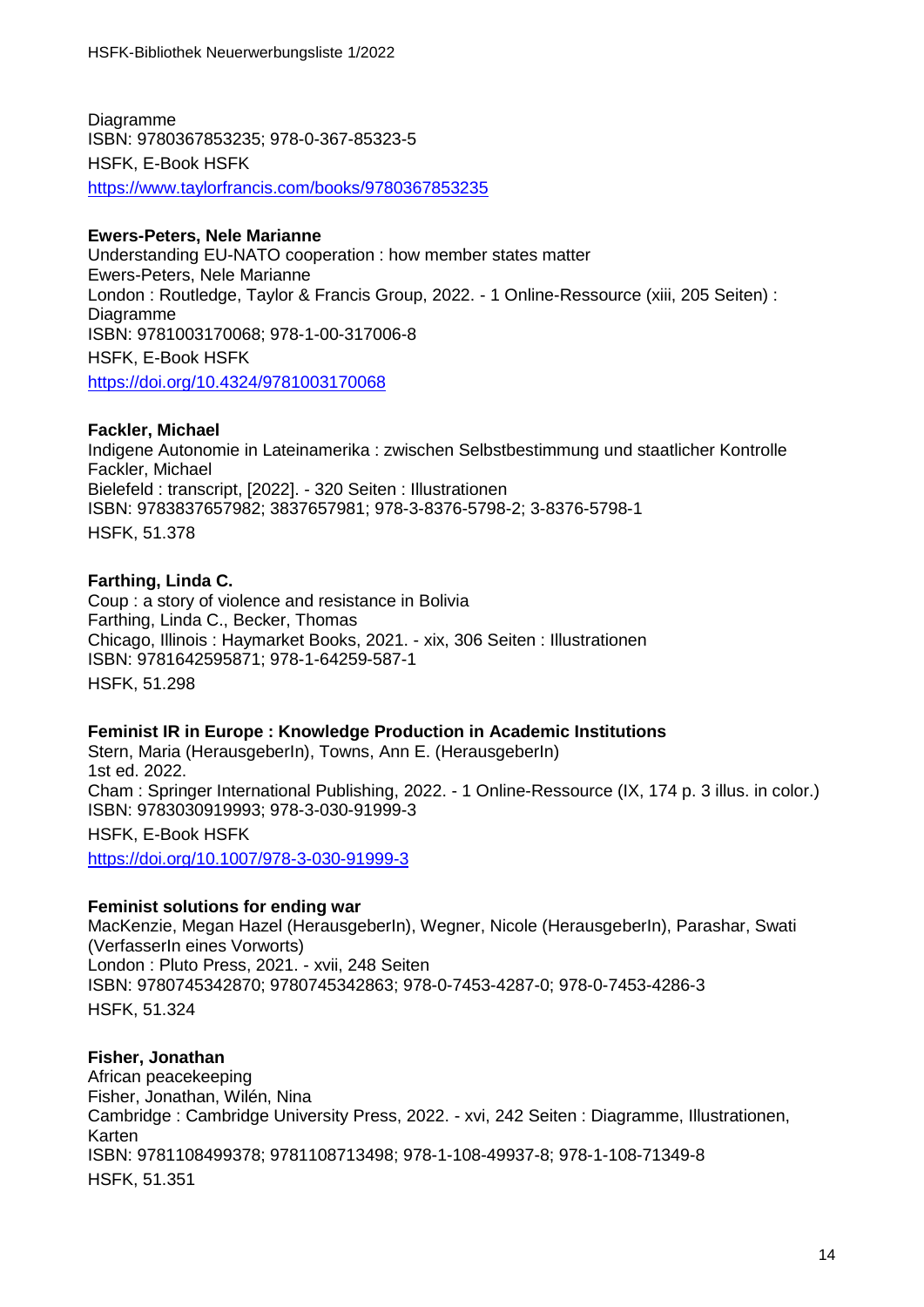# **Forst, Rainer**

Die noumenale Republik : kritischer Konstruktivismus nach Kant Forst, Rainer Erste Auflage, Originalausgabe Berlin : Suhrkamp, 2021. - 360 Seiten ISBN: 9783518299623; 351829962X; 978-3-518-29962-3; 3-518-29962-X HSFK, 51.322

# **Frankopan, Peter**

Die neuen Seidenstraßen : Gegenwart und Zukunft unserer Welt Frankopan, Peter Hamburg : Rowohlt Taschenbuch Verlag, September 2020. - 345 Seiten : 1 Karte ISBN: 9783499000331; 3499000334; 978-3-499-00033-1; 3-499-00033-4 HSFK, 51.37[2](http://deposit.dnb.de/cgi-bin/dokserv?id=4bda13bfe3b5404588e788b36f4df9b0&prov=M&dok_var=1&dok_ext=htm)

# **Fraundorfer, Markus**

Global governance in the age of the Anthropocene Fraundorfer, Markus 1st ed. 2022 Cham : Springer International Publishing, 2022. - 1 Online-Ressource (xxiii, 369 Seiten) : Diagramme, Illustrationen ISBN: 9783030881566; 978-3-030-88156-6 HSFK, E-Book HSFK

<https://doi.org/10.1007/978-3-030-88156-6>

# **Fry, James D.**

The values of international organizations Fry, James D., Michael, Bryane, Pushkarna, Natasha Manchester : Manchester University Press, 2021. - xvi, 256 Seiten : Diagramme ISBN: 9781526152411; 978-1-5261-5241-1 HSFK, 51.404

# **Fujishige, Hiromi Nagata**

Japan's Peacekeeping at a Crossroads : Taking a Robust Stance or Remaining Hesitant? Fujishige, Hiromi Nagata, Uesugi, Yuji, Honda, Tomoaki 1st ed. 2022. Cham : Springer International Publishing, 2022. - 1 Online-Ressource (XXV, 236 p. 4 illus.) ISBN: 9783030885090; 978-3-030-88509-0

HSFK, E-Book HSFK <https://doi.org/10.1007/978-3-030-88509-0>

# **Fundamental Challenges to Global Peace and Security : The Future of Humanity**

Mahmoudi, Hoda (HerausgeberIn), Allen, Michael H. (HerausgeberIn), Seaman, Kate (HerausgeberIn) 1st ed. 2022. Cham : Springer International Publishing, 2022. - 1 Online-Ressource (XVII, 331 p. 11 illus., 6 illus. in color.) ISBN: 9783030790721; 978-3-030-79072-1 HSFK, E-Book HSFK <https://doi.org/10.1007/978-3-030-79072-1>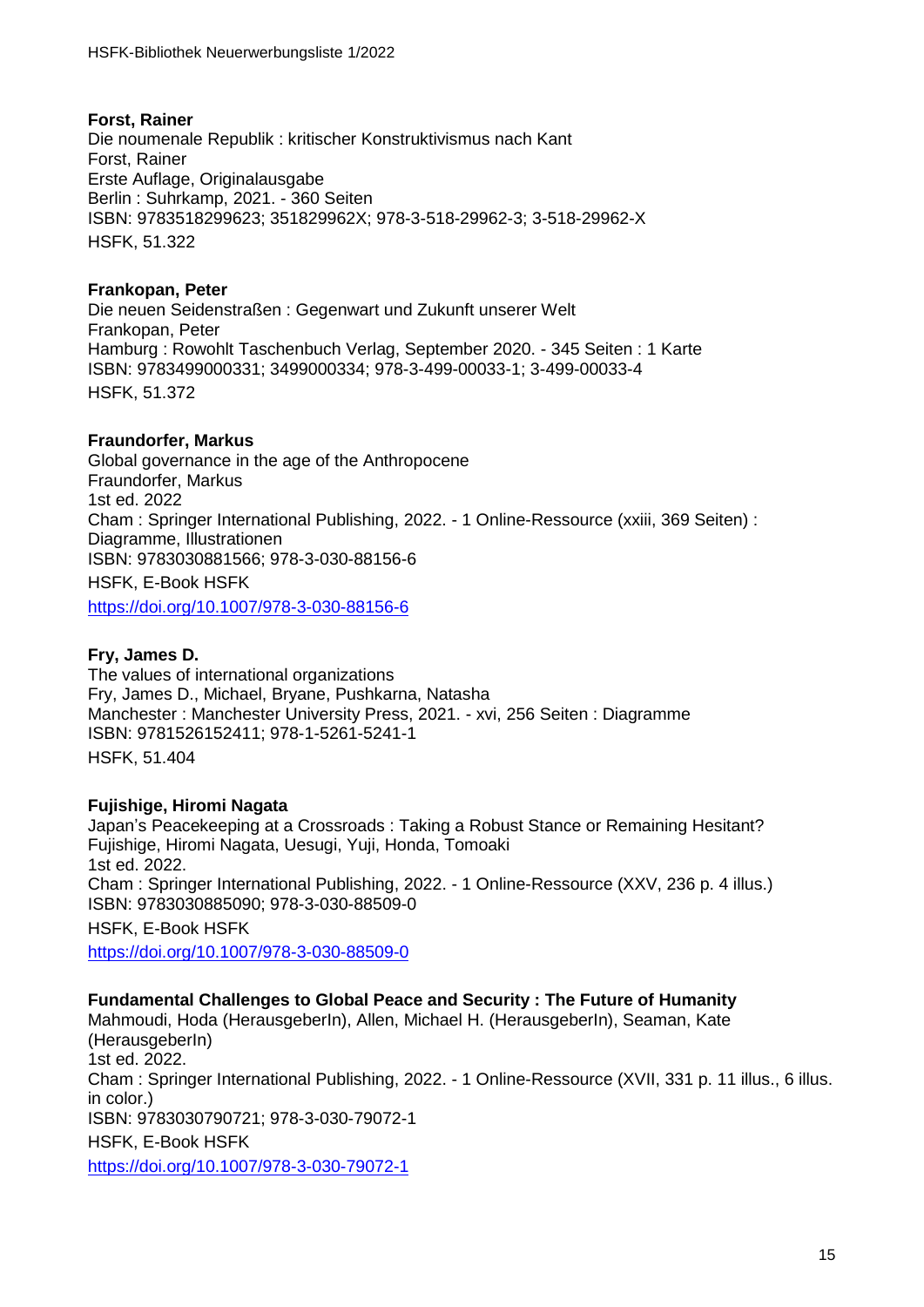# **Galeotti, Mark**

The weaponisation of everything : a field guide to the new way of war Galeotti, Mark New Haven : Yale University Press, 2022. - 235 Seiten ISBN: 9780300253443; 978-0-300-25344-3 HSFK, 51.405

# **Garlick, Jeremy**

Reconfiguring the China-Pakistan economic corridor : geo-economic pipe dreams versus geopolitical realities Garlick, Jeremy London : Routledge, Taylor & Francis Group, 2022. - 1 Online-Ressource (xii, 128 Seiten) : Diagramme, Karten, Tabellen ISBN: 9781003018377; 978-1-00-301837-7 HSFK, E-Book HSFK <https://doi.org/10.4324/9781003018377>

# **Gender, conflict, peace, and UNSC Resolution 1325**

Shekhawat, Seema (HerausgeberIn) Lanham : Lexington Books, [2018]. - ix, 278 Seiten ISBN: 9781498554374; 9781498554398; 978-1-4985-5437-4; 978-1-4985-5439-8 HSFK, 51.297

# **Gilder, Alexander**

Stabilization and human security in UN peace operations Gilder, Alexander London : Routledge, Taylor & Francis Group, 2022. - 1 Online-Ressource (xii, 197 Seiten) ISBN: 9781003131199; 978-1-00-313119-9 HSFK, E-Book HSFK <https://doi.org/10.4324/9781003131199>

# **Golgowski, Sina Marleen**

UN-Friedensmissionen und externe Demokratieförderung : eine Analyse der United Nations Operation in Côte d'Ivoire von 2004-2017 Golgowski, Sina Marleen 1. Auflage Baden-Baden : Nomos, 2022. - 395 Seiten : Illustrationen, Karten ISBN: 9783848784837; 978-3-8487-8483-7 HSFK, 51.38[4](http://deposit.dnb.de/cgi-bin/dokserv?id=548aa1dffe4c4914a84c9319bac9b905&prov=M&dok_var=1&dok_ext=htm)

# **González Torres, Ybiskay**

The confrontational 'us and them' dynamics of polarised politics in Venezuela : a post-structuralist examination González Torres, Ybiskay Lanham : Rowman & Littlefield, [2022]. - xi, 199 Seiten ISBN: 9781538144480; 978-1-5381-4448-0 HSFK, 51.272

# **Grare, Frédéric**

The Indian Ocean as a New Political and Security Region Grare, Frédéric, Samaan, Jean-Loup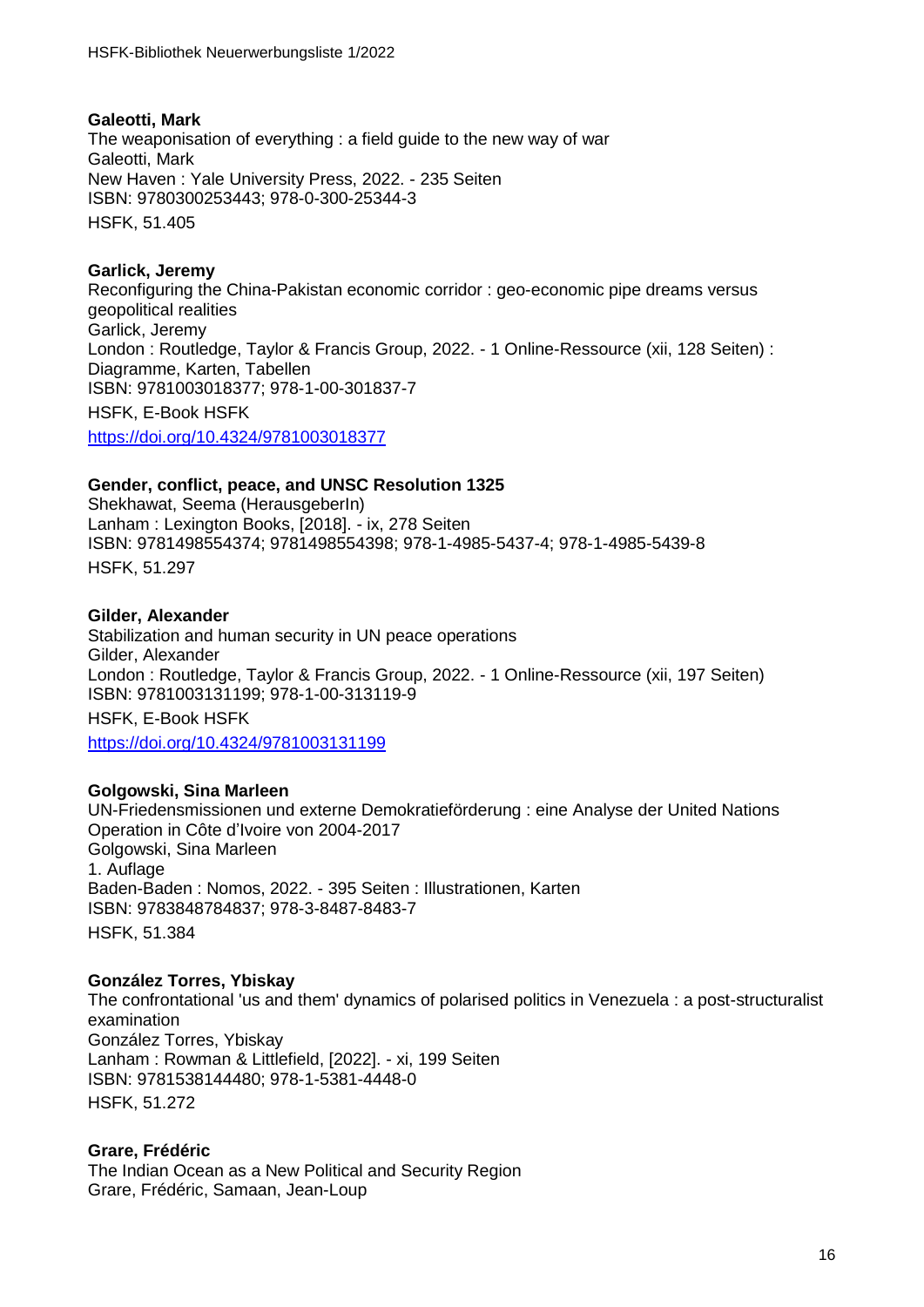1st ed. 2022. Cham : Springer International Publishing, 2022. - 1 Online-Ressource (XII, 232 p. 1 illus.) ISBN: 9783030917975; 978-3-030-91797-5 HSFK, E-Book HSFK

<https://doi.org/10.1007/978-3-030-91797-5>

**Great powers, climate change, and global environmental responsibilities** Falkner, Robert (HerausgeberIn), Buzan, Barry (HerausgeberIn) Oxford : Oxford University Press, [2022]. - xv, 298 Seiten : Diagramme ISBN: 9780198866022; 978-0-19-886602-2

HSFK, 51.334

#### **Günther, Christoph**

Entrepreneurs of identity : the Islamic State's symbolic repertoire Günther, Christoph New York : Berghahn, 2022. - xi, 208 Seiten : Illustrationen ISBN: 9781800732667; 978-1-80073-266-7 HSFK, 51.355

#### **Gurol, Julia**

The EU-China security paradox : cooperation against all odds? Gurol, Julia Bristol : Bristol University Press, 2022. - x, 209 Seiten : Diagramme ISBN: 9781529219630; 978-1-5292-1963-0 HSFK, 51.360

#### **Gwatiwa, Tshepo**

The African Union and African Agency in International Politics Gwatiwa, Tshepo 1st ed. 2022. Cham : Springer International Publishing, 2022. - 1 Online-Ressource (XV, 223 p. 2 illus., 1 illus. in color.) ISBN: 9783030878054; 978-3-030-87805-4 HSFK, E-Book HSFK <https://doi.org/10.1007/978-3-030-87805-4>

# **Handbuch politische Bildung**

Sander, Wolfgang (HerausgeberIn), Pohl, Kerstin (HerausgeberIn), Achour, Sabine (Contributor) 5., vollständig überarbeitete Auflage Frankfurt/M : Wochenschau Verlag, [2022]. - 640 Seiten : Illustrationen ISBN: 9783734413629; 978-3-7344-1362-9 HSFK, HB 585/4.5

#### **Hansen-Magnusson, Hannes**

International relations as politics among people : hermeneutic encounters and global governance Hansen-Magnusson, Hannes First issued in paperback 2021 London : Routledge, Taylor & Francis Group, 2021. - xii, 125 Seiten : Diagramme ISBN: 9781032239477; 978-1-03-223947-7 HSFK, 51.363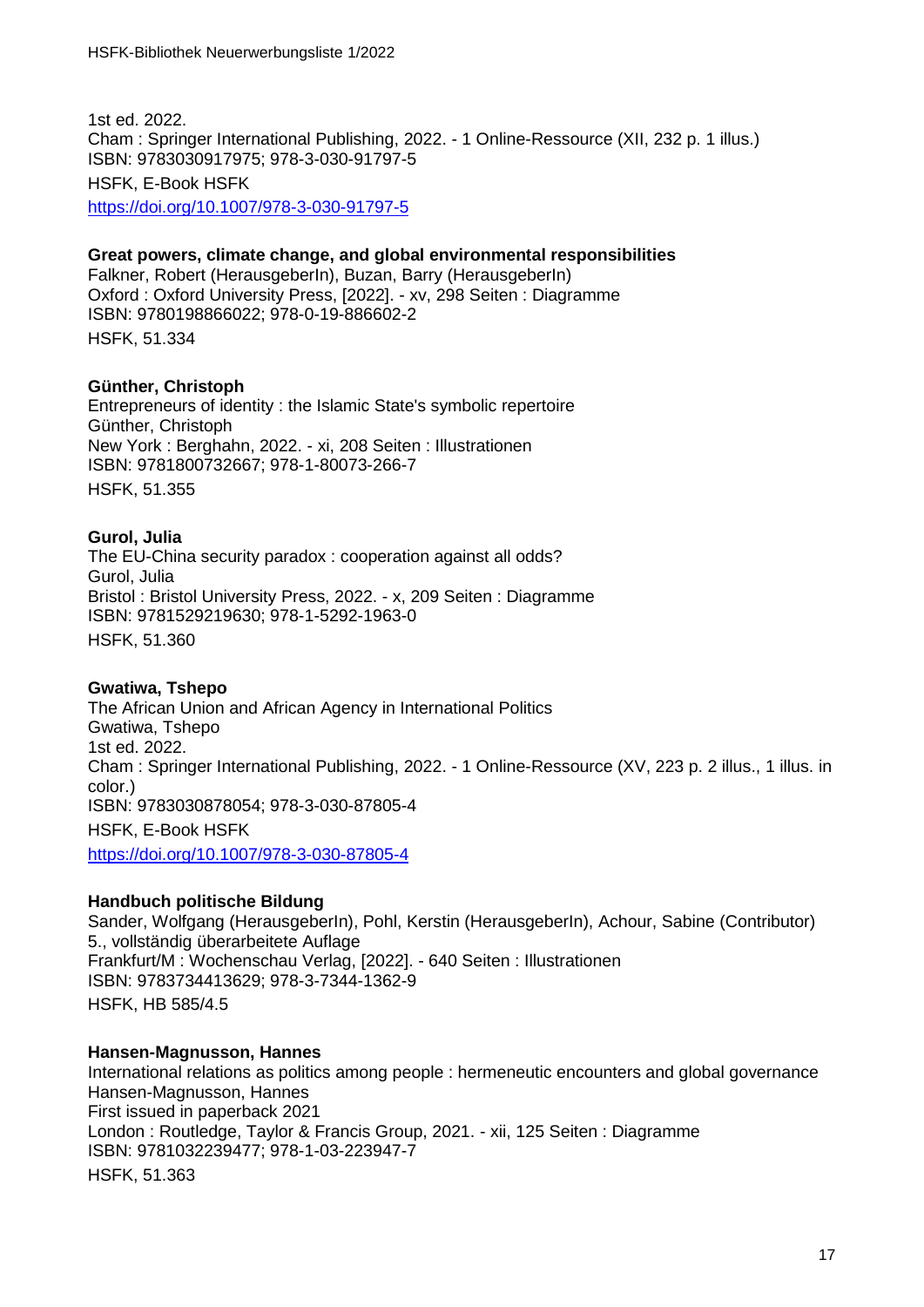# **Haspeslagh, Sophie**

Proscribing peace : how listing armed groups as terrorists hurts negotiations Haspeslagh, Sophie Manchester : Manchester University Press, 2021. - xiv, 220 Seiten : Diagramme ISBN: 1526157594; 9781526157591; 1-5261-5759-4; 978-1-5261-5759-1 HSFK, 51.27[5](https://manchesteruniversitypress.co.uk/9781526157591/proscribing-peace/)

# **Haynes, Jeffrey**

From Huntington to Trump : thirty years of the clash of civilizations Haynes, Jeffrey Lanham : New York\$pLondon, [2019]. - vii, 253 Seiten ISBN: 1498578195; 9781498578196; 9781498578219; 1-4985-7819-5; 978-1-4985-7819-6; 978-1- 4985-7821-9 HSFK, 51.371

# **Henriksen, Thomas H.**

America's wars : interventions, regime change, and insurgencies after the Cold War Henriksen, Thomas H. Cambridge : Cambridge University Press, 2022. - xi, 324 Seiten ISBN: 9781316511602; 9781009055086; 978-1-316-51160-2; 978-1-00-905508-6 HSFK, 51.357

# **Herbach, Jonathan**

International arms control law and the prevention of nuclear terrorism Herbach, Jonathan Cheltenham, UK : Edward Elgar Publishing, [2021]. - x, 246 Seiten ISBN: 9781800374515; 978-1-80037-451-5 HSFK, 51.285

# **Herd, Graeme P.**

Understanding Russian strategic behavior : imperial strategic culture and Putin's operational code Herd, Graeme P. London : Routledge, Taylor & Francis Group, 2022. - xiii, 248 Seiten ISBN: 9780367205218; 9780367205225; 978-0-367-20521-8; 978-0-367-20522-5 HSFK, 51.411

# **Higashi, Daisaku**

Inclusivity in mediation and peacebuilding : UN, neighboring states, and global powers Higashi, Daisaku Cheltenham, UK : Edward Elgar Publishing, 2022. - xii, 173 Seiten : Diagramme, Karte ISBN: 9781800880511; 978-1-80088-051-1 HSFK, 51.402

# **Hillebrecht, Courtney**

Saving the international justice regime : beyond backlash against international courts Hillebrecht, Courtney Cambridge, United Kingdom : Cambridge University Press, 2021. - xxii, 232 Seiten ISBN: 9781009055642; 9781316511411; 978-1-00-905564-2; 978-1-316-51141-1 HSFK, 51.294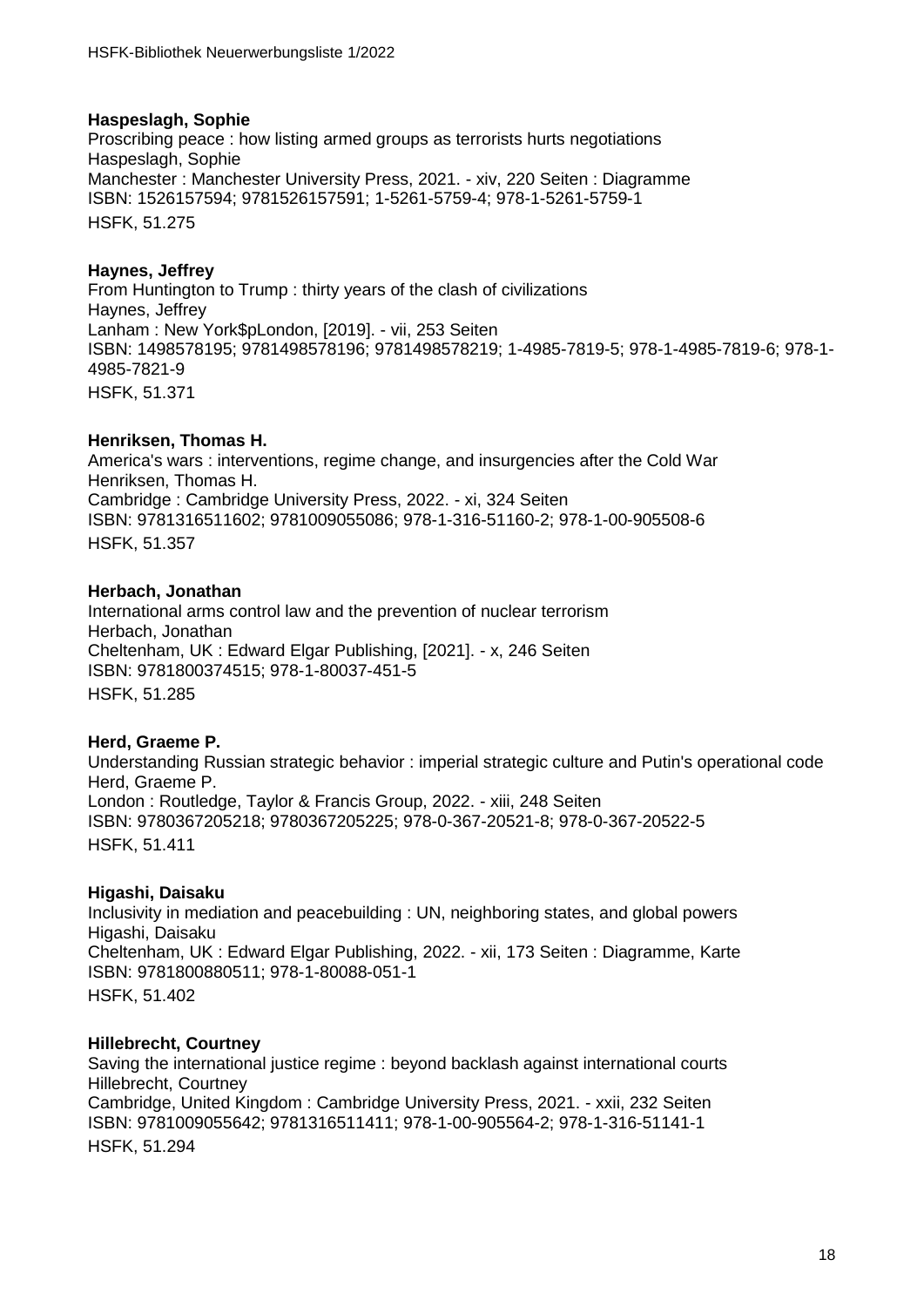# **Holden, William**

President Rodrigo Duterte and the war on drugs : fear and loathing in the Philippines Holden, William Lanham : Lexington Books, [2021]. - xviii, 243 Seiten : Diagramme, Karten, Illustrationen ISBN: 9781793604408; 978-1-79360-440-8 HSFK, 51.268

# **Holslag, Jonathan**

World politics since 1989 Holslag, Jonathan Cambridge, UK : Polity, 2021. - ix, 404 Seiten : Diagramme, Karten ISBN: 9781509546725; 978-1-5095-4672-5 HSFK, 51.280

# **Huelss, Hendrik**

Autonomous weapons systems and international norms Huelss, Hendrik, Bode, Ingvild Montreal : McGill-Queen's University Press, 2022. - xii, 281 Seiten : Illustrationen ISBN: 9780228008095; 9780228008088; 978-0-228-00809-5; 978-0-228-00808-8 HSFK, 51.392

# **Hussain, Zahid**

No-win war : the paradox of US-Pakistan relations in Afghanistan's shadow Hussain, Zahid First edition Karachi : Oxford University Press, 2021. - xvi, 355 Seiten ISBN: 9780190704193; 978-0-19-070419-3 HSFK, 51.353

# **Ikani, Nikki**

Crisis and change in European Union foreign policy : a framework of EU foreign policy change Ikani, Nikki Manchester : Manchester University Press, 2021. - xii, 226 Seiten : Diagramme, Tabellen ISBN: 9781526155641; 978-1-5261-5564-1 HSFK, 51.274

# **Info ops : from World War I to the Twitter era**

Fridman, Ofer (HerausgeberIn), Kabernik, Vitaly (HerausgeberIn), Granelli, Francesca (HerausgeberIn) Boulder : Lynne Rienner Publishers, 2022. - vii, 287 Seiten ISBN: 9781626379954; 978-1-62637-995-4 HSFK, 51.393

# **International negotiation and political narratives : a comparative study**

Hampson, Fen Osler (HerausgeberIn), Narlikar, Amrita (HerausgeberIn) London : Routledge, 2022. - xiii, 304 Seiten : Illustrationen ISBN: 9781032066486; 9781032066462; 978-1-03-206648-6; 978-1-03-206646-2 HSFK, 51.415

**Jakobsen, Jo**

The Geopolitics of U.S. Overseas Troops and Withdrawal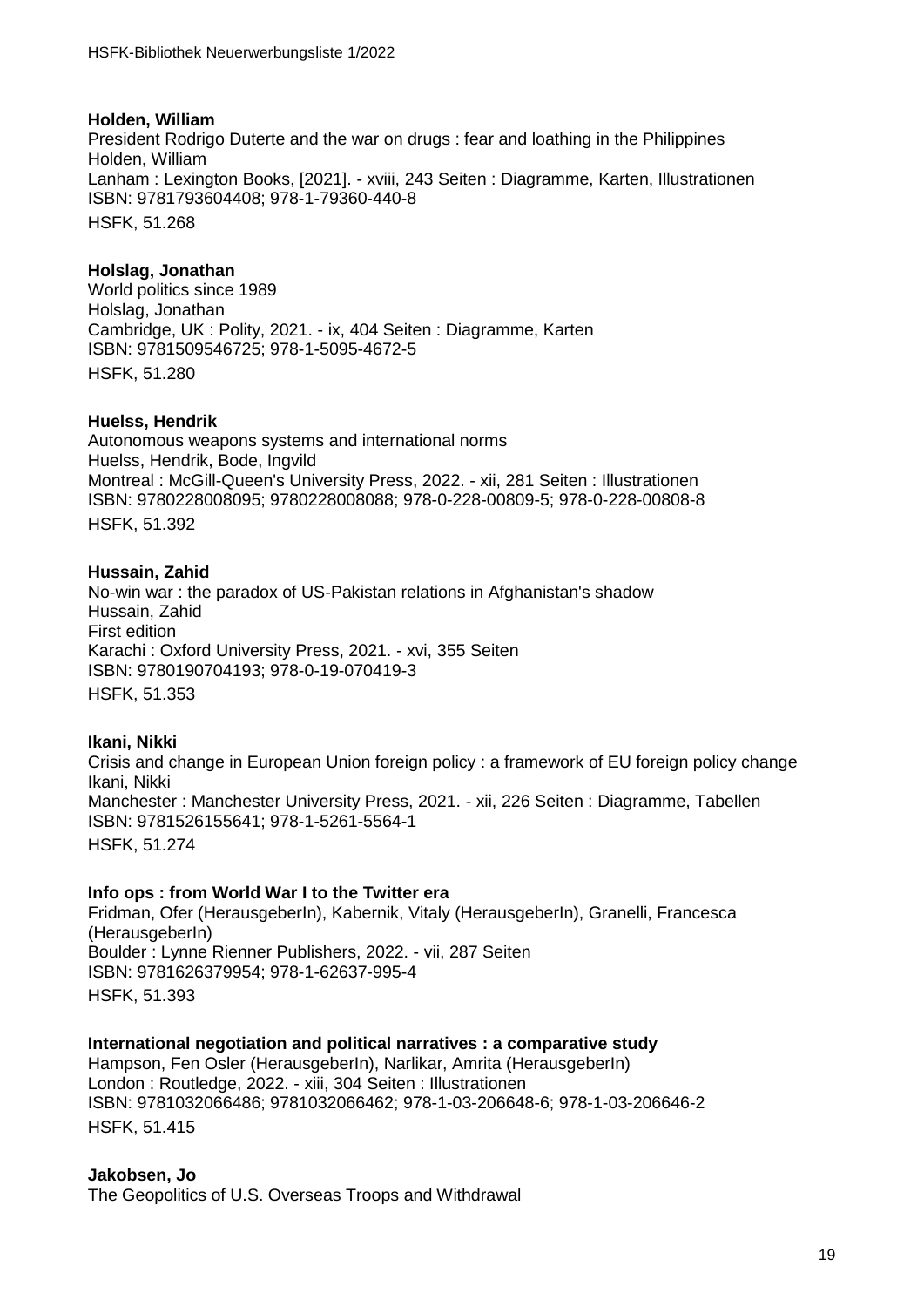Jakobsen, Jo 1st ed. 2022. Cham : Springer International Publishing, 2022. - 1 Online-Ressource (XXI, 302 p. 5 illus., 4 illus. in color.) ISBN: 9783030944889; 978-3-030-94488-9 HSFK, E-Book HSFK <https://doi.org/10.1007/978-3-030-94488-9>

**Johansson, Pernilla** Emotional practices and listening in peacebuilding partnerships : the invisibility cloak Johansson, Pernilla London : Routledge, Taylor & Francis Group, 2022. - 1 Online-Ressource (vii, 174 Seiten) ISBN: 9781003200468; 978-1-00-320046-8 HSFK, E-Book HSFK <https://doi.org/10.4324/9781003200468>

**Johnson, Carter R.** Partition and peace in civil wars : dividing lands and peoples to end ethnic conflict Johnson, Carter R. London : Routledge, Taylor & Francis Group, 2022. - 1 Online-Ressource (xi, 142 Seiten) : Diagramme, Karten ISBN: 9781003131090; 978-1-00-313109-0 HSFK, E-Book HSFK

<https://doi.org/10.4324/9781003131090>

# **Johnson, James**

Artificial intelligence and the future of warfare : the USA, China, and strategic stability Johnson, James Manchester : Manchester University Press, 2021. - x, 230 Seiten ISBN: 1526145057; 9781526145055; 1-5261-4505-7; 978-1-5261-4505-5 HSFK, 51.276

# **Jørgensen, Knud Erik**

What is international relations? Jørgensen, Knud Erik Bristol : Bristol University Press, 2022. - viii, 192 Seiten : Diagramme ISBN: 9781529210965; 9781529210972; 978-1-5292-1096-5; 978-1-5292-1097-2 HSFK, HB 811/16

# **Kemp, Walter A.**

Security through cooperation : to the same end Kemp, Walter A. London : Routledge, Taylor & Francis Group, 2022. - xiii, 128 Seiten ISBN: 9781032102177; 9781032102184; 978-1-03-210217-7; 978-1-03-210218-4 HSFK, 51.414

# **Keukeleire, Stephan**

The foreign policy of the European Union Keukeleire, Stephan, Delreux, Tom Third edition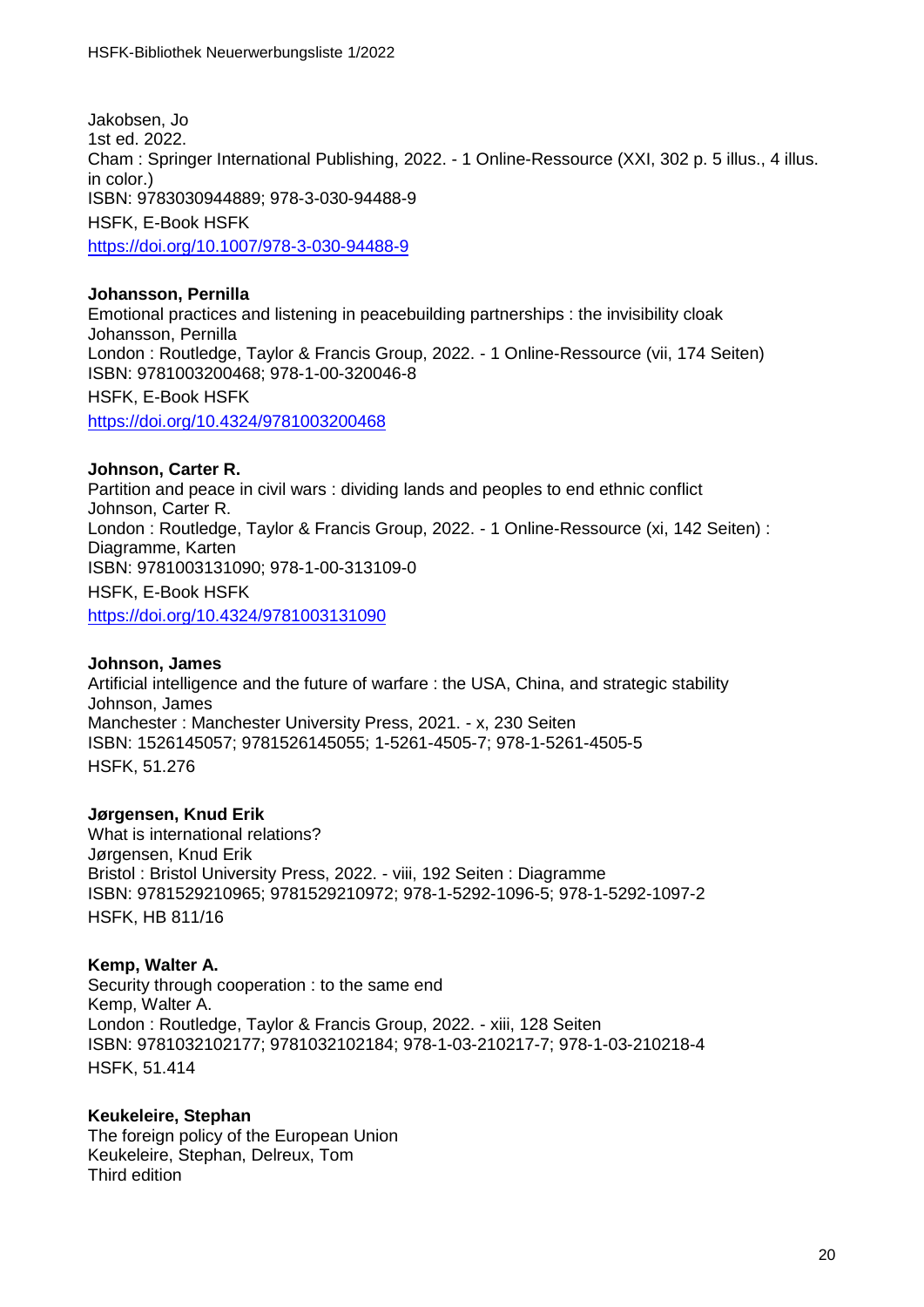London : Bloomsbury Academic, 2022. - xx, 460 Seiten : Diagramme ISBN: 9781350930476; 9781350930483; 978-1-350-93047-6; 978-1-350-93048-3 HSFK, HB 1519/3.3

# **Kilcullen, David**

The ledger : accounting for failure in Afghanistan Kilcullen, David, Mills, Greg London : Hurst & Company, 2021. - xxxi, 352 Seiten : Diagramme ISBN: 9781787386952; 978-1-78738-695-2 HSFK, 51.329

# **Klävers, Steffen**

Decolonizing Auschwitz? : komparativ-postkoloniale Ansätze in der Holocaustforschung Klävers, Steffen Sonderausgabe für die Bundeszentrale für politische Bildung Bonn : Bundeszentrale für politische Bildung, 2021. - 248 Seiten ISBN: 9783742507464; 978-3-7425-0746-4 HSFK, 51.343

# **Klich, Sebastian**

De facto state identity and international legitimation Klich, Sebastian London : Routledge, Taylor & Francis Group, 2022. - 1 Online-Ressource (ix, 189 Seiten) : Karten ISBN: 9781003178521; 978-1-00-317852-1 HSFK, E-Book HSFK <https://doi.org/10.4324/9781003178521>

# **Klosek, Kamil Christoph**

Military interventions in civil wars : the role of foreign direct investments and arms trade Klosek, Kamil Christoph First published London : Routledge, Taylor & Francis Group, 2022. - 1 Online-Ressource (XI, 157 Seiten) : Diagramme ISBN: 9781003162087; 978-1-00-316208-7 HSFK, E-Book HSFK <https://doi.org/10.4324/9781003162087>

**Koivula, Tommi** NATO's Burden-Sharing Disputes : Past, Present and Future Prospects Koivula, Tommi, Ossa, Heljä. 1st ed. 2022. Cham : Springer International Publishing, 2022. - 1 Online-Ressource (XIII, 199 p. 3 illus., 2 illus. in color.) ISBN: 9783030935399; 978-3-030-93539-9 HSFK, E-Book HSFK <https://doi.org/10.1007/978-3-030-93539-9>

# **Krepon, Michael**

Winning and losing the nuclear peace : the rise, demise, and revival of arms control Krepon, Michael Stanford, California : Stanford Security Studies, an imprint of Stanford University Press, 2021. - X,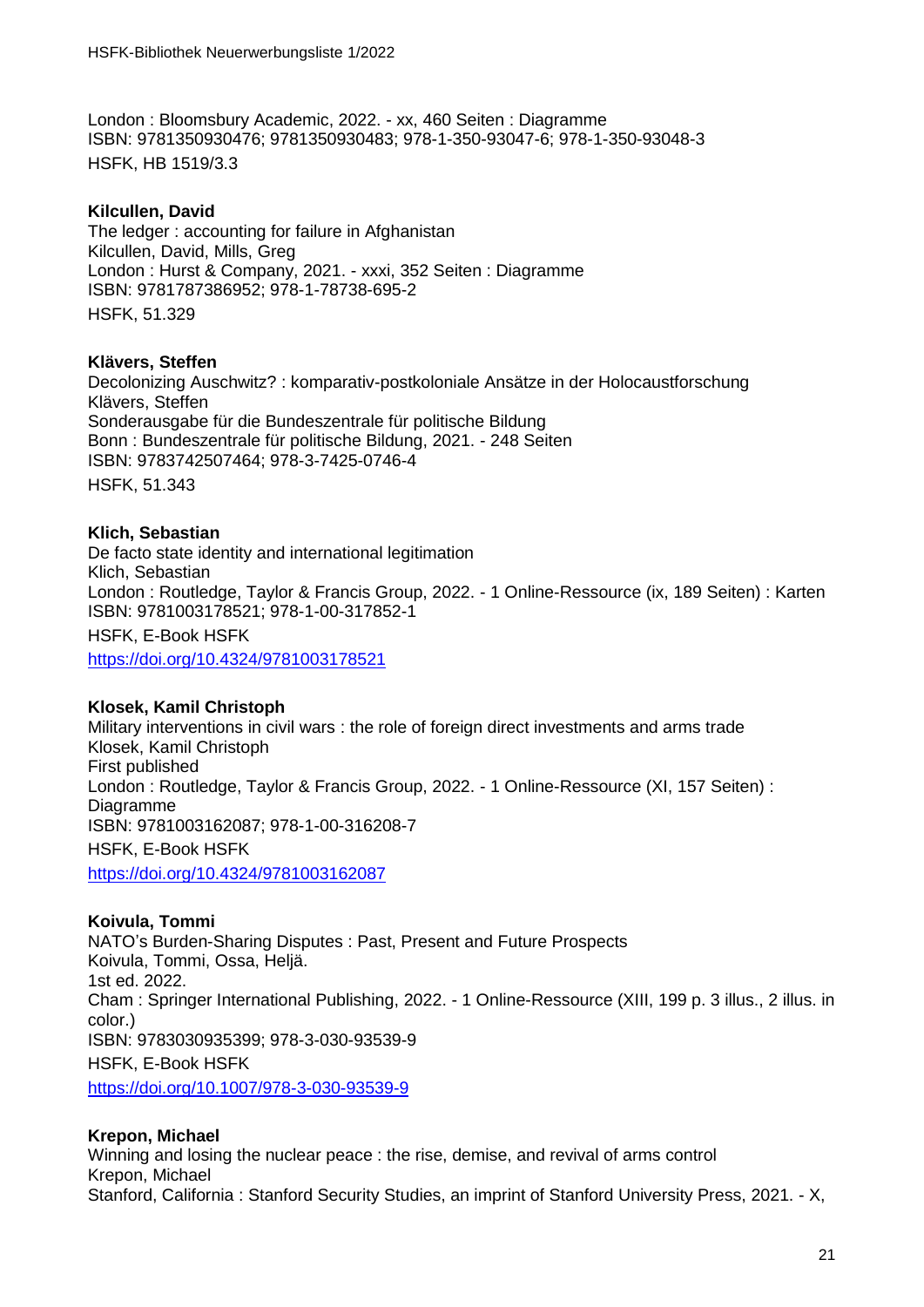628 Seiten ISBN: 9781503629097; 978-1-5036-2909-7 HSFK, 51.311

# **Laker, Frederick**

Rethinking internal displacement : geo-political games, fragile states and the relief industry Laker, Frederick New York : Berghahn Books, 2022. - xi, 286 Seiten ISBN: 9781800731646; 978-1-80073-164-6 HSFK, 51.279

# **Lamont, Carina**

International law in the transition to peace : protecting civilians under jus post bellum Lamont, Carina London : Routledge, Taylor & Francis Group, 2022. - 1 Online-Ressource (xxi, 326 Seiten) ISBN: 9781003188698; 978-1-00-318869-8 HSFK, E-Book HSFK <https://doi.org/10.4324/9781003188698>

# **Lamont, Christopher K.**

Research methods in international relations Lamont, Christopher K. 2nd edition Los Angeles : SAGE, [2022]. - xviii, 283 Seiten : Diagramme ISBN: 9781529724684; 9781529724677; 978-1-5297-2468-4; 978-1-5297-2467-7 HSFK, HB 431/17

# **Lanoszka, Alexander**

Military alliances in the twenty-first century Lanoszka, Alexander Cambridge : Polity, 2022. - viii, 254 Seiten : Diagramme ISBN: 9781509545568; 9781509545575; 978-1-5095-4556-8; 978-1-5095-4557-5 HSFK, 51.394

# **Lau, Raymond Kwun-Sun**

Responding to mass atrocities in Africa : protection first and justice later Lau, Raymond Kwun-Sun London : Routledge, Taylor & Francis Group, 2022. - 1 Online-Ressource (xii, 245 Seiten) ISBN: 9780429054938; 978-0-429-05493-8

HSFK, E-Book HSFK

<https://www.taylorfrancis.com/books/9780429054938>

# **Law-making and legitimacy in international humanitarian law**

Krieger, Heike (HerausgeberIn), Püschmann, Jonas (HerausgeberIn) Cheltenham, UK : Edward Elgar Publishing, [2021]. - xv, 466 Seiten : Illustrationen ISBN: 9781800883956; 978-1-80088-395-6 HSFK, 51.283

# **Lehren aus dem Ukrainekonflikt : Krisen vorbeugen, Gewalt verhindern**

Heinemann-Grüder, Andreas (HerausgeberIn), Crawford, Claudia (HerausgeberIn), Peters, Tim B. (HerausgeberIn)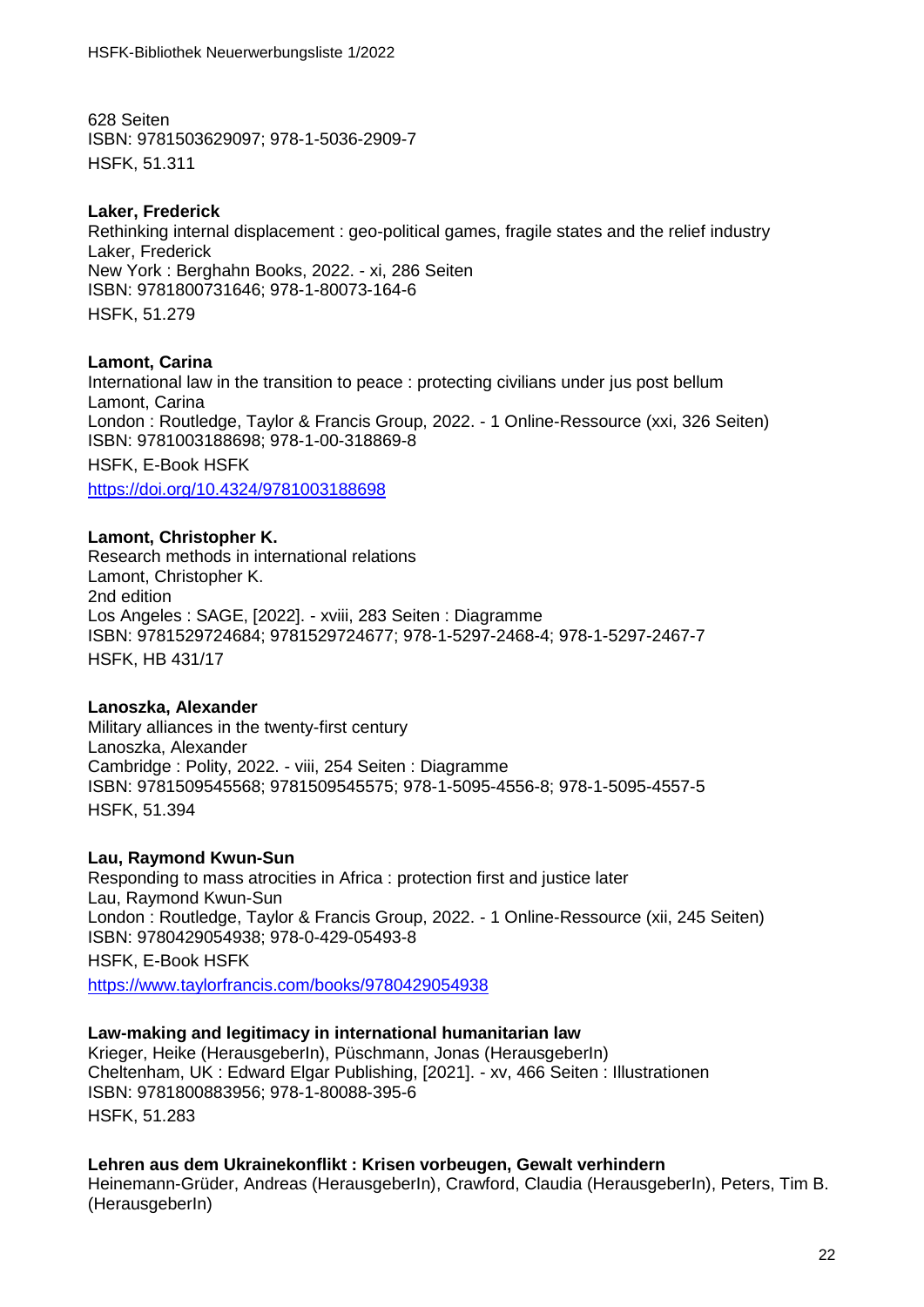Opladen : Verlag Barbara Budrich, 2022. - 249 Seiten : Diagramme ISBN: 9783847425557; 978-3-8474-2555-7 HSFK, 51.289

# **Leins, Kobi**

New war technologies and international law : the legal limits to weaponising nanomaterials Leins, Kobi Cambridge : Cambridge University Press, 2022. - xvii, 277 Seiten : Illustrationen ISBN: 9781108835244; 978-1-108-83524-4 HSFK, 51.362

# **Li, Hak-yin**

China's new world order : changes in the non-intervention policy Li, Hak-yin Cheltenham, UK : Edward Elgar Publishing, [2021]. - ix, 277 Seiten : Diagramme ISBN: 9781786437327; 978-1-78643-732-7 HSFK, 51.308

# **Lin, Herbert**

Cyber threats and nuclear weapons Lin, Herbert Stanford, California : Stanford University Press, [2021]. - xiii, 200 Seiten : Illustrationen ISBN: 9781503630390; 978-1-5036-3039-0 HSFK, 51.310

# **Lockhart, Paul Douglas**

Firepower : how weapons shaped warfare Lockhart, Paul Douglas New York : Basic Books, 2021. - xii, 624 Seiten : Illustrationen ISBN: 9781541672963; 978-1-5416-7296-3 HSFK, 51.264

# **Longerich, Peter**

Antisemitismus: eine deutsche Geschichte : von der Aufklärung bis heute = Bibliographie unter dem Titel: Zur Theorie und Methodik der Antisemitismusforschung Longerich, Peter Sonderausgabe der Bundeszentrale für politische Bildung Bonn : Bundeszentrale für Politische Bildung, 2021. - 631 Seiten ISBN: 9783742507525; 978-3-7425-0752-5 HSFK, 51.344

# **McAllister, James**

Wilsonian visions : the Williamstown Institute of Politics and American internationalism after the First World War McAllister, James Ithaca : Cornell University Press, 2021. - xi, 276 Seiten : Illustrationen ISBN: 9781501759932; 978-1-5017-5993-2 HSFK, 51.316

# **McCartney, Matthew**

The dragon from the mountains : the CPEC from Kashgar to Gwadar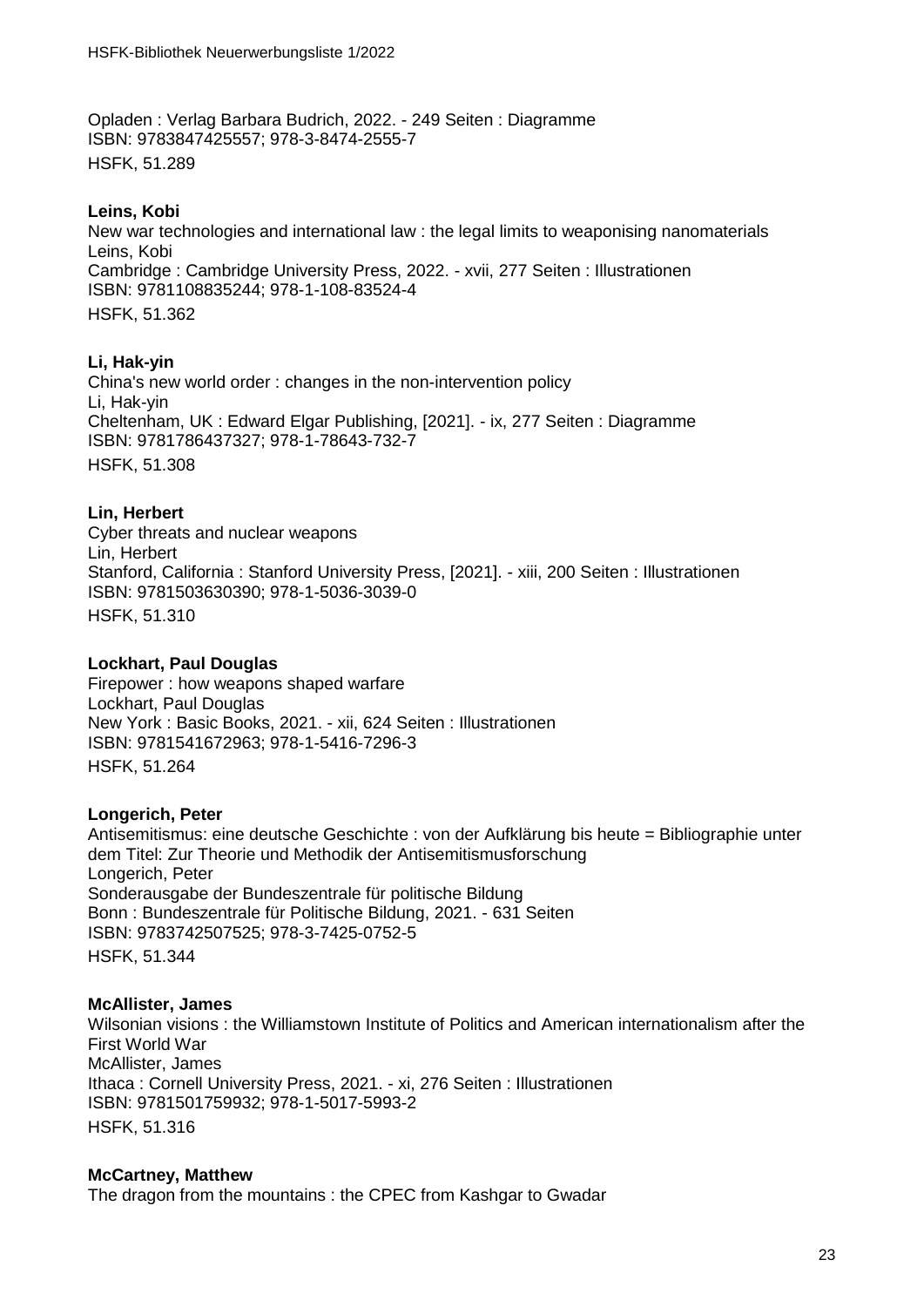McCartney, Matthew Cambridge, United Kingdom : Cambridge University Press, 2021. - xvii, 274 Seiten : Diagramme, Karten ISBN: 9781108834155; 978-1-108-83415-5 HSFK, 51.359

# **McRoberts, Kenneth**

Catalonia : the struggle over independence McRoberts, Kenneth Second edition Oxford : Oxford University Press, [2022]. - xii, 360 Seiten : Diagramme ISBN: 9780198801832; 9780198801849; 978-0-19-880183-2; 978-0-19-880184-9 HSFK, 51.366

# **Mahbubani, Kishore**

The Asian 21st Century Mahbubani, Kishore 1st ed. 2022. Singapore : Springer Singapore, 2022. - 1 Online-Ressource (VII, 270 p. 3 illus., 2 illus. in color.) ISBN: 9789811668111; 978-981-16-6811-1 HSFK, E-Book HSFK <https://doi.org/10.1007/978-981-16-6811-1>

# **Managing security : concepts and challenges**

Cleary, Laura Richards (HerausgeberIn), Darby, Roger (HerausgeberIn) London : Routledge, Taylor & Francis Group, 2022. - xvi, 251 Seiten : Diagramme, Illustrationen ISBN: 9780367683511; 9780367683504; 978-0-367-68351-1; 978-0-367-68350-4 HSFK, 51.281

# **Medcalf, Rory**

Indo-Pacific empire : China, America and the contest for the world's pivotal region Medcalf, Rory Manchester : Manchester University Press, 2021. - xxviii, 310 Seiten : Karten, Illustrationen ISBN: 9781526160324; 978-1-5261-6032-4 HSFK, 51.318

# **Möllers, Christoph**

Freiheitsgrade : Elemente einer liberalen politischen Mechanik Möllers, Christoph Sonderausgabe für die Bundeszentrale für politische Bildung Bonn : Bundeszentrale für politische Bildung, 2021. - 342 Seiten ISBN: 9783742507136; 3742507133; 978-3-7425-0713-6; 3-7425-0713-3 HSFK, 51.340

# **Mulder, Nicholas**

The economic weapon : the rise of sanctions as a tool of modern war Mulder, Nicholas New Haven : Yale University Press, [2022]. - xiv, 434 Seiten : Illustrationen ISBN: 9780300259360; 978-0-300-25936-0 HSFK, 51.369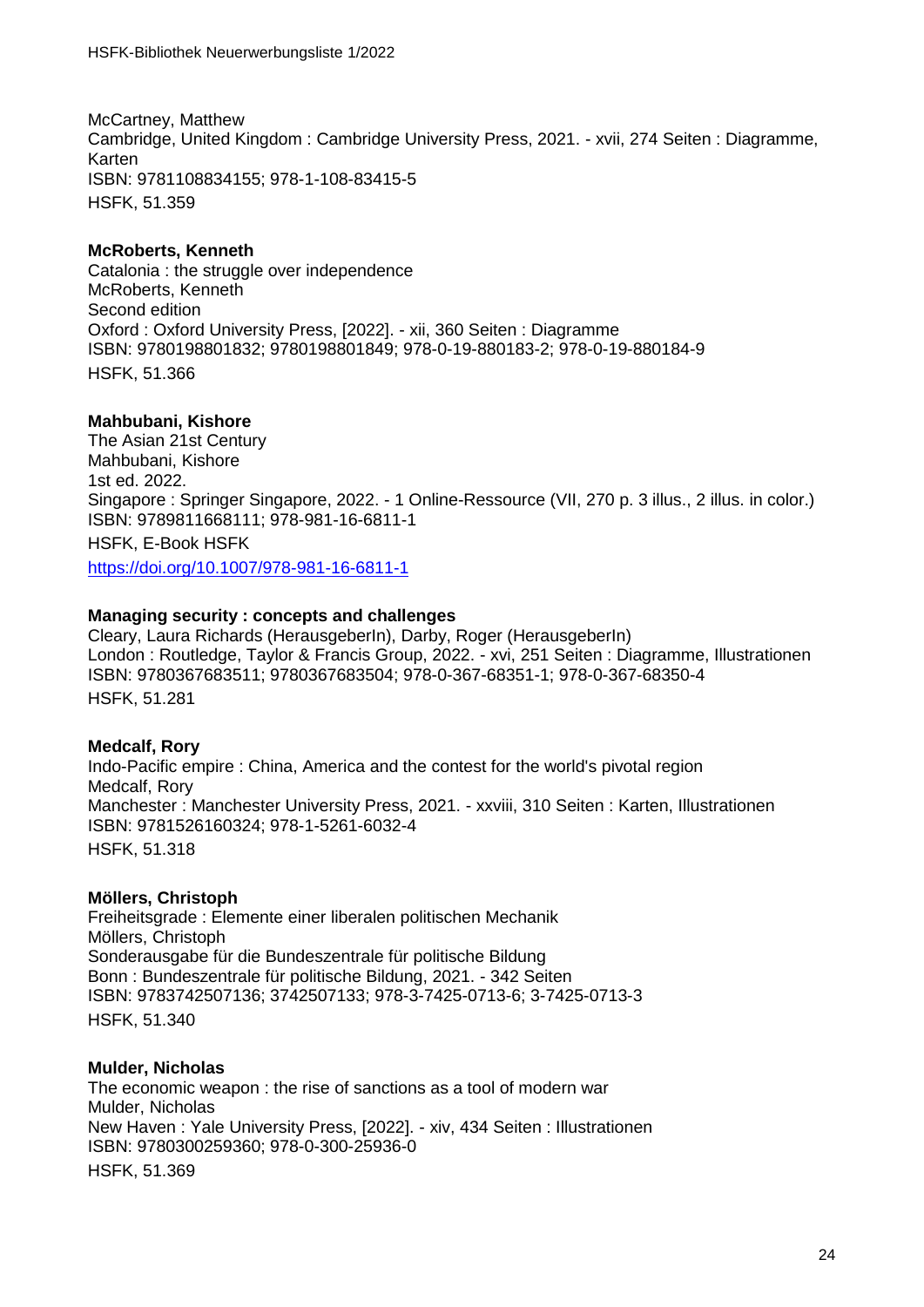# **Murphy, Dawn**

China's rise in the global South : the Middle East, Africa, and Beijing's alternative world order Murphy, Dawn Stanford, California : Stanford University Press, [2022]. - xi, 392 Seiten : Diagramme, Tabellen ISBN: 9781503630093; 978-1-5036-3009-3 HSFK, 51.350

# **Murphy, Mary C.**

A troubled constitutional future : Northern Ireland after Brexit Murphy, Mary C., Evershed, Jonathan Newcastle upon Tyne : Agenda Publishing, 2022. - xi, 193 Seiten : Illustrationen ISBN: 9781788214117; 9781788214124; 978-1-78821-411-7; 978-1-78821-412-4 HSFK, 51.406

# **Naʿim, ʿAbdallah Ahmad an-**

Decolonizing human rights Naʿim, ʿAbdallah Ahmad an-Cambridge, United Kingdom : Cambridge University Press, 2021. - xv, 139 Seiten ISBN: 9781108417136; 9781108404570; 978-1-108-41713-6; 978-1-108-40457-0 HSFK, 51.269

# **Narang, Vipin**

Seeking the bomb : strategies of nuclear proliferation Narang, Vipin Princeton : Princeton University Press, 2022. - xii, 381 Seiten : Diagramme ISBN: 9780691172620; 9780691172613; 978-0-691-17262-0; 978-0-691-17261-3 HSFK, 51.347

# **National perspectives on a multipolar order : interrogating the global power transition**

Zala, Benjamin (HerausgeberIn) Manchester : Manchester University Press, 2021. - x, 215 Seiten : Illustrationen ISBN: 9781526159373; 978-1-5261-5937-3 HSFK, 51.309

# **Natural resources, inequality and conflict**

Ali, Hamid Eltgani (HerausgeberIn), Cederman, Lars-Erik (HerausgeberIn) 1st ed. 2022 Cham : Springer International Publishing, 2022. - 1 Online-Ressource (xv, 232 Seiten) : Diagramme, Illustrationen, Karten ISBN: 9783030735586; 978-3-030-73558-6 HSFK, E-Book HSFK

<https://doi.org/10.1007/978-3-030-73558-6>

# **Ein neues Mindset Landes- und Bündnisverteidigung?**

Hartmann, Uwe (HerausgeberIn), Janke, Reinhold (HerausgeberIn), Rosen, Claus von (HerausgeberIn) Berlin : Miles-Verlag, 2022. - 424 Seiten : Diagramme, Illustrationen ISBN: 9783967760293; 3967760294; 978-3-96776-029-3; 3-96776-029-4 HSFK, JB J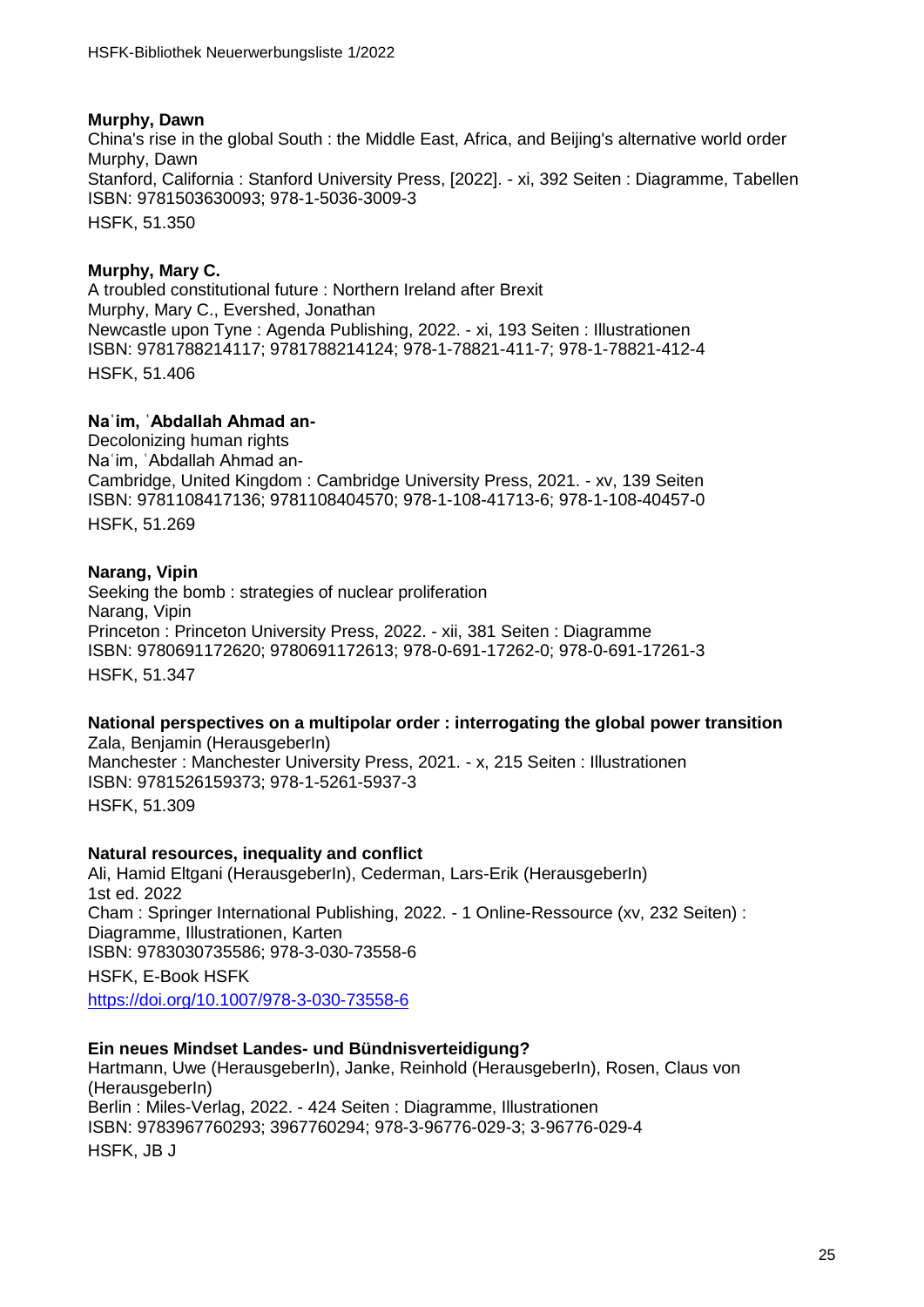# **Neugebauer, Christian**

Economic Liberalization and Authoritarianism : A Comparative Political Economy of Egypt, Tunisia, Jordan, and Morocco, 1950-2011 Neugebauer, Christian 1st ed. 2022. Wiesbaden : Springer Fachmedien Wiesbaden, 2022. - 1 Online-Ressource (XVIII, 653 p. 4 illus.) ISBN: 9783658356392; 978-3-658-35639-2 HSFK, E-Book HSFK

<https://doi.org/10.1007/978-3-658-35639-2>

# **The nexus between organised crime and terrorism : types and responses**

Paoli, Letizia (HerausgeberIn), Fijnaut, Cyrille (HerausgeberIn), Wouters, Jan (HerausgeberIn) Cheltenham, UK : Edward Elgar Publishing, [2022[. - xiii, 523 Seiten : Diagramme ISBN: 9781788979290; 978-1-78897-929-0 HSFK, 51.403

# **Non-Western global theories of international relations**

Cooke, Samantha (HerausgeberIn) 1st ed. 2022 Cham : Springer International Publishing, 2022. - 1 Online-Ressource (xiv, 285 Seiten) : Diagramme ISBN: 9783030849382; 978-3-030-84938-2 HSFK, E-Book HSFK <https://doi.org/10.1007/978-3-030-84938-2>

# **The nuclear ban treaty : a transformational reframing of the global nuclear order** Thakur, Ramesh (HerausgeberIn)

London : Routledge, Taylor & Francis Group, 2022. - xvi, 264 Seiten : Diagramme ISBN: 9781032130712; 9781032130705; 978-1-03-213071-2; 978-1-03-213070-5 HSFK, 51.338

# **O'Kane, Eamonn**

The Northern Ireland peace process : from armed conflict to Brexit O'Kane, Eamonn Manchester : Manchester University Press, 2021. - ix, 238 Seiten ISBN: 9780719090837; 978-0-7190-9083-7 HSFK, 51.277

# **Odinius, Daniel**

Institutionalised summits in international governance : promoting and limiting change Odinius, Daniel London : Routledge, Taylor & Francis Group, 2022. - 1 Online-Ressource (xiv, 209 Seiten) : Diagramme ISBN: 9781003167341; 978-1-00-316734-1 HSFK, E-Book HSFK <https://doi.org/10.4324/9781003167341>

**Okunev, Igor' Jur'evic** Political geography Okunev, Igor' Jur'evic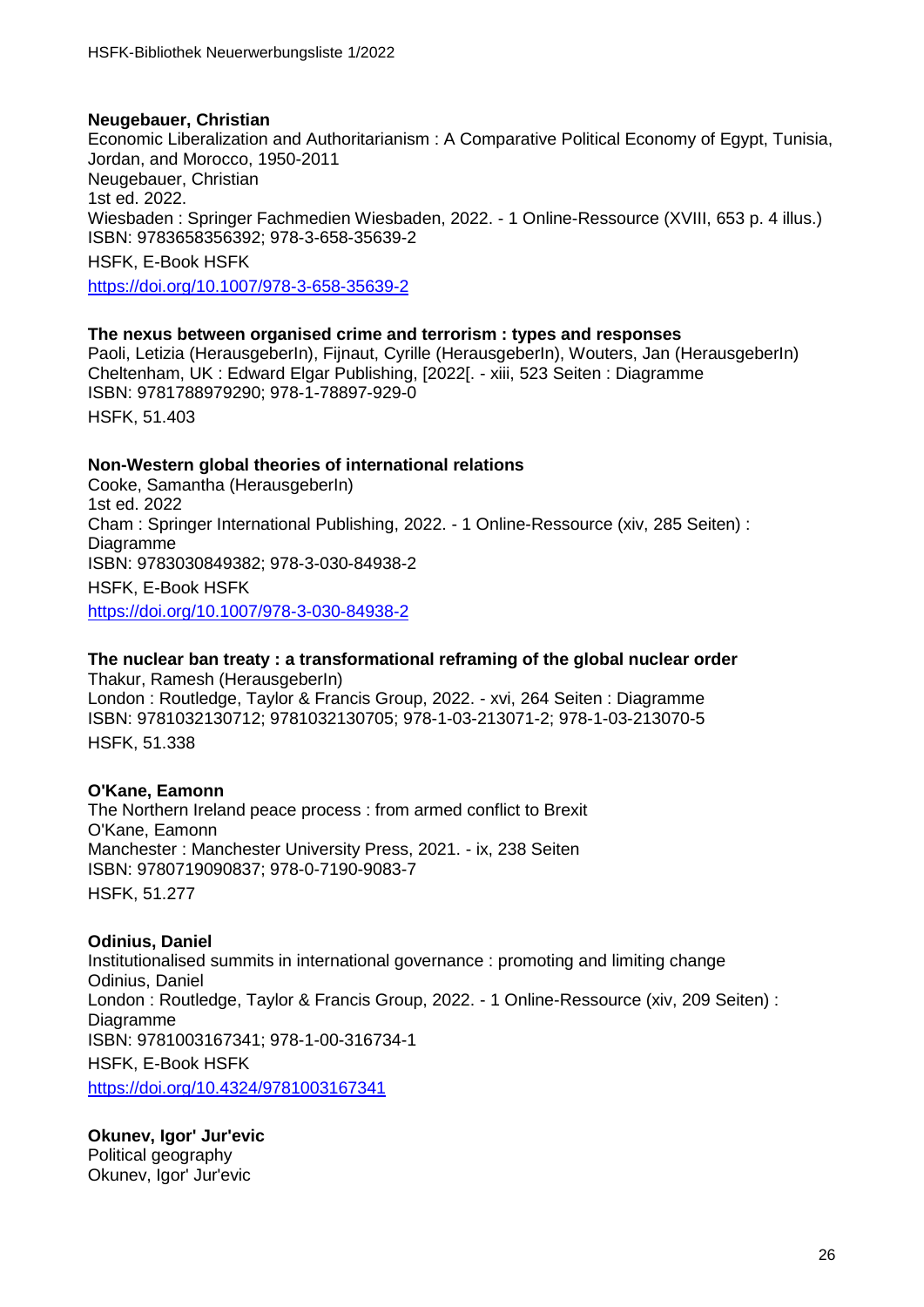Bruxelles : Peter Lang, [2021]. - 473 Seiten : Illustrationen, Diagramme ISBN: 9782807616219; 2807616216; 978-2-8076-1621-9; 2-8076-1621-6 HSFK, 51.337

# **Onderco, Michal**

Networked nonproliferation : making the NPT permanent Onderco, Michal Stanford, California : Stanford University Press, [2022]. - xiv, 203 Seiten : Diagramme, Illustrationen ISBN: 9781503628922; 978-1-5036-2892-2 HSFK, 51.315

# **Paasche, Till F.**

Transecting securityscapes : dispatches from Cambodia, Iraq, and Mozambique Paasche, Till F., Sidaway, James D. Athens : The University of Georgia Press, [2021]. - xvii, 162 Seiten ISBN: 9780820360614; 9780820360607; 978-0-8203-6061-4; 978-0-8203-6060-7 HSFK, 51.368

# **Pack, Jason**

Libya and the global enduring disorder Pack, Jason London : Hurst & Company, 2021. - lix, 529 Seiten : Diagramme, Karten ISBN: 9781787385689; 978-1-78738-568-9 HSFK, 51.330

# **The Palgrave handbook of positive peace**

Standish, Katerina (HerausgeberIn), Devere, Heather (HerausgeberIn), Suazo, Adan (HerausgeberIn) ... 1st ed. 2022. Singapore : Palgrave Macmillan, 2022. - 1 Online-Ressource (1206 Seiten) ISBN: 9789811609695; 978-981-16-0969-5 HSFK, E-Book HSFK

<https://doi.org/10.1007/978-981-16-0969-5>

# **Parameswaran, Prashanth**

Elusive Balances : Shaping U.S.-Southeast Asia Strategy Parameswaran, Prashanth 1st ed. 2022. Singapore : Springer Singapore, 2022. - 1 Online-Ressource (XIV, 211 p. 8 illus., 7 illus. in color.) ISBN: 9789811666124; 978-981-16-6612-4 HSFK, E-Book HSFK

<https://doi.org/10.1007/978-981-16-6612-4>

# **Patti, Carlo**

Brazil in the global nuclear order, 1945-2018 Patti, Carlo Baltimore : Johns Hopkins University Press, 2021. - ix, 294 Seiten : Illustrationen ISBN: 9781421442877; 978-1-4214-4287-7

HSFK, 51.321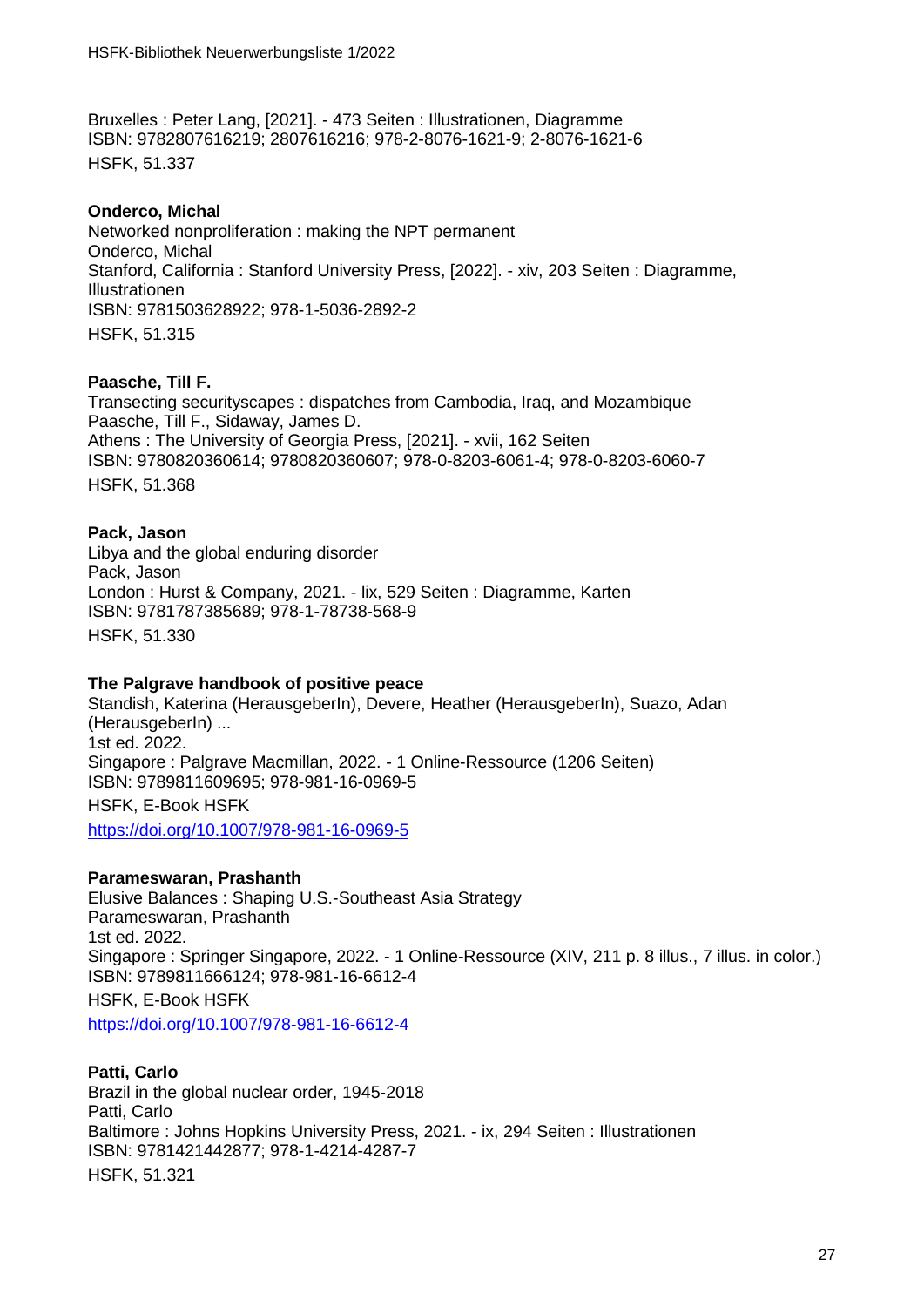# **Pietrzak, Piotr** On the idea of humanitarian intervention : a new compartmentalization of IR theories Pietrzak, Piotr Stuttgart : ibidem-Verlag, [2021]. - 290 Seiten : Diagramme ISBN: 9783838215921; 978-3-8382-1592-1 HSFK, 51.30[1](http://deposit.dnb.de/cgi-bin/dokserv?id=3f2a6dd52d5f4cd38e7e9f2c44c5c944&prov=M&dok_var=1&dok_ext=htm)

#### **Political populism : handbook on concepts, questions and strategies of research** Heinisch, Reinhard (HerausgeberIn), Holtz-Bacha, Christina (HerausgeberIn), Mazzoleni, Oscar (HerausgeberIn) 2nd revised and extended edition Baden-Baden : Nomos, 2021. - 595 Seiten : Diagramme ISBN: 9783848766178; 978-3-8487-6617-8 HSFK, HB 428/[5](http://deposit.dnb.de/cgi-bin/dokserv?id=31127c36730f49af8ec15ef83a6fc465&prov=M&dok_var=1&dok_ext=htm)

# **The politics of peacebuilding in Africa**

Tieku, Thomas Kwasi (HerausgeberIn), Coffie, Amanda (HerausgeberIn), Setrana, Mary Boatemaa (HerausgeberIn) ... London : Routledge, Taylor & Francis Group, 2022. - 1 Online-Ressource (xxiii, 253 Seiten) : Diagramme ISBN: 9781003187585; 978-1-00-318758-5 HSFK, E-Book HSFK <https://doi.org/10.4324/9781003187585>

#### **The politics of the Asia-Pacific : triumphs, challenges, and threats**

Williams, Mark S. (HerausgeberIn) Toronto : University of Toronto Press, [2022]. - xii, 364 Seiten : Diagramme, Karten ISBN: 9781487508654; 9781487525996; 978-1-4875-0865-4; 978-1-4875-2599-6 HSFK, 51.397

# **Politische Psychologie : Handbuch für Wissenschaft und Studium**

Zmerli, Sonja (HerausgeberIn), Feldman, Ofer (HerausgeberIn) 2., aktualisierte und erweiterte Auflage Baden-Baden : Nomos, 2022. - 475 Seiten : Illustrationen, Diagramme ISBN: 9783848776290; 3848776294; 978-3-8487-7629-0; 3-8487-7629-4 HSFK, HB 520/[2](http://deposit.dnb.de/cgi-bin/dokserv?id=5c765a4890ec41789133b55a729b1711&prov=M&dok_var=1&dok_ext=htm)

#### **Potter, David S.**

Disruption : why things change Potter, David S. New York, NY : Oxford University Press, [2021]. - xiv, 322 Seiten : Illustrationen ISBN: 9780197518823; 978-0-19-751882-3 HSFK, 51.29[3](https://www.gbv.de/dms/bowker/toc/9780197518823.pdf)

#### **Powers, Kathleen E.**

Nationalisms in international politics Powers, Kathleen E. Princeton : Princeton University Press, [2022]. - ix, 295 Seiten : Illustrationen ISBN: 9780691224572; 9780691224565; 978-0-691-22457-2; 978-0-691-22456-5 HSFK, 51.385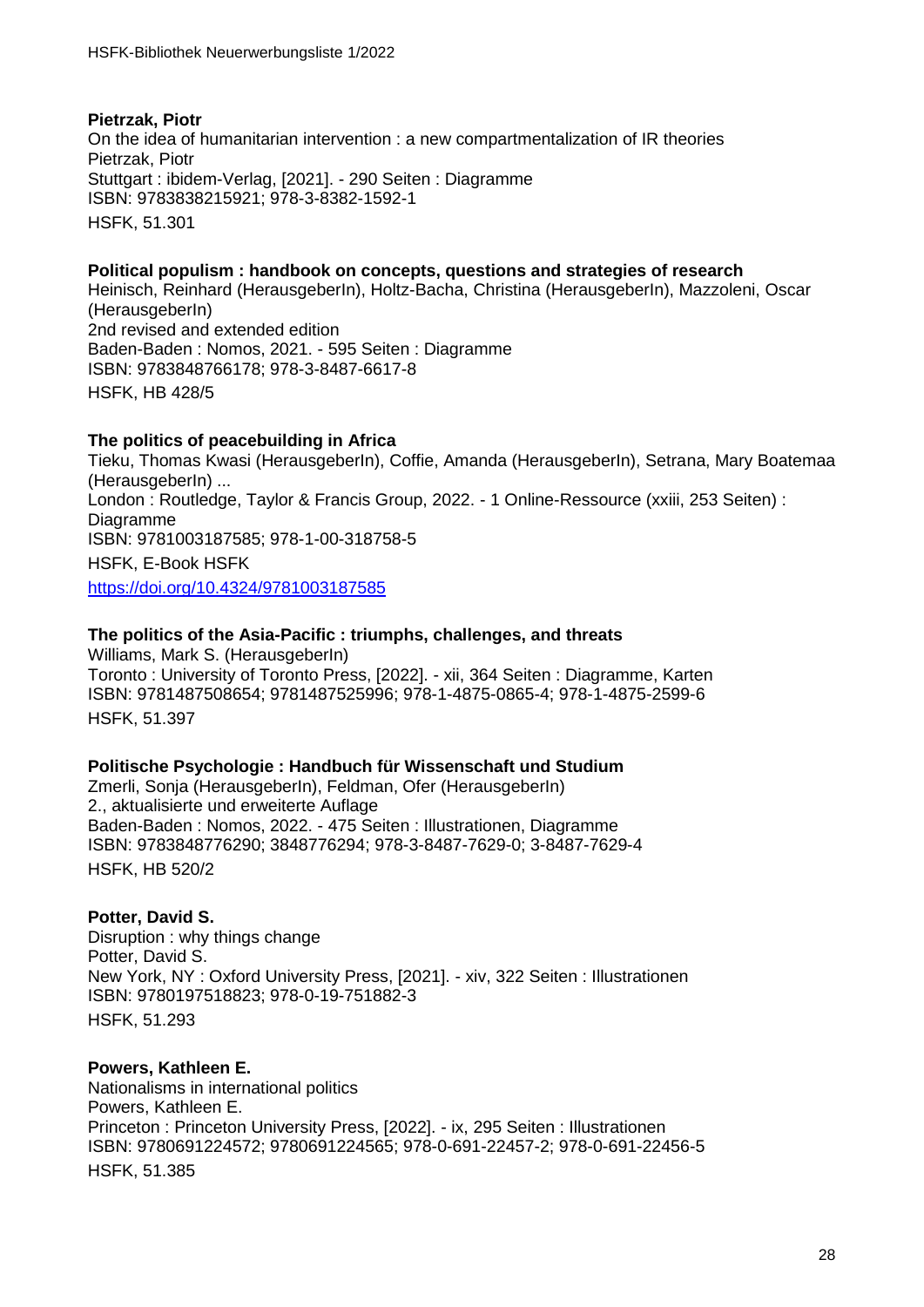# **Pratt, Simon Frankel**

Normative transformation and the war on terrorism : the evolution of targeted killing, torture, and private military contracting Pratt, Simon Frankel Cambridge, United Kingdom : Cambridge University Press, 2022. - xi, 215 Seiten : Diagramme ISBN: 9781316515174; 9781009096461; 978-1-316-51517-4; 978-1-00-909646-1 HSFK, 51.352

# **Rechtspopulismus, Zivilgesellschaft, Demokratie**

Schroeder, Wolfgang (HerausgeberIn), Trömmer, Markus (HerausgeberIn) Bonn : Dietz, [2021]. - 330 Seiten : Diagramme ISBN: 9783801242763; 978-3-8012-4276-3 HSFK, 51.37[7](http://deposit.dnb.de/cgi-bin/dokserv?id=0c60f354221c4e5db5005a082a2d9dd9&prov=M&dok_var=1&dok_ext=htm)

# **Rees, Morgan J.**

Ideas and the use of force in American foreign policy : presidential decision-making in a post-Cold War world Rees, Morgan J. Bristol : Bristol University Press, 2022. - x, 222 Seiten ISBN: 9781529215908; 978-1-5292-1590-8 HSFK, 51.319

# **A research agenda for human rights**

Stohl, Michael (HerausgeberIn), Brysk, Alison (HerausgeberIn) Paperback edition Cheltenham, UK : Edward Elgar Publishing, 2021. - viii, 193 Seiten : Diagramme ISBN: 9781803920085; 978-1-80392-008-5 HSFK, 51.320

# **Research handbook on economic sanctions**

Bergeijk, Peter A. G. van (HerausgeberIn), Ledda, Gina (Contributor) Cheltenham : Edward Elgar Publishing, 2021. - XII, 482 Seiten : Diagramme ISBN: 9781839102714; 978-1-83910-271-4 HSFK, HB 645/1

# **Research handbook on international law and terrorism**

Saul, Ben (HerausgeberIn) Second edition, Paperback edition Cheltenham, UK : Edward Elgar Publishing, 2021. - xxv, 720 Seiten : Diagramme ISBN: 9781802206432; 978-1-80220-643-2 HSFK, HB 846/20

# **The Responsibility to Protect Twenty Years On : Rhetoric and Implementation**

Gözen Ercan, Pinar (HerausgeberIn) 1st ed. 2022. Cham : Springer International Publishing, 2022. - 1 Online-Ressource (XVI, 309 p. 1 illus.) ISBN: 9783030907310; 978-3-030-90731-0 HSFK, E-Book HSFK <https://doi.org/10.1007/978-3-030-90731-0>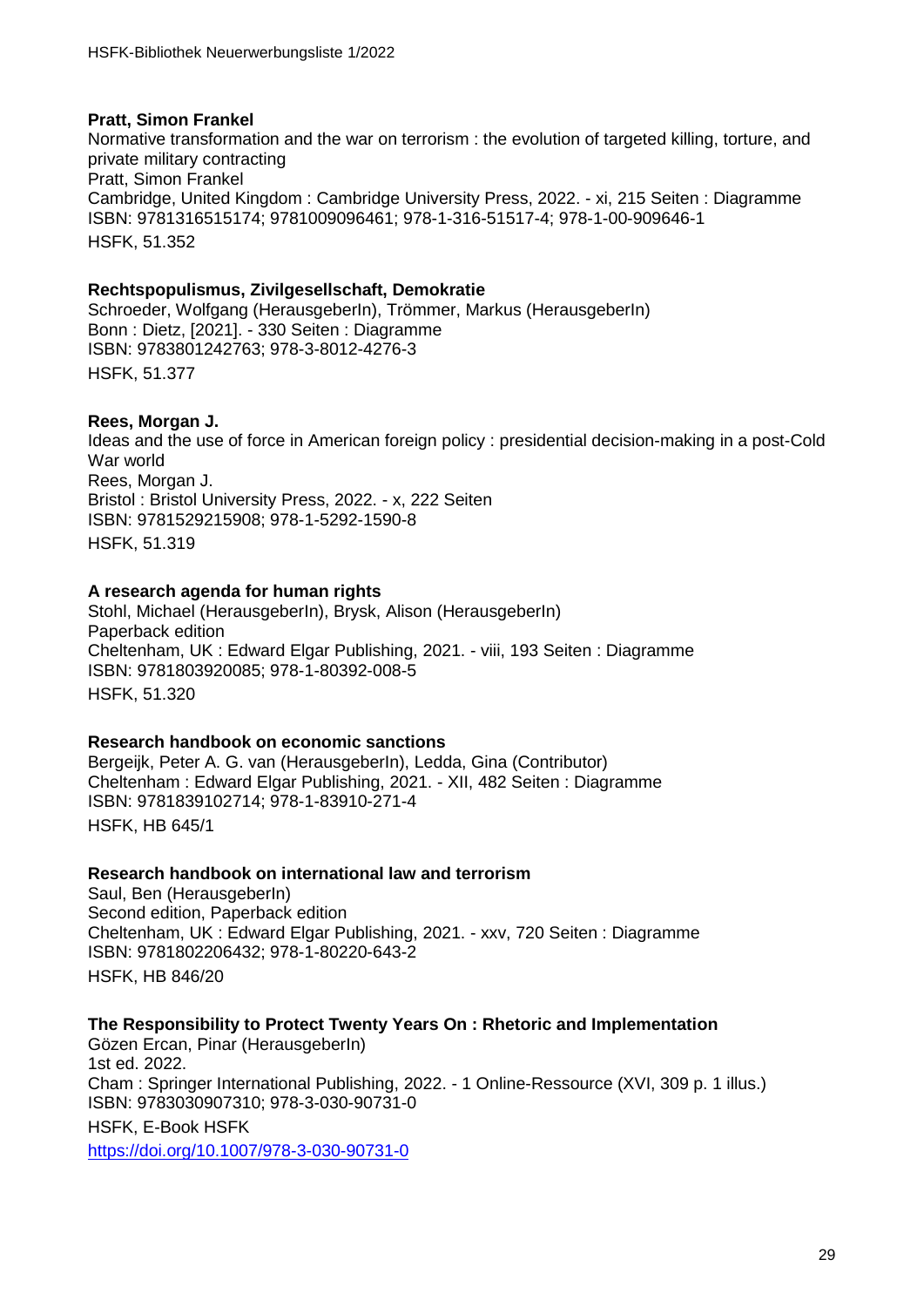# **Rethinking the Religious Factor in Foreign Policy**

Toropova, Maria (HerausgeberIn) 1st ed. 2021. Wiesbaden : Springer Fachmedien Wiesbaden, 2021. - 1 Online-Ressource (IX, 270 p.) ISBN: 9783658337766; 978-3-658-33776-6 HSFK, E-Book HSFK <https://doi.org/10.1007/978-3-658-33776-6>

# **Rojas, Hugo**

Past Human Rights Violations and the Question of Indifference: The Case of Chile Rojas, Hugo 1st ed. 2022. Cham : Springer International Publishing, 2022. - 1 Online-Ressource (XVIII, 203 p. 16 illus., 1 illus. in color.) ISBN: 9783030881702; 978-3-030-88170-2 HSFK, E-Book HSFK <https://doi.org/10.1007/978-3-030-88170-2>

# **Roque, Paula Cristina**

Governing in the shadows : Angola's securitised state Roque, Paula Cristina London : Hurst & Company, 2021. - xi, 295 Seiten : Karte ISBN: 9781787385740; 978-1-78738-574-0 HSFK, 51.396

# **Rothberg, Michael**

Multidirektionale Erinnerung : Holocaustgedenken im Zeitalter der Dekolonisierung Rothberg, Michael Sonderausgabe Bonn : Bundeszentrale für Politische Bildung, 2021. - 404 Seiten : Illustrationen ISBN: 9783742507457; 978-3-7425-0745-7 HSFK, 51.342

# **The Routledge handbook of China-Middle East relations**

Fulton, Jonathan (HerausgeberIn) London : Routledge, Taylor & Francis Group, 2022. - 1 Online-Ressource (xv, 415 Seiten) : Diagramme, Tabellen ISBN: 9781003034520; 978-1-00-303452-0 HSFK, E-Book HSFK <https://doi.org/10.4324/9781003034520>

# **Routledge handbook of conflict response and leadership in Africa**

Özerdem, Alpaslan (HerausgeberIn), Akgül Açikmese, Sinem (HerausgeberIn), Liebenberg, Ian (HerausgeberIn) Abingdon, Oxon : Routledge, 2022. - 1 Online-Ressource (xxv, 408 Seiten) : Diagramme, Tabellen ISBN: 9780429318603; 042931860X; 978-0-429-31860-3; 0-429-31860-X HSFK, E-Book HSFK <https://doi.org/10.4324/9780429318603>

# **Routledge handbook of environment security**

Matthew, Richard A. (HerausgeberIn), Nizkorodov, Evgenia (HerausgeberIn), Murphy, Crystal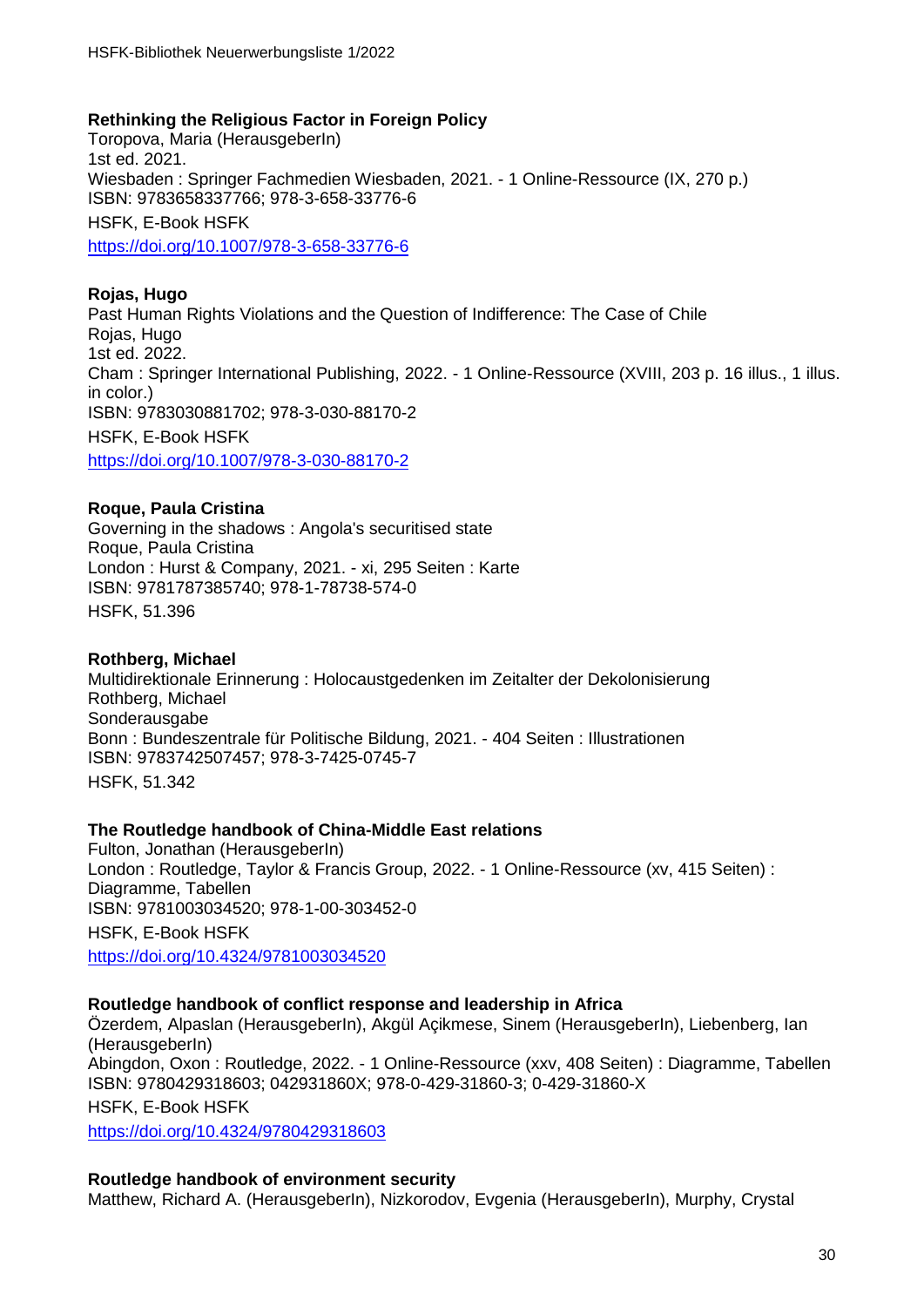(HerausgeberIn) ... London : Routledge, Taylor & Francis Group, 2022. - 1 Online-Ressource (xv, 346 Seiten) : Diagramme, Tabellen ISBN: 9781315107592; 978-1-315-10759-2 HSFK, E-Book HSFK <https://doi.org/10.4324/9781315107592>

# **Rudolfsen, Ida** Fighting for food? : investigating food insecurity as a source of urban unrest Rudolfsen, Ida Uppsala : Uppsala University, 2021. - 1 Band (verschiedene Seitenzählungen) : Diagramme ISBN: 9789151313207; 978-91-513-1320-7 HSFK, Zs [U](http://www.diva-portal.org/smash/get/diva2:1603223/FULLTEXT01.pdf)

**Russia and the world in the Putin era : from theory to reality in Russian global strategy** Kanet, Roger E. (HerausgeberIn), Moulioukova, Dina (HerausgeberIn) London : Routledge, Taylor & Francis Group, 2022. - 1 Online-Ressource (xi, 306 Seiten) ISBN: 9781003190417; 978-1-00-319041-7 HSFK, E-Book HSFK <https://doi.org/10.4324/9781003190417>

# **Sarotte, Mary Elise**

Not one inch : America, Russia, and the making of post-Cold War stalemate Sarotte, Mary Elise New Haven : Yale University Press, [2021]. - XIII, 550 Seiten : Karten ISBN: 9780300259933; 030025993X; 978-0-300-25993-3; 0-300-25993-X HSFK, 51.346

# **Saxon, Dan**

Fighting machines : autonomous weapons and human dignity Saxon, Dan Philadelphia : University of Pennsylvania Press, [2022]. - 250 Seiten ISBN: 9780812253559; 978-0-8122-5355-9 HSFK, 51.302

# **Schneider-Deters, Winfried**

Der Volksaufstand auf dem Majdan im Winter 2013/2014 Schneider-Deters, Winfried Berlin : Berliner Wissenschafts-Verlag, [2021]. - 679 Seiten ISBN: 9783830551065; 978-3-8305-5106-5 HSFK, 51.286/[1](http://www.informationsmittel-fuer-bibliotheken.de/showfile.php?id=11003)

# **Schneider-Deters, Winfried**

Die Annexion der Krim und der Krieg im Donbass Schneider-Deters, Winfried Berlin : Berliner Wissenschafts-Verlag, [2021]. - 881 Seiten ISBN: 9783830551072; 978-3-8305-5107-2 HSFK, 51.286/[2](http://www.informationsmittel-fuer-bibliotheken.de/showfile.php?id=11003)

# **Schouten, Peer**

Roadblock politics : the origins of violence in Central Africa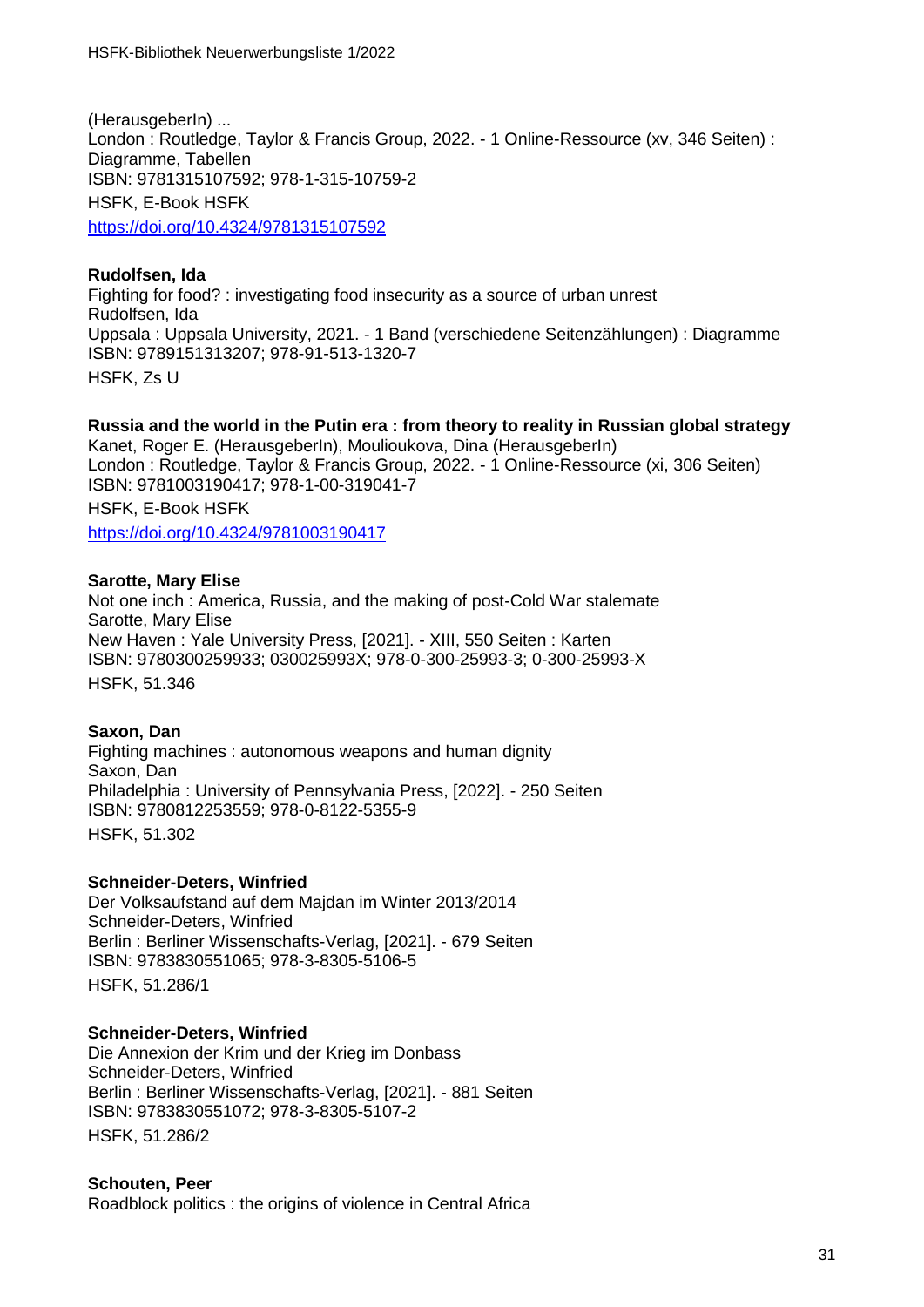Schouten, Peer Cambridge : Cambridge University Press, 2022. - xix, 299 Seiten : Illustrationen, Karten ISBN: 9781108494014; 9781108713818; 978-1-108-49401-4; 978-1-108-71381-8 HSFK, 51.348

# **Schultze-Kraft, Markus**

Education for Sustaining Peace through Historical Memory Schultze-Kraft, Markus 1st ed. 2022. Cham : Springer International Publishing, 2022. - 1 Online-Ressource (XI, 119 p. 1 illus. in color.) ISBN: 9783030936549; 978-3-030-93654-9 HSFK, E-Book HSFK <https://doi.org/10.1007/978-3-030-93654-9>

**Shepherd, Alistair J. K.**

The EU security continuum : blurring internal and external security Shepherd, Alistair J. K. London : Routledge, Taylor & Francis Group, 2022. - 1 Online-Ressource (xiii, 254 Seiten) : Diagramm, Tabelle ISBN: 9781315677705; 978-1-315-67770-5 HSFK, E-Book HSFK

<https://doi.org/10.4324/9781315677705>

# **Skaar, Elin**

Exploring truth commission recommendations in a comparative perspective Skaar, Elin, Wiebelhaus-Brahm, Eric, García-Godos, Jemima Cambridge : Intersentia, [2022]. - xviii, 293 Seiten : Diagramme, Tabellen ISBN: 9781839701788; 978-1-83970-178-8 HSFK, 51.407

# **Slaughter, Steven**

The power of the G20 : the politics of legitimacy in global governance Slaughter, Steven First issued in paperback 2021 London : Routledge, Taylor & Francis Group, 2021. - vii, 148 Seiten ISBN: 9781032239569; 978-1-03-223956-9 HSFK, 51.306

# **Small states and security in Europe : between national and international policymaking**

Weiss, Tomás (HerausgeberIn), Edwards, Geoffrey (HerausgeberIn) London : Routledge, Taylor & Francis Group, 2022. - 1 Online-Ressource (xx, 232 Seiten) : Diagramme ISBN: 9781003082453; 978-1-00-308245-3 HSFK, E-Book HSFK <https://doi.org/10.4324/9781003082453>

# **Sofi, Mohammad Dawood**

The Tunisian revolution and democratic transition : the role of al-Nahdah Sofi, Mohammad Dawood London : Routledge, Taylor & Francis Group, 2022. - 1 Online-Ressource (xvi, 172 Seiten) :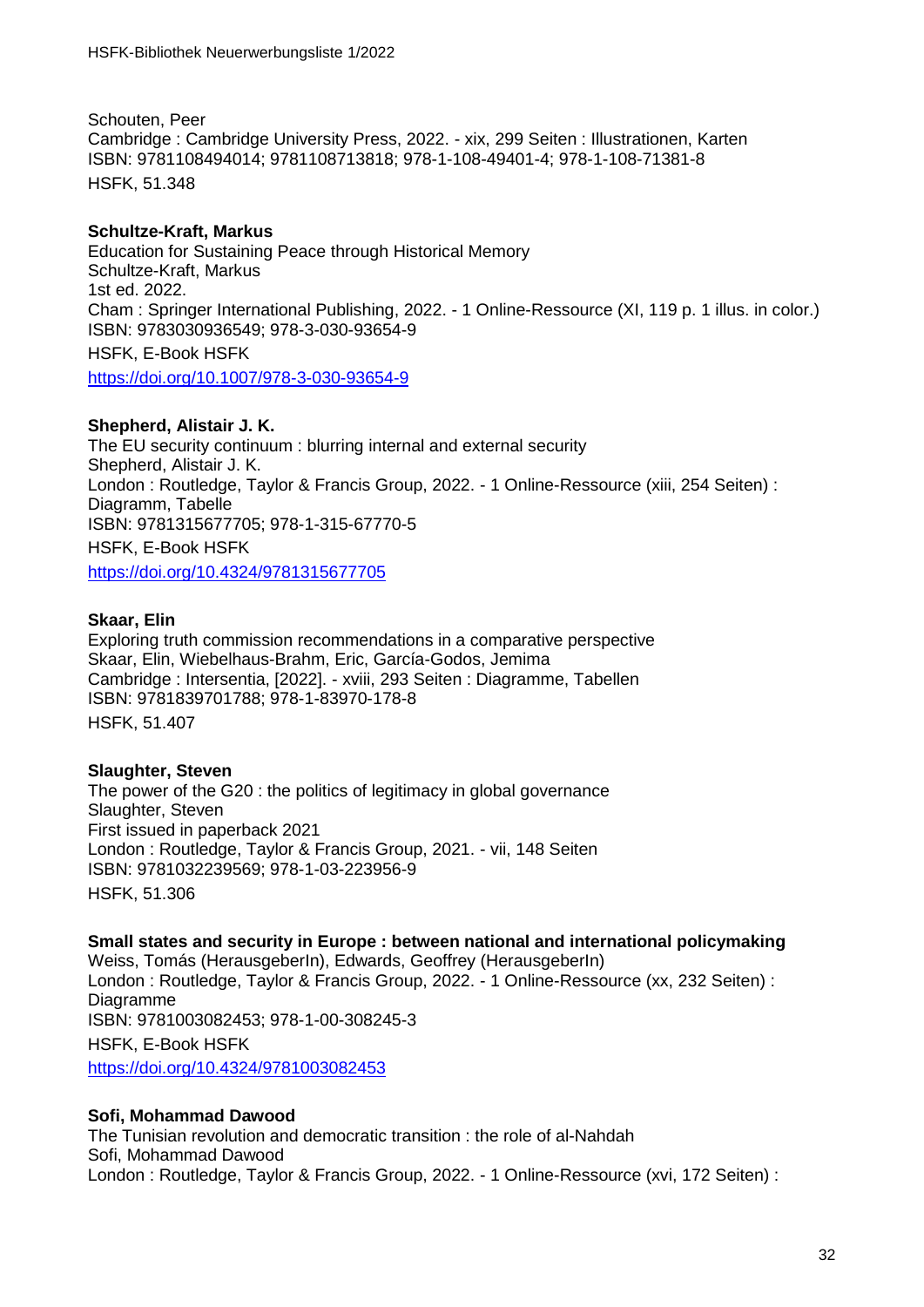Diagramme ISBN: 9781003166030; 978-1-00-316603-0 HSFK, E-Book HSFK <https://doi.org/10.4324/9781003166030>

# **Sozialen Zusammenhalt stärken : Entstehung von demokratiefernen Einstellungen und**

Möglichkeiten sozialräumlicher Demokratieentwicklung Brodowski, Michael (HerausgeberIn), Stapf-Finé, Heinz (HerausgeberIn) Opladen : Verlag Barbara Budrich, 2022. - 393 Seiten : Diagramme ISBN: 9783847425311; 3847425315; 978-3-8474-2531-1; 3-8474-2531-5 HSFK, 51.374

# **Staniland, Paul**

Ordering violence : explaining armed group-state relations from conflict to cooperation Staniland, Paul Ithaca [New York] : Cornell University Press, 2021. - xiv, 339 Seiten : Diagramme ISBN: 9781501761119; 9781501761102; 978-1-5017-6111-9; 978-1-5017-6110-2 HSFK, 51.328

# **Stapel, Sören**

Regional organizations and democracy, human rights, and the rule of law : the African Union, Organization of American States, and the diffusion of institutions Stapel, Sören 1st ed. 2022. Cham : Springer International Publishing, 2022. - 1 Online-Ressource (xx, 349 Seiten) : Illustrationen ISBN: 9783030903985; 978-3-030-90398-5 HSFK, E-Book HSFK <https://doi.org/10.1007/978-3-030-90398-5>

# **State-building in the Middle East and North Africa : one hundred years of nationalism, religion and politics**

Mohamedou, Mohammad-Mahmoud (HerausgeberIn) London : I.B. Tauris, [2022]. - xii, 277 Seiten ISBN: 9780755601394; 9780755601400; 978-0-7556-0139-4; 978-0-7556-0140-0 HSFK, 51.313

# **Stewart, Ian J.**

International nuclear export controls and non-proliferation : the collective action problem Stewart, Ian J. London : Routledge, Taylor & Francis Group, 2022. - 1 Online-Ressource (viii, 273 Seiten) ISBN: 9781003194262; 978-1-00-319426-2 HSFK, E-Book HSFK

<https://doi.org/10.4324/9781003194262>

# **Stueber, Julian**

The Trade-Security Nexus in EU External Action : A Practice Approach Stueber, Julian 1st ed. 2022. Cham : Springer International Publishing, 2022. - 1 Online-Ressource (XII, 199 p. 1 illus.) ISBN: 9783030907969; 978-3-030-90796-9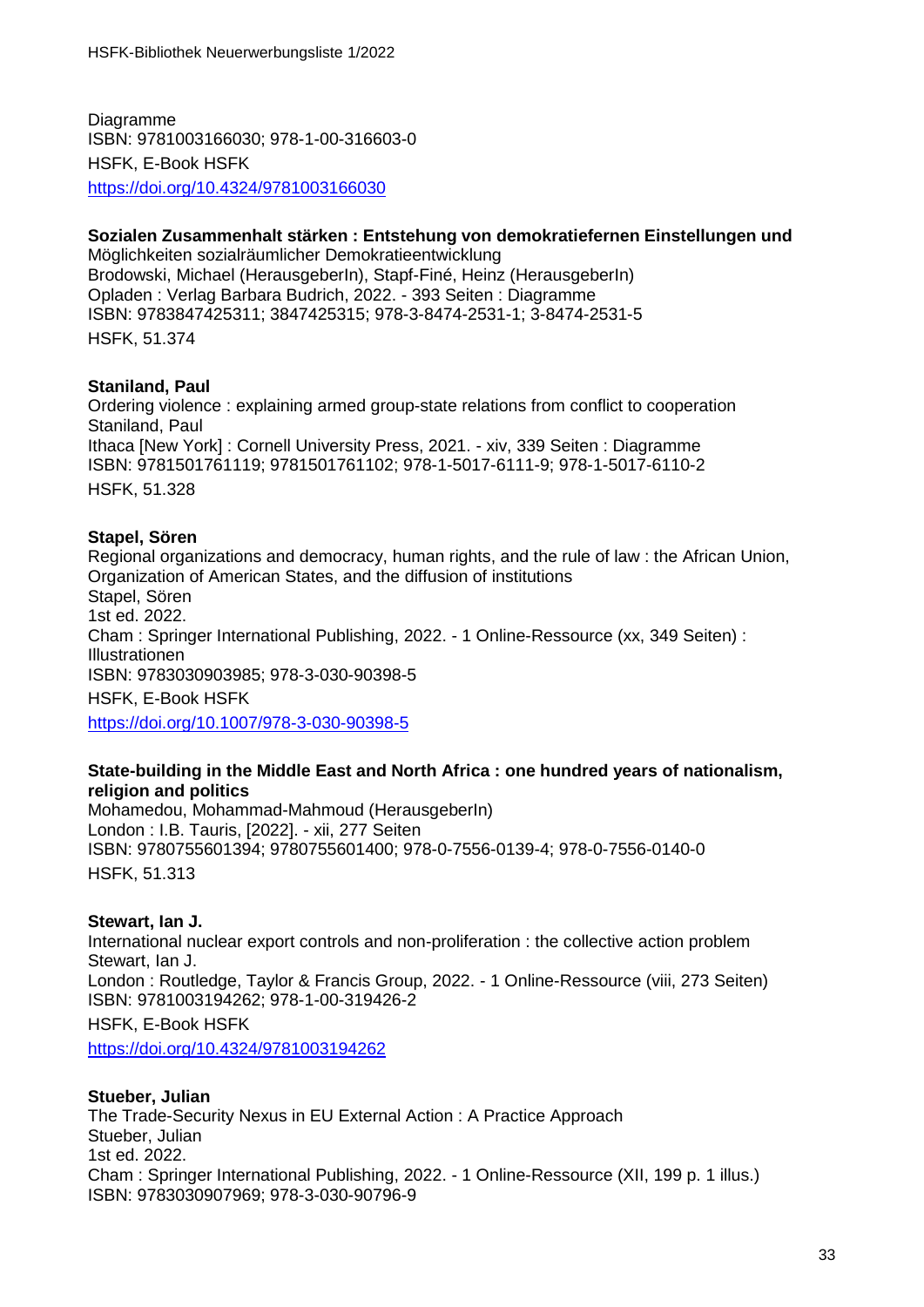HSFK, E-Book HSFK <https://doi.org/10.1007/978-3-030-90796-9>

# **Sváblová, Alzbeta**

The peacebuilding process in postwar Liberia : a tortuous way forward Sváblová, Alzbeta 1st edition Baden-Baden : Nomos, 2021. - 288 Seiten ISBN: 9783848786039; 3848786036; 978-3-8487-8603-9; 3-8487-8603-6 HSFK, 51.32[5](http://deposit.dnb.de/cgi-bin/dokserv?id=f4aba99d58f84b1ca6e2b59c3e6d7e8a&prov=M&dok_var=1&dok_ext=htm)

#### **Sznaider, Natan**

Fluchtpunkte der Erinnerung : über die Gegenwart von Holocaust und Kolonialismus Sznaider, Natan 1. Auflage München : Hanser, 2022. - 255 Seiten ISBN: 9783446272965; 3446272968; 978-3-446-27296-5; 3-446-27296-8 HSFK, 51.335

#### **Terrorismus im 21. Jahrhundert : Perspektiven, Kontroversen, blinde Flecken**

Kärgel, Jana (HerausgeberIn) Bonn : Bundeszentrale für politische Bildung, 2022. - 488 Seiten : Diagramme, Fotografien ISBN: 9783838972206; 978-3-8389-7220-6 HSFK, 51.345

#### **Tetzlaff, Rainer**

Africa : An Introduction to History, Politics and Society Tetzlaff, Rainer 1st ed. 2022. Wiesbaden : Springer Fachmedien Wiesbaden, 2022. - 1 Online-Ressource (XIV, 338 p. 4 illus.) ISBN: 9783658349820; 978-3-658-34982-0 HSFK, E-Book HSFK <https://doi.org/10.1007/978-3-658-34982-0>

#### **Theories of international relations**

Devetak, Richard (HerausgeberIn), True, Jacqui (HerausgeberIn) Sixth edition London : Bloomsbury Academic, 2022. - xii, 320 Seiten ISBN: 9781352012170; 9781352012149; 978-1-352-01217-0; 978-1-352-01214-9 HSFK, HB 812/12

#### **Transatlantic relations : challenge and resilience**

Abelson, Donald E. (HerausgeberIn), Brooks, Stephen (HerausgeberIn) London : Routledge, Taylor & Francis Group, 2022. - xiii, 278 Seiten : Diagramme ISBN: 9780367706937; 9780367706944; 978-0-367-70693-7; 978-0-367-70694-4 HSFK, 51.410

# **Tziarras, Zenonas**

Turkish Foreign Policy : The Lausanne Syndrome in the Eastern Mediterranean and Middle East Tziarras, Zenonas 1st ed. 2022.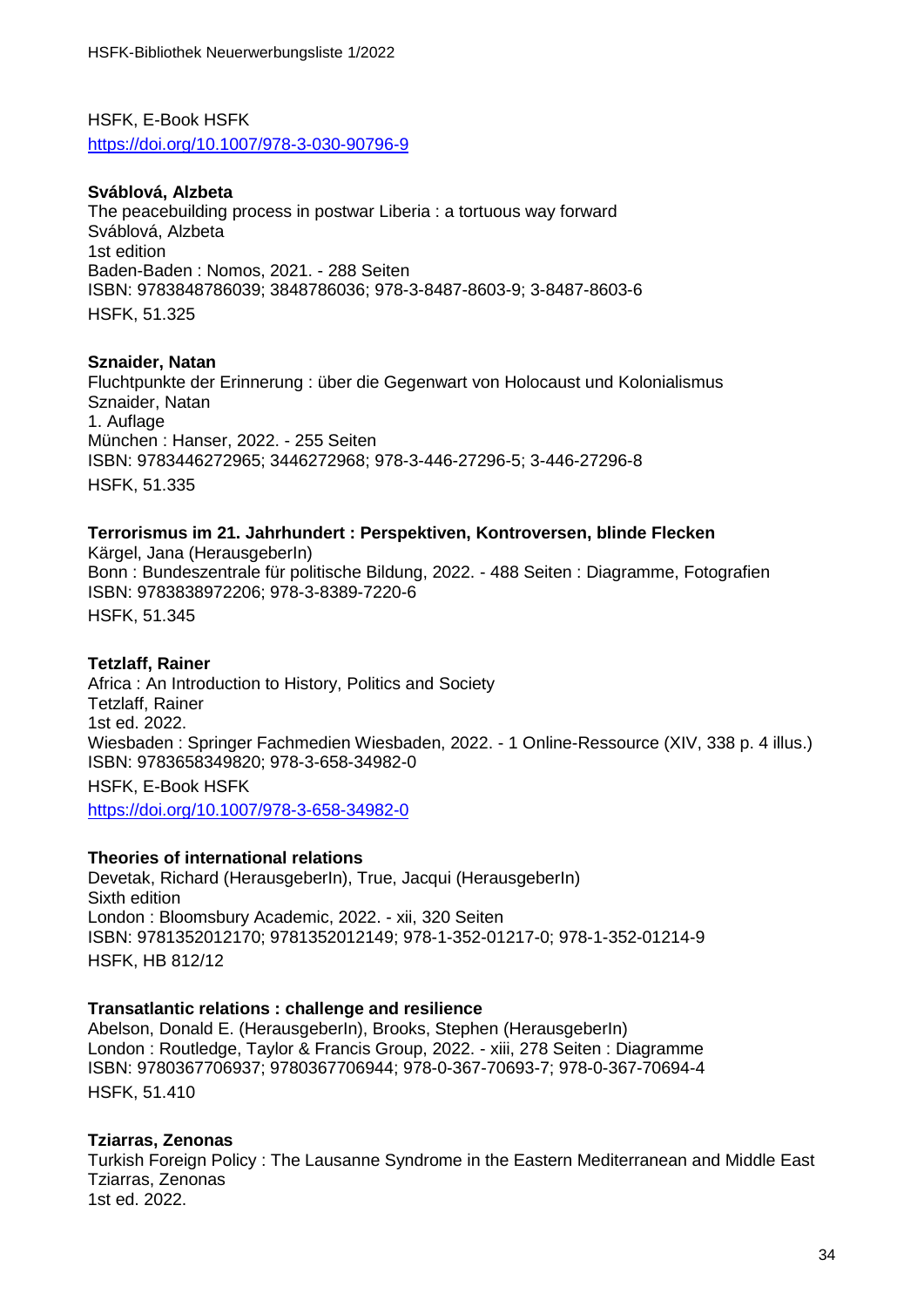Cham : Springer International Publishing, 2022. - 1 Online-Ressource (VIII, 114 p. 2 illus.) ISBN: 9783030907464; 978-3-030-90746-4 HSFK, E-Book HSFK <https://doi.org/10.1007/978-3-030-90746-4>

# **U.S.-China Strategic Relations and Competitive Sports : Playing for Keeps**

Lai, David (HerausgeberIn) 1st ed. 2022. Cham : Springer International Publishing, 2022. - 1 Online-Ressource (XV, 375 p. 47 illus., 32 illus. in color.) ISBN: 9783030922009; 978-3-030-92200-9 HSFK, E-Book HSFK <https://doi.org/10.1007/978-3-030-92200-9>

# **Ucko, David H.**

The insurgent's dilemma : a struggle to prevail Ucko, David H. London : Hurst & Company, 2022. - xiii, 464 Seiten ISBN: 9781787385658; 978-1-78738-565-8 HSFK, 51.398

# **Die Ukraine zwischen Russland und der Europäischen Union**

Gornig, Gilbert-Hanno (HerausgeberIn), Eisfeld, Alfred (HerausgeberIn) Berlin : Duncker & Humblot, [2021]. - 298 Seiten : Illustrationen, Karten ISBN: 9783428184972; 3428184971; 978-3-428-18497-2; 3-428-18497-1 HSFK, 51.379

# **Ukraine's Nuclear History : A Non-Proliferation Perspective**

Sinovets, Polina (HerausgeberIn) 1st ed. 2022. Cham : Springer International Publishing, 2022. - 1 Online-Ressource (XXI, 264 p. 5 illus.) ISBN: 9783030906610; 978-3-030-90661-0 HSFK, E-Book HSFK <https://doi.org/10.1007/978-3-030-90661-0>

#### **Umbruch, Zerfall und Restauration : der Nahe Osten im Spannungsfeld regionaler Akteure und externer Mächte**

Akbulut, Hakan (HerausgeberIn), Hagemann, Steffen (HerausgeberIn), Opitz, Anja (HerausgeberIn) 1. Auflage Baden-Baden : Nomos, 2022. - 279 Seiten ISBN: 9783848776450; 978-3-8487-7645-0 HSFK, 51.38[0](http://deposit.dnb.de/cgi-bin/dokserv?id=2cc10a0169c3460ea865b56fdf026603&prov=M&dok_var=1&dok_ext=htm)

**Urban violence, resilience and security : governance responses in the global South** Glass, Michael R. (HerausgeberIn), Seybolt, Taylor B. (HerausgeberIn), Williams, Phil (HerausgeberIn) Cheltenham, UK : Edward Elgar Publishing, 2022. - xiv, 200 Seiten : Diagramm, Illustrationen, Karten ISBN: 9781800379725; 978-1-80037-972-5 HSFK, 51.400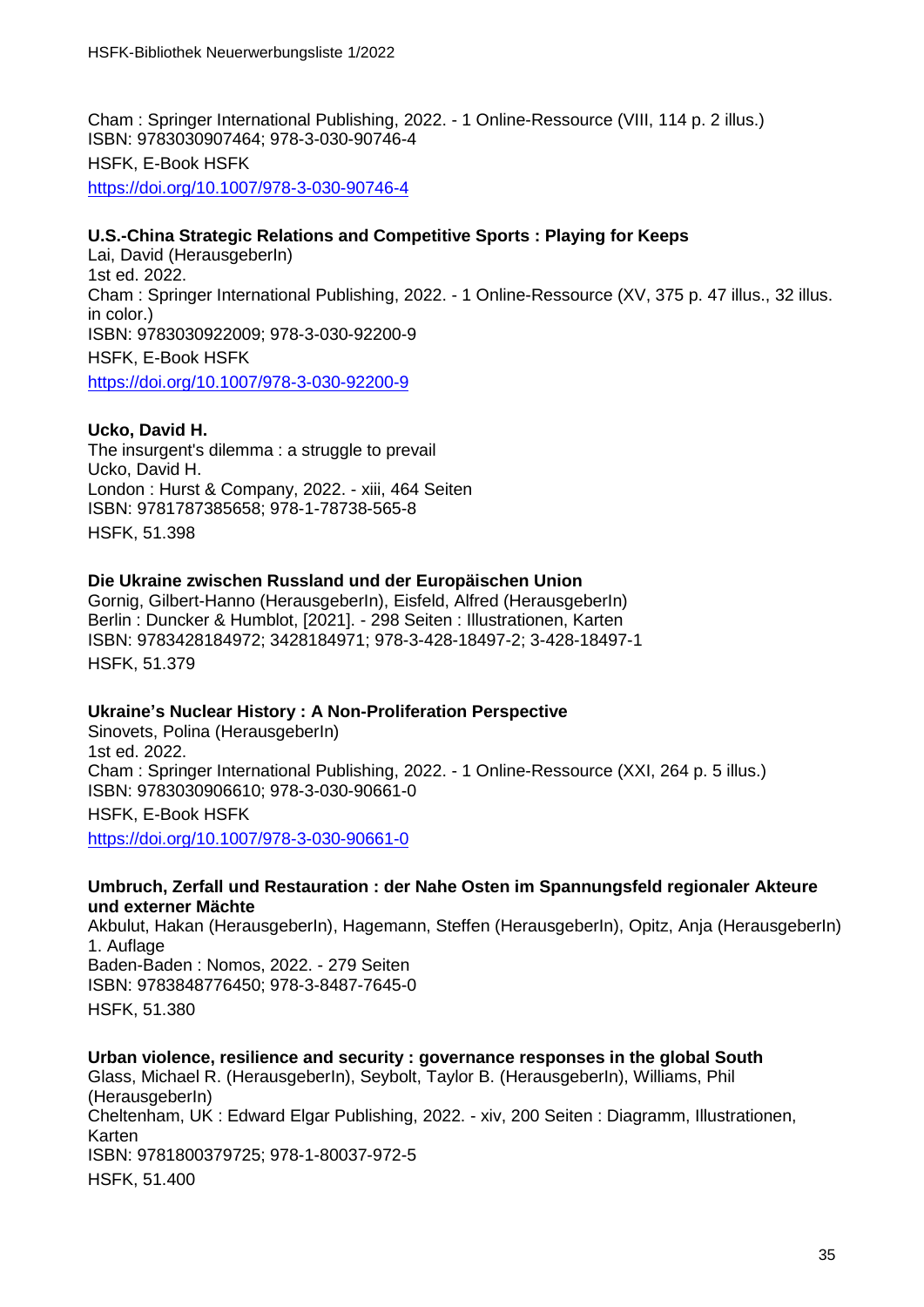# **Uthoff, Constance S.**

Cyber intelligence : actors, policies, and practices Uthoff, Constance S. Boulder : Lynne Rienner Publishers, 2022. - vi, 441 Seiten : Diagramme ISBN: 9781626379657; 9781626379664; 978-1-62637-965-7; 978-1-62637-966-4 HSFK, 51.267

# **Velasco e Cruz, Sebastião C.**

The United States in a Troubled World : Essays in Interpretation Velasco e Cruz, Sebastião C. 1st ed. 2022. Cham : Springer International Publishing, 2022. - 1 Online-Ressource (XIII, 219 p.) ISBN: 9783030879143; 978-3-030-87914-3 HSFK, E-Book HSFK <https://doi.org/10.1007/978-3-030-87914-3>

#### **Vor aller Augen : sexuelle Gewalt in bewaffneten Konflikten**

Zipfel, Gaby (HerausgeberIn), Mühlhäuser, Regina (HerausgeberIn), Mühlhäuser, Regina (ÜbersetzerIn) ... 1. Auflage Hamburg : Hamburger Edition, November 2021. - 575 Seiten ISBN: 9783868543575; 3868543570; 978-3-86854-357-5; 3-86854-357-0 HSFK, 51.323

# **Walter, Barbara F.**

How civil wars start : and how to stop them Walter, Barbara F. First edition New York : Crown, [2022]. - xxi, 294 Seiten ISBN: 9780593137789; 9780593443378; 978-0-593-13778-9; 978-0-593-44337-8 HSFK, 51.349

# **Ward, Christopher**

Water security for Palestinians and Israelis : towards a new cooperation in Middle East water resources Ward, Christopher, Ruckstuhl, Sandra, Learmont, Isabelle London : I.B. Tauris, 2022. - xii, 322 Seiten : Diagramme, Illustrationen ISBN: 9780755637942; 978-0-7556-3794-2 HSFK, 51.292

# **Warner, Jason**

The Islamic State in Africa : the emergence, evolution, and future of the next jihadist battlefront Warner, Jason, O'Farrell, Ryan, Nsaiba, Héni ... London : Hurst & Company, 2021. - xiii, 456 Seiten ISBN: 9781787383906; 1787383903; 978-1-78738-390-6; 1-78738-390-3 HSFK, 51.266

# **Wells, Audrey**

The Importance of Forgiveness and the Futility of Revenge : Case Studies in Contemporary International Politics Wells, Audrey 1st ed. 2022.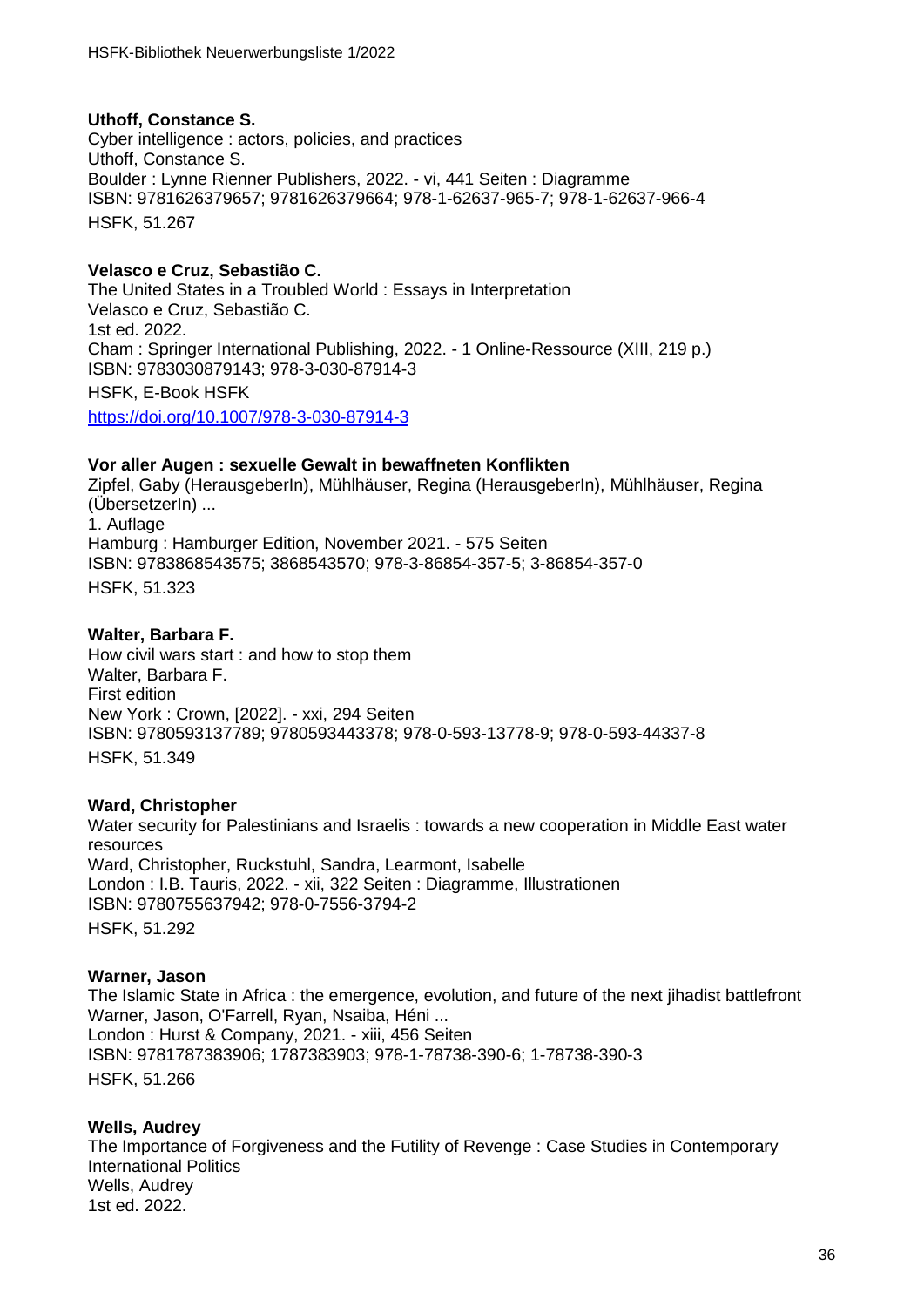Cham : Springer International Publishing, 2022. - 1 Online-Ressource (XXI, 208 p.) ISBN: 9783030875527; 978-3-030-87552-7 HSFK, E-Book HSFK <https://doi.org/10.1007/978-3-030-87552-7>

# **Wessel, Sarah**

Revolution, representation, and authoritarianism : beyond Arab exceptionalism in Egypt Wessel, Sarah London : Routledge, Taylor & Francis Group, 2022. - 1 Online-Ressource (xvii, 276 Seiten) : Illustrationen ISBN: 9781003176954; 978-1-00-317695-4 HSFK, E-Book HSFK <https://doi.org/10.4324/9781003176954>

# **Westcott, Stephen P.**

Armed Coexistence : The Dynamics of the Intractable Sino-Indian Border Dispute Westcott, Stephen P. 1st ed. 2022. Singapore : Springer Singapore, 2022. - 1 Online-Ressource (XXI, 301 p. 11 illus., 8 illus. in color.) ISBN: 9789811674501; 978-981-16-7450-1 HSFK, E-Book HSFK

<https://doi.org/10.1007/978-981-16-7450-1>

# **Whitlark, Rachel Elizabeth**

All options on the table : leaders, preventive war, and nuclear proliferation Whitlark, Rachel Elizabeth Ithaca : Cornell University Press, 2021. - xiii, 258 Seiten : Diagramme ISBN: 9781501760341; 978-1-5017-6034-1 HSFK, 51.318

# **Whitlock, Craig**

The Afghanistan papers : a secret history of the war Whitlock, Craig First Simon & Schuster hardcover edition New York NY : Simon & Schuster, August 2021. - xx, 346 Seiten, 16 ungezählte Bildtafeln ISBN: 9781982159009; 978-1-982159-00-9 HSFK, 51.29[6](https://www.gbv.de/dms/bowker/toc/9781982159009.pdf)

# **Williams, Paul R.**

Lawyering peace Williams, Paul R. Cambridge : Cambridge University Press, 2021. - xii, 299 Seiten ISBN: 9781108745628; 9781108478236; 978-1-108-74562-8; 978-1-108-47823-6 HSFK, 51.303

# **Wolverton, Mark**

Nuclear weapons Wolverton, Mark Cambridge, Massachusetts : The MIT Press, [2022]. - xii, 261 Seiten : Illustrationen ISBN: 9780262543316; 978-0-262-54331-6 HSFK, 51.375